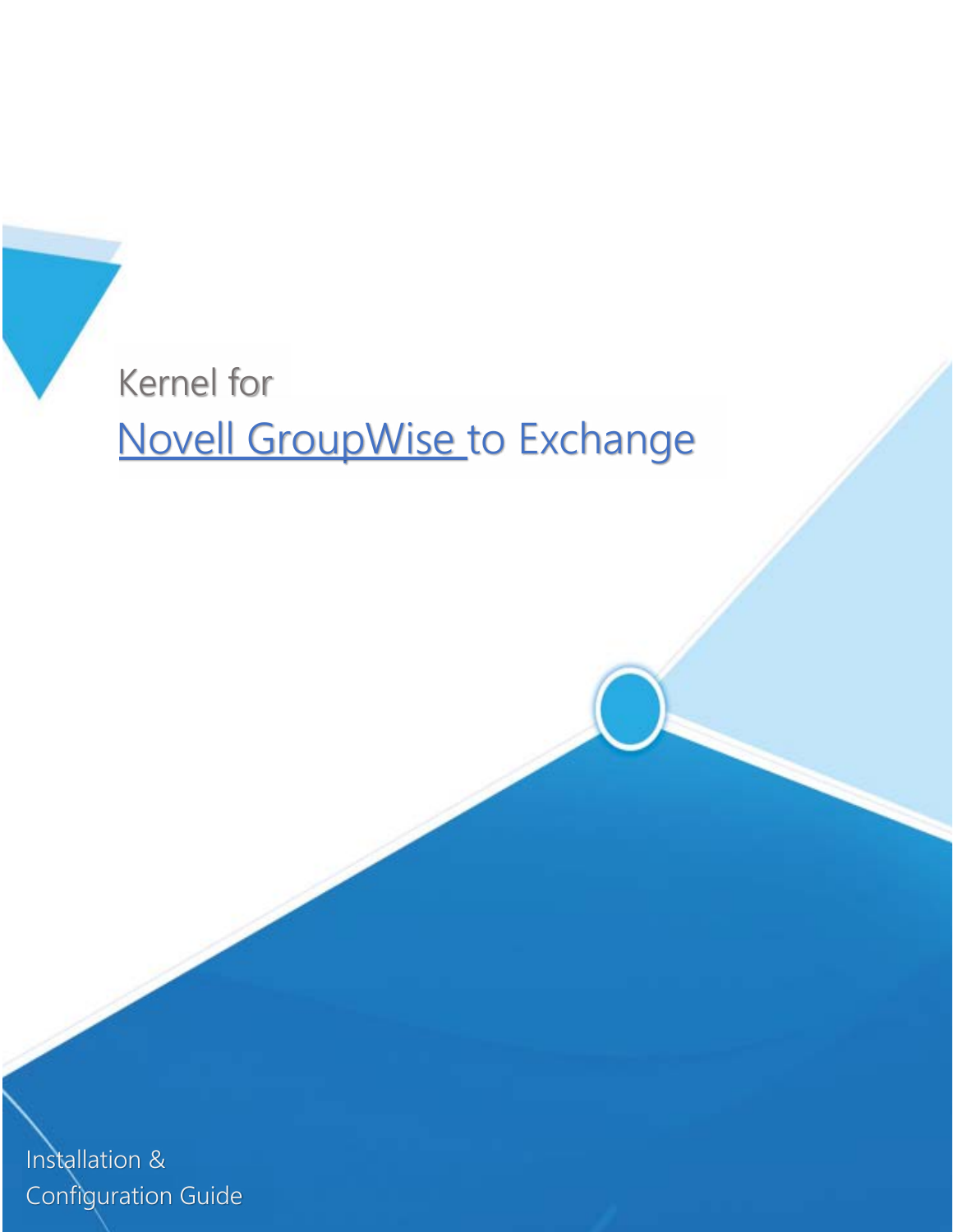## **Table of Contents**

| 1.             |     |       |                                                                                      |  |
|----------------|-----|-------|--------------------------------------------------------------------------------------|--|
|                | 1.1 |       |                                                                                      |  |
|                | 1.2 |       |                                                                                      |  |
|                | 1.3 |       |                                                                                      |  |
|                |     | 1.3.1 |                                                                                      |  |
| $\overline{2}$ |     |       |                                                                                      |  |
|                | 2.1 |       |                                                                                      |  |
|                |     | 2.1.1 |                                                                                      |  |
|                |     | 2.1.2 |                                                                                      |  |
|                | 2.2 |       | Downloading Kernel for Novell GroupWise to Exchange software for the First time 2-14 |  |
|                | 2.3 |       |                                                                                      |  |
|                | 2.4 |       |                                                                                      |  |
| $\mathsf{3}$   |     |       |                                                                                      |  |
|                | 3.1 |       |                                                                                      |  |
|                |     | 3.1.1 |                                                                                      |  |
|                |     | 3.1.2 |                                                                                      |  |
|                |     | 3.1.3 |                                                                                      |  |
|                | 3.2 |       |                                                                                      |  |
|                |     | 3.2.1 |                                                                                      |  |
|                |     | 3.2.2 |                                                                                      |  |
|                |     | 3.2.3 |                                                                                      |  |
|                |     | 3.2.4 |                                                                                      |  |
|                |     | 3.2.5 |                                                                                      |  |
| 4              |     |       |                                                                                      |  |
|                | 4.1 |       |                                                                                      |  |
|                | 4.2 |       |                                                                                      |  |
|                | 4.3 |       |                                                                                      |  |

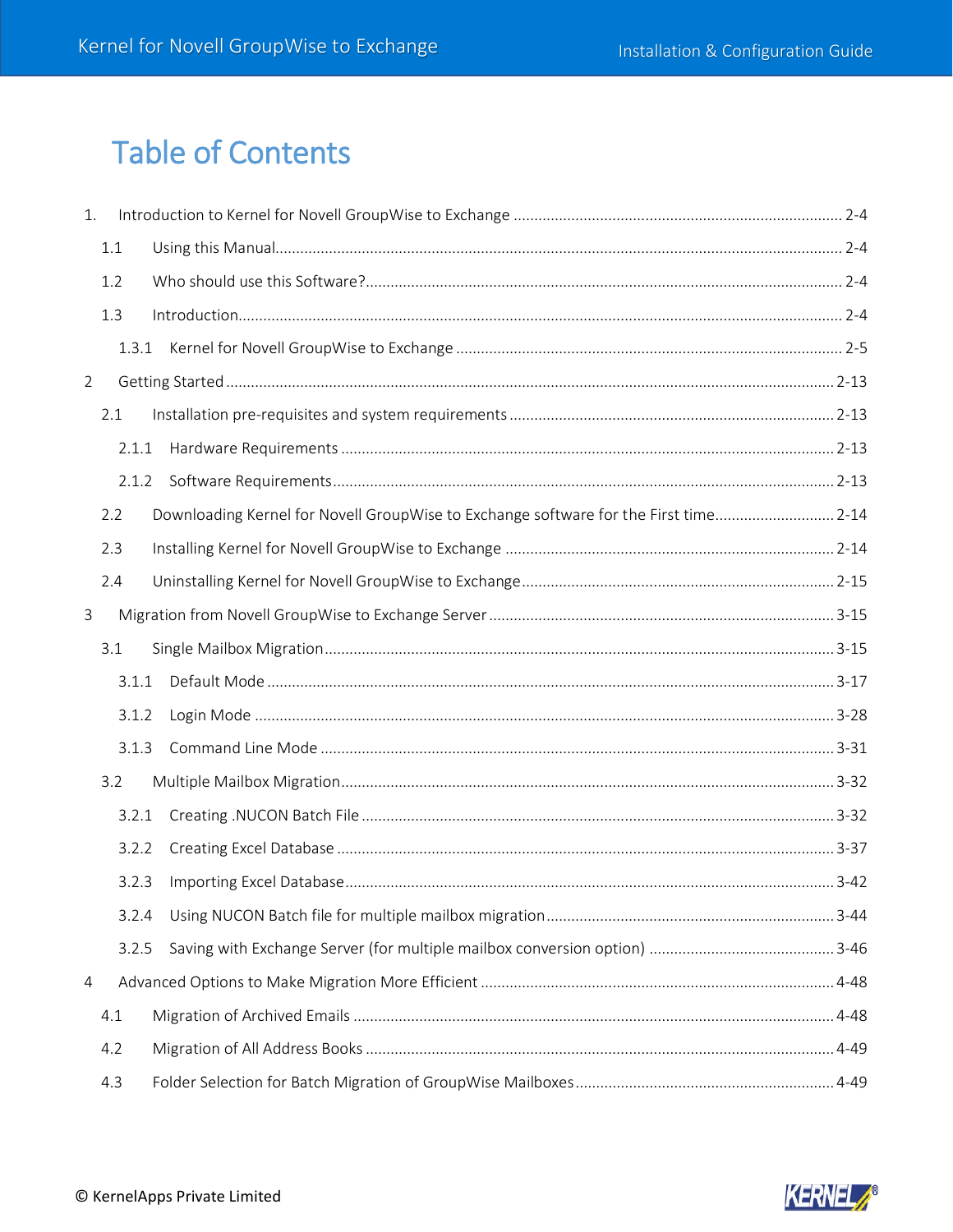|                | 4.3.1 |  |
|----------------|-------|--|
|                | 4.3.2 |  |
|                | 4.3.3 |  |
|                | 4.3.4 |  |
|                | 4.3.5 |  |
|                | 4.4   |  |
| 5              |       |  |
| 6              |       |  |
|                | 6.1   |  |
|                | 6.2   |  |
| $\overline{7}$ |       |  |
|                | 7.1   |  |
|                | 7.2   |  |
|                | 7.3   |  |
|                | 7.4   |  |
|                |       |  |

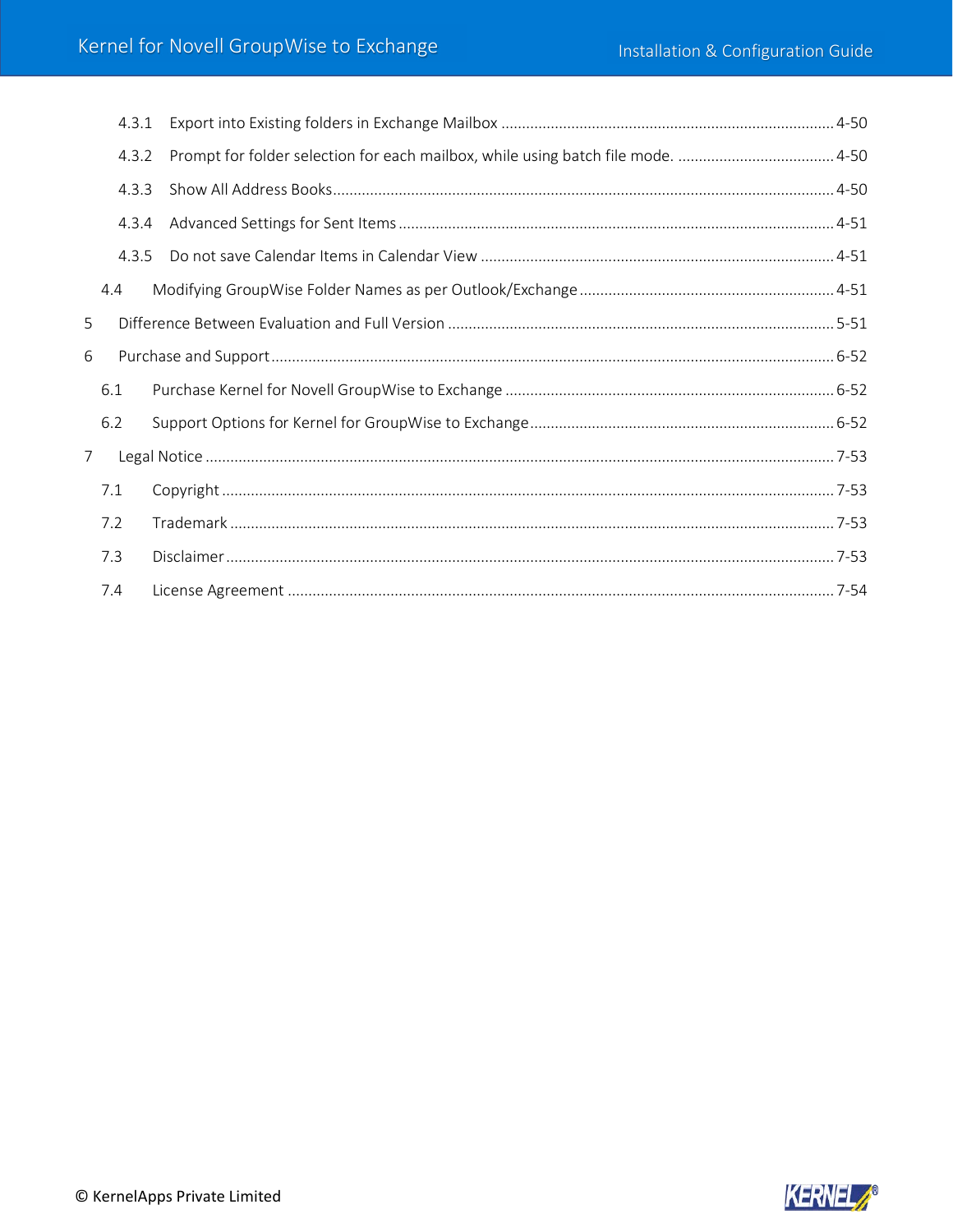## <span id="page-3-0"></span>1. Introduction to Kernel for Novell GroupWise to Exchange

Welcome to the user manual for Kernel for Novell GroupWise to Exchange, result-oriented and effective email migration software that helps you to migrate from Novell GroupWise to MS Exchange Server. It easily exports user mailboxes, calendar, tasks, trash items, sent items, documents, checklist, work in progress, cabinet, Unicode characters, journals, notes, archives, personal address books and all the existing folders from GroupWise mailboxes and stores them in the user's new mailboxes on MS Exchange Server or to Personal Storage Files(.PST).

Kernel for Novell GroupWise to Exchange software provides secure migration services to transfer mailboxes to MS Exchange Server, Office 365, MS Outlook PST files and Live Exchange Mailboxes. Users can migrate Single GroupWise Mailbox or Unlimited GroupWise Mailboxes in a particular migration cycle.

This user manual comprises step by step guidelines on using Kernel for Novell GroupWise to Exchange.

## <span id="page-3-1"></span>1.1 Using this Manual

This user manual is intended to guide users on using Kernel for Novell GroupWise to Exchange. We suggest that first time users should read this user manual thoroughly and carefully before proceeding to use the software. However, if you are an experienced user, you can use the table of contents to find out information about the tasks that you need to perform by using Kernel for Novell GroupWise to Exchange. You can use the table of contents to navigate through different sections of this user manual. The table of contents lists all the sections that are contained in this user manual in chronological order. The user manual comprises the following sections:

- About Kernel for Novell GroupWise to Exchange.
- Getting Started.
- Migration from Novell GroupWise to Exchange Server.
- Advanced Options to Make the Migration More Efficient.
- Difference between Evaluation and Full Version.
- Purchase and Support.
- Legal Notices.

## <span id="page-3-2"></span>1.2 Who should use this Software?

The capability and potential of Kernel for Novell GroupWise to Exchange software to perform the migration smoothly and accurately make it the preferred and best choice for organizations that want to switch from Novell GroupWise to MS Exchange Server, which generally takes days and hours to complete.

The software is also helpful to Administrators and Technicians, who need to perform migration from Novell GroupWise Server to Microsoft Exchange Server, Office 365, Outlook PST files or Live Exchange Mailboxes, so that their organizations can avail the advance functionalities of these platform for particular purposes. The need for migration from Novell GroupWise to a different platform arises due to accessibility issues, server maintenance charges, security reasons and increased help desk cost associated with Novell GroupWise server.

## <span id="page-3-3"></span>1.3 Introduction

Once you download the software setup of Kernel for Novell GroupWise to Exchange, two applications get installed on your system. One is the main application – Kernel for Novell GroupWise to Exchange software and second is a

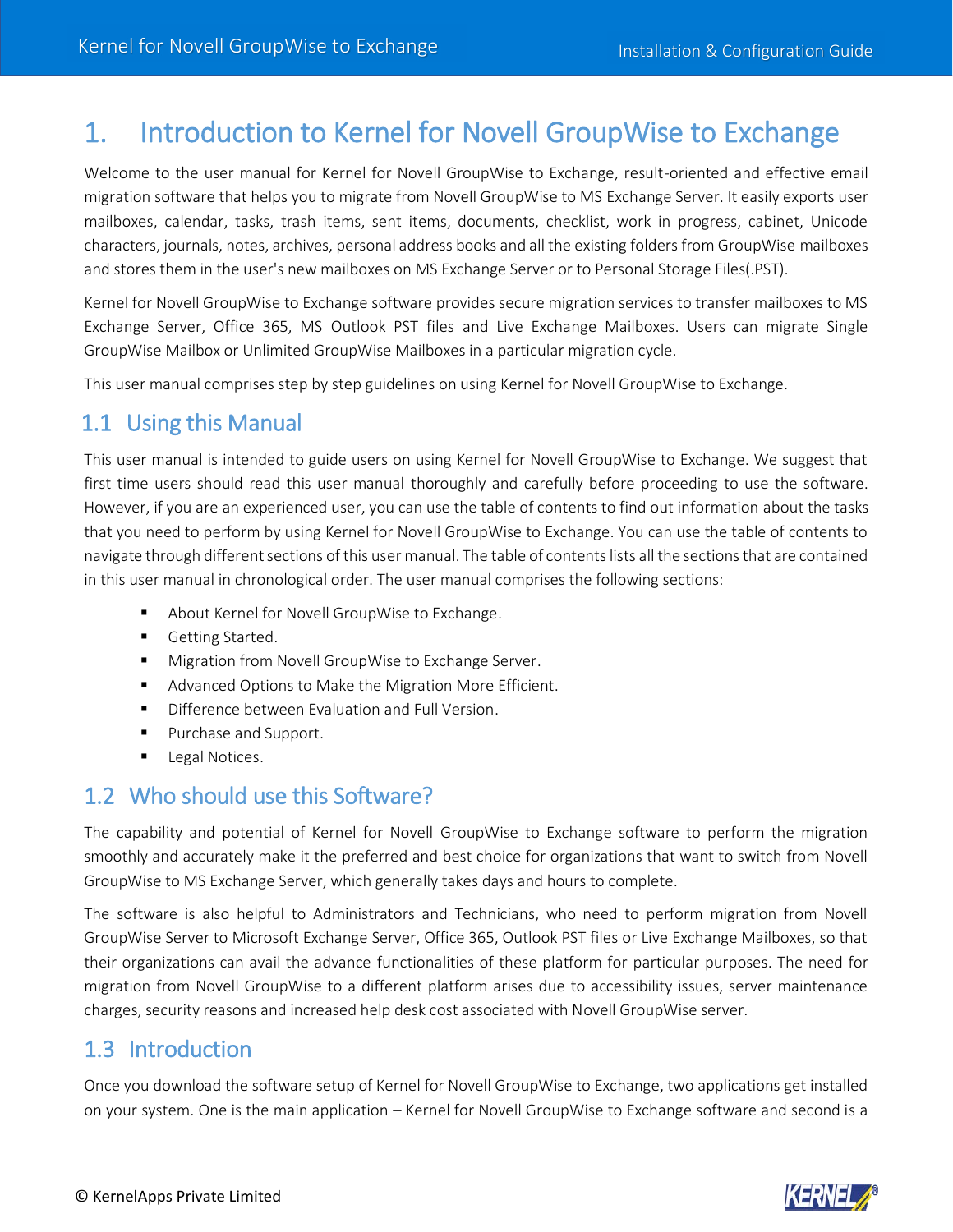batch file creation tool – Kernel for Novell GroupWise to Exchange Migration File Creator. Both the applications are discussed below.

## <span id="page-4-0"></span>1.3.1 Kernel for Novell GroupWise to Exchange

Kernel for Novell GroupWise to Exchange is an advanced and result-oriented email migration software that easily exports every item of GroupWise User Mailbox, i.e. emails, contacts, calendars, sent items, trash items, documents, checklist, Unicode characters, cabinet, work in progress, journals, notes, appointments, archive items, etc.

Two choices are available to the user for migration - Single Mailbox Migration and Multiple Mailboxes Migration. Single Mailbox Migration option converts one mailbox at a time whereas Multiple Mailboxes Migration option converts unlimited mailboxes at a time.

## 1.3.1.1 Salient Features

Migrates from GroupWise to Exchange

Converts Single GroupWise Mailbox

Converts Batch of GroupWise Mailboxes

Batch file migration through imported MS Excel worksheets

Migrates archived GroupWise items

Migrates complete Address Books

Migrates securely and accurately

Saves converted mailboxes in PST or MS Exchange Server user profile

Supports every version of Novell GroupWise, MS Exchange Server, MS Excel, and MS Outlook Free Evaluation version to analyze the software

Exports GroupWise Mailboxes to Live Exchange Mailboxes Migrates GroupWise Mailboxes to Office 365 account

## 1.3.1.2 Graphical User Interface

Now that Kernel for Novell GroupWise to Exchange has been installed on your computer, you can start using the software after getting acquainted with the software interface.

## *Menu Bar*

The menu-bar of Kernel for Novell GroupWise to Exchange comprises three main menus– File, Tool and Help.

#### File Menu

The File menu comprises four menu items.

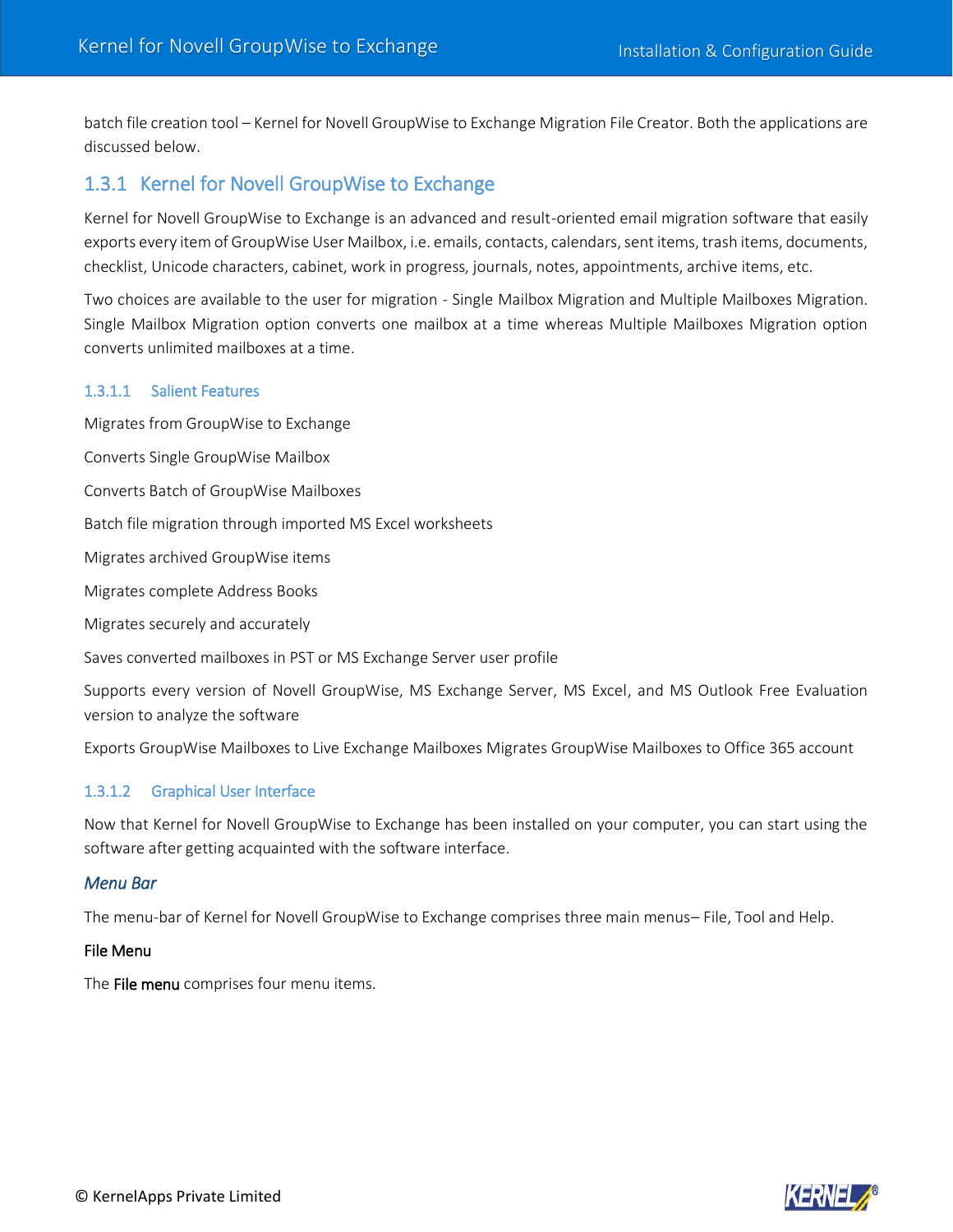

**Figure 1.1 File Menu of Main Application** 

## Menu items in the **File** menu:

| <b>Field Name</b> | <b>Field Description</b>                                       |
|-------------------|----------------------------------------------------------------|
| Single Mailbox    | Select to convert Single GroupWise User mailbox                |
| <b>Batch File</b> | Select to convert Multiple GroupWise user mailboxes saved in a |
|                   | NUCON batch file                                               |
| Export            | Select to export/save items of the mailbox                     |

## Tool Menu

The Tool menu comprises one menu item.



**Figure 1.2 Tool Menu of Main Application**

Menu items in the Tool menu:

| <b>Field Name</b>          | <b>Field Description</b>                                        |
|----------------------------|-----------------------------------------------------------------|
| Advanced<br><b>Options</b> | Select to view advanced options to customize various activities |

## Help Menu

The **Help menu** comprises three menu items.

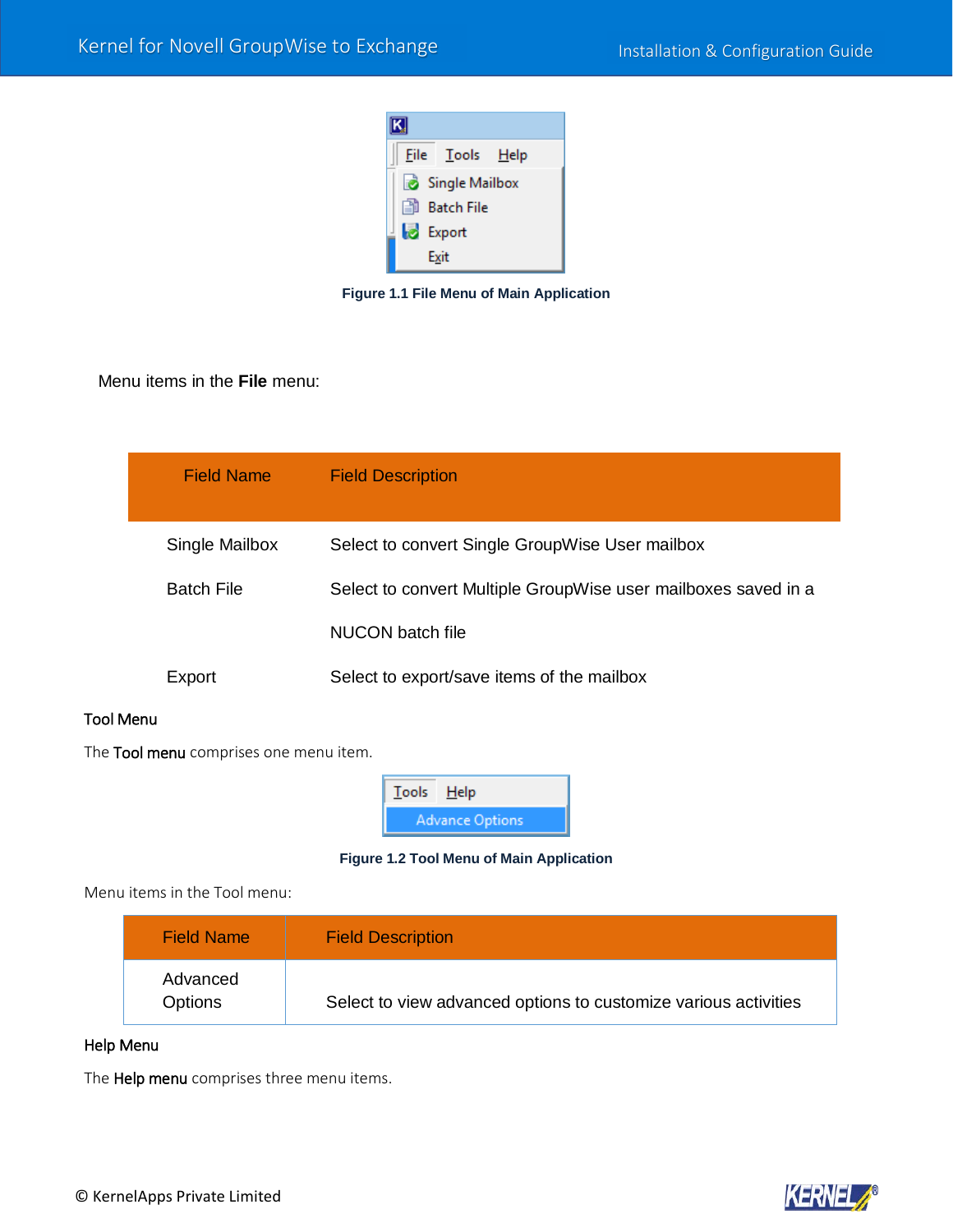| $He$ lp                                       |  |
|-----------------------------------------------|--|
| Help<br>O                                     |  |
| Software home page                            |  |
| About Kernel for Novell GroupWise to Exchange |  |

#### **Figure 1.3 Help Menu of Main Application**

## Menu items in the Help menu:

| <b>Field Name</b> | <b>Field Description</b>                                         |
|-------------------|------------------------------------------------------------------|
| Help              | Select to view Users Help Manual of Kernel for Novell Group Wise |
|                   | to Exchange                                                      |
| Software home     | Select to visit the homepage of the software on our website      |
| page              |                                                                  |
| About Kernel      | Select to know version information and support details of Kernel |
| for Novell        | for Novell GroupWise to Exchange                                 |
| GroupWise to      |                                                                  |
| Exchange          |                                                                  |

## *Tool Bar*

The tool-bar in Kernel for Novell GroupWise to Exchange is displayed below the menu-bar. The tool-bar provides a convenient and user-friendly method to perform specific actions that can also be achieved by using the menu-bar. Read the information in the table below to find out about the tool-bar buttons:

| <b>Button</b>  | <b>Button Name</b> | <b>Button Description</b>                                                             |
|----------------|--------------------|---------------------------------------------------------------------------------------|
| Single Mailbox | Single Mailbox     | Select to convert Single GroupWise User<br>mailbox                                    |
| Batch File     | Batch File         | Select to<br>convert Multiple<br>GroupWise<br>user<br>mailboxes saved in a batch file |

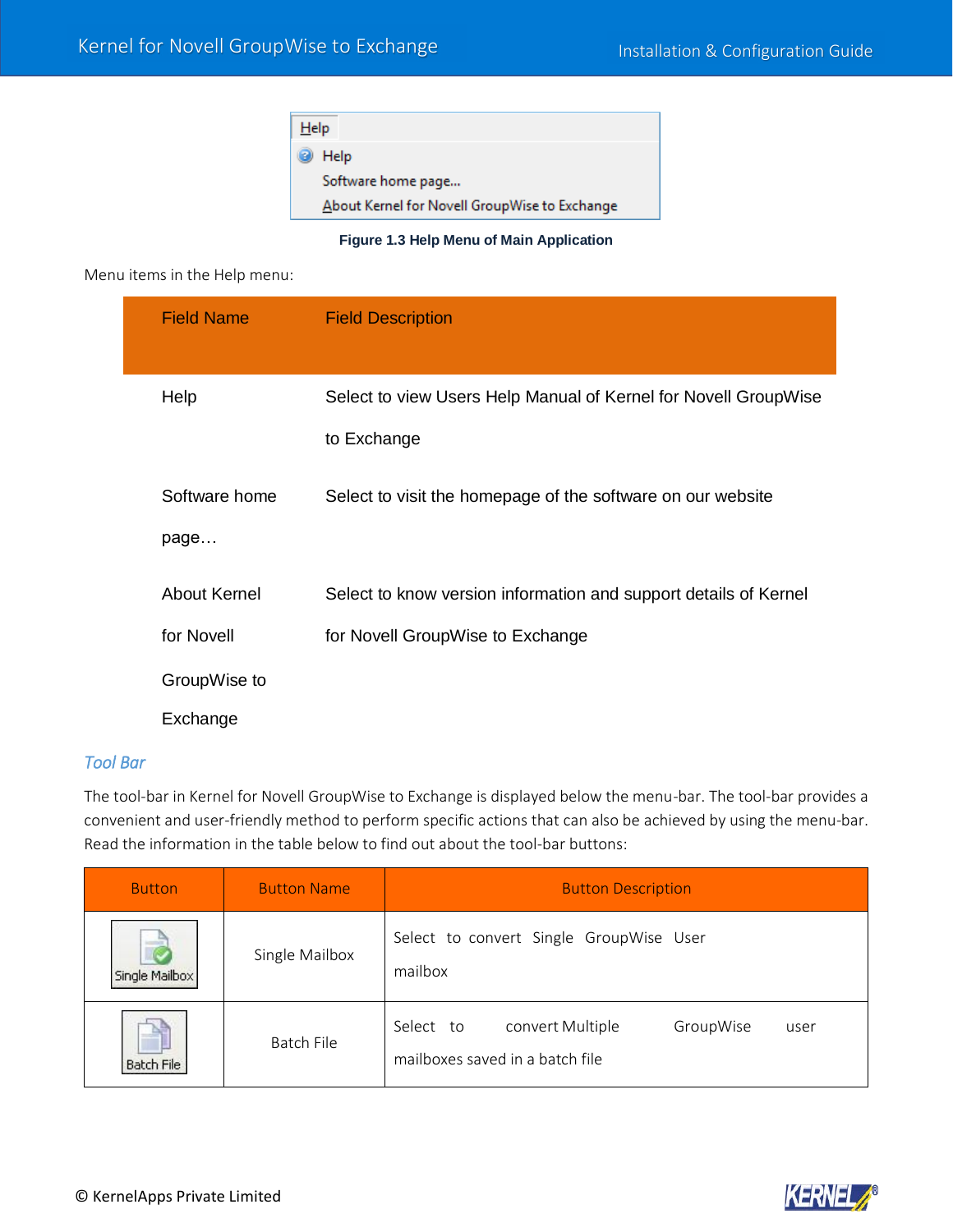| Export     | Export     | Select to export/save items of the mailbox                                              |
|------------|------------|-----------------------------------------------------------------------------------------|
| Help       | Help       | Select to view Users Help manual of Kernel for<br>Novell GroupWise to Exchange software |
| Buy Online | Buy Online | Select to purchase Kernel for Novell GroupWise<br>to Exchange software                  |

## *Status Bar*

The status bar is displayed at the bottom of the software window. The text "www.nucleustechnologies.com" is displayed on the status bar when you open the software. This text changes according to the actions performed with the toolbar buttons. For example- Status bar shows the text "Single File" when you put mouse on Single File button to perform single file conversion and then changes back to "www.nucleustechnologies.com."

The Status bar also displays the text 'CAP,' 'NUM,' 'SCRL' which respectively correspond to the Caps Lock, Num Lock, and Scroll Lock keys on your keyboard. If any of these keys are pressed, the color of the corresponding text will turn blue/black.

| www.nucleustechnologies.com | <b>CAP</b> | NUM SCRL |  |
|-----------------------------|------------|----------|--|

## **Figure 1.4 Status Bar of Main Application**

## *Button Used*

Apart from the standard options available in the menu-bar and the tool-bar, the following are the main buttons used throughout the software working.

| <b>Next</b>   | Click to go to the next screen                 |  |
|---------------|------------------------------------------------|--|
| <b>Back</b>   | Click to go back to the previous screen        |  |
| Exit          | Click to exit from the software                |  |
| <b>Export</b> | Click to save/export items of the user mailbox |  |
| <b>Stop</b>   | Click to stop the saving/scanning process      |  |

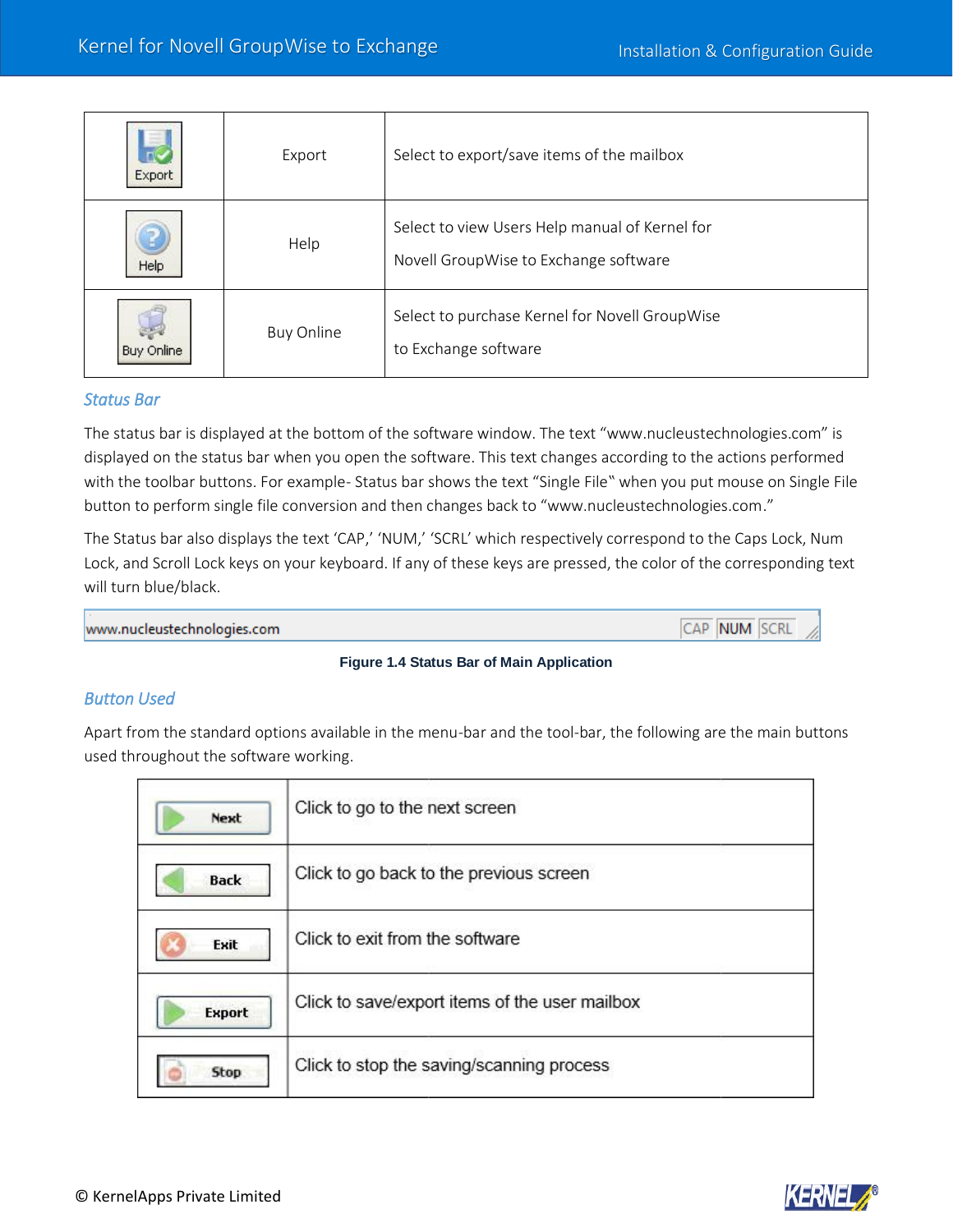## *Customize User Interface*

You can add or remove toolbar buttons by clicking:

## Add or Remove Buttons → Standard in the toolbar and selecting appropriate buttons.

## *1.3.2 Kernel for Novell GroupWise to Exchange Migration File Creator*

Kernel for Novell GroupWise to Exchange Migration File Creator creates a .NUCON batch file that lists and records details of unlimited GroupWise user mailboxes for conversion to PST or MS Exchange Server. Batch file eliminates the pain of converting GroupWise User Mailboxes one by one. Creation of batch file saves the valuable time of administrators/technicians.

Kernel for Novell GroupWise to Exchange Migration File Creator has the feature of importing MS Excel worksheet that is used to store complete information about the Novell GroupWise user mailboxes.

## *1.3.2.1 Graphical User Interface*

As the batch file creation tool - Kernel for Novell GroupWise to Exchange Migration File Creator has been installed automatically on your computer system with the installation of Kernel for Novell GroupWise to Exchange software; you can start creating batch file to perform multiple mailboxes migration after getting acquainted with the software interface of batch file creator tool.

The menu-bar of Kernel for Novell GroupWise to Exchange Migration File Creator comprises four main menus – File, Edit, View, and Help.

## File Menu

The **File menu** comprises six menu items.



**Figure 1.5 File Menu of File Creator**

#### Menu items in the File menu:

| Field Name | <b>Field Description</b> |
|------------|--------------------------|
|------------|--------------------------|

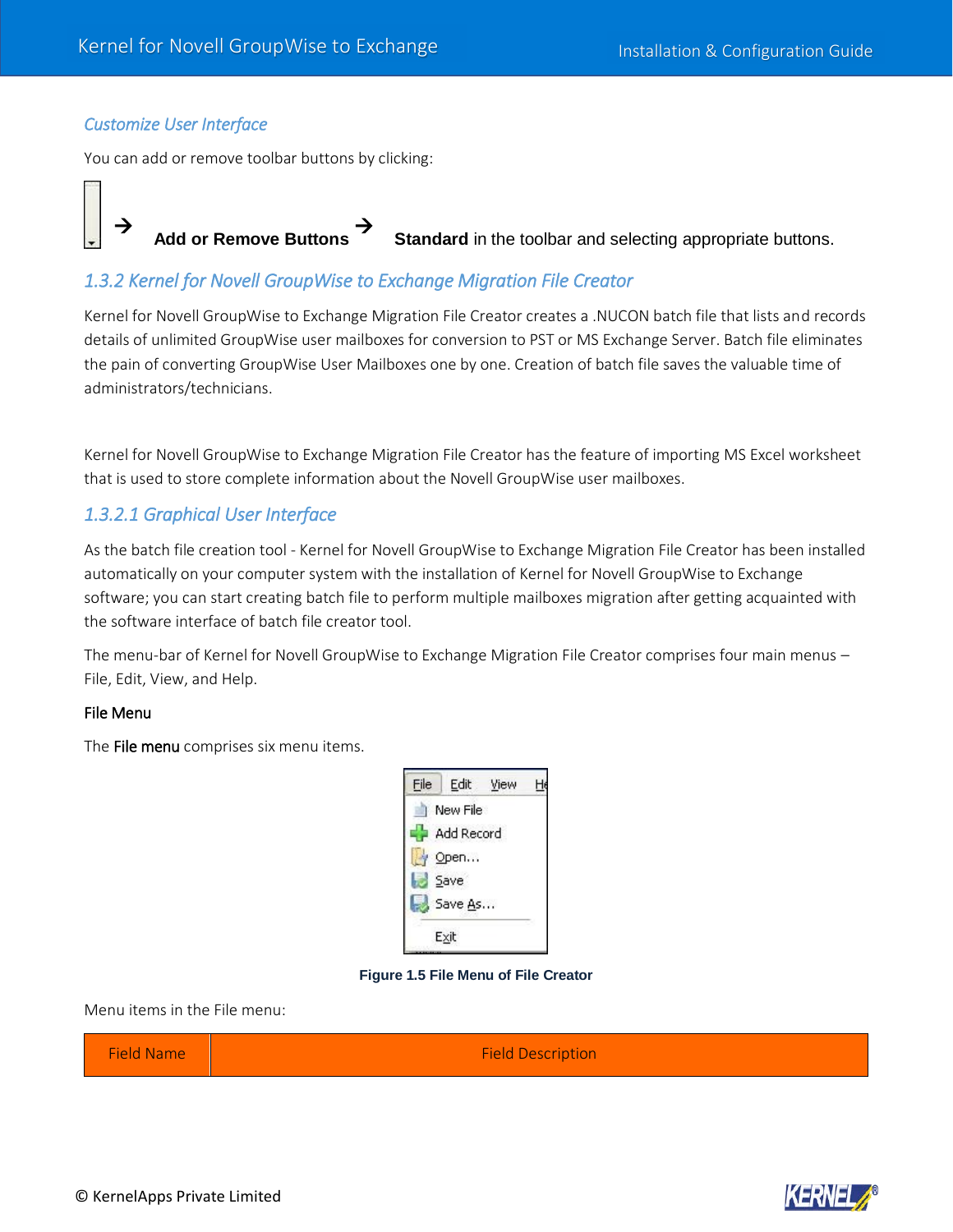|            | Select to remove all existing records listed in the Kernel for Novell |
|------------|-----------------------------------------------------------------------|
| New File   | GroupWise to Exchange Migration File Creator software and             |
|            | create new record for a new batch file                                |
| Add Record | Select to add new record of the user mailbox in a batch file          |
| Open       | Select to open an existing .NUCON batch file                          |
| Save       | Select to save the .NUCON batch file                                  |
|            | Select to select the location on your hard drive to save the          |
| Save As    | NUCON batch file                                                      |
| Exit       | Select to exit from the software                                      |

#### Edit Menu

The Edit menu comprise of single menu item:

| emove |  |
|-------|--|

#### **Figure 1.6 Edit Menu of File Creator**

#### Menu items in the Edit menu:

| <b>Field Name</b> | <b>Field Description</b>                           |
|-------------------|----------------------------------------------------|
| Remove            | Select to remove the selected record from the list |

### View Menu

The View menu comprises two menu items.

| View | Help                    |     |           |  |
|------|-------------------------|-----|-----------|--|
|      | Toolbars                |     | Standard  |  |
|      | $\checkmark$ Status Bar |     | Customize |  |
| open | pave                    | יפכ |           |  |



## Menu items in the View menu:

| <b>Field Name</b> | Field Description |
|-------------------|-------------------|
|-------------------|-------------------|

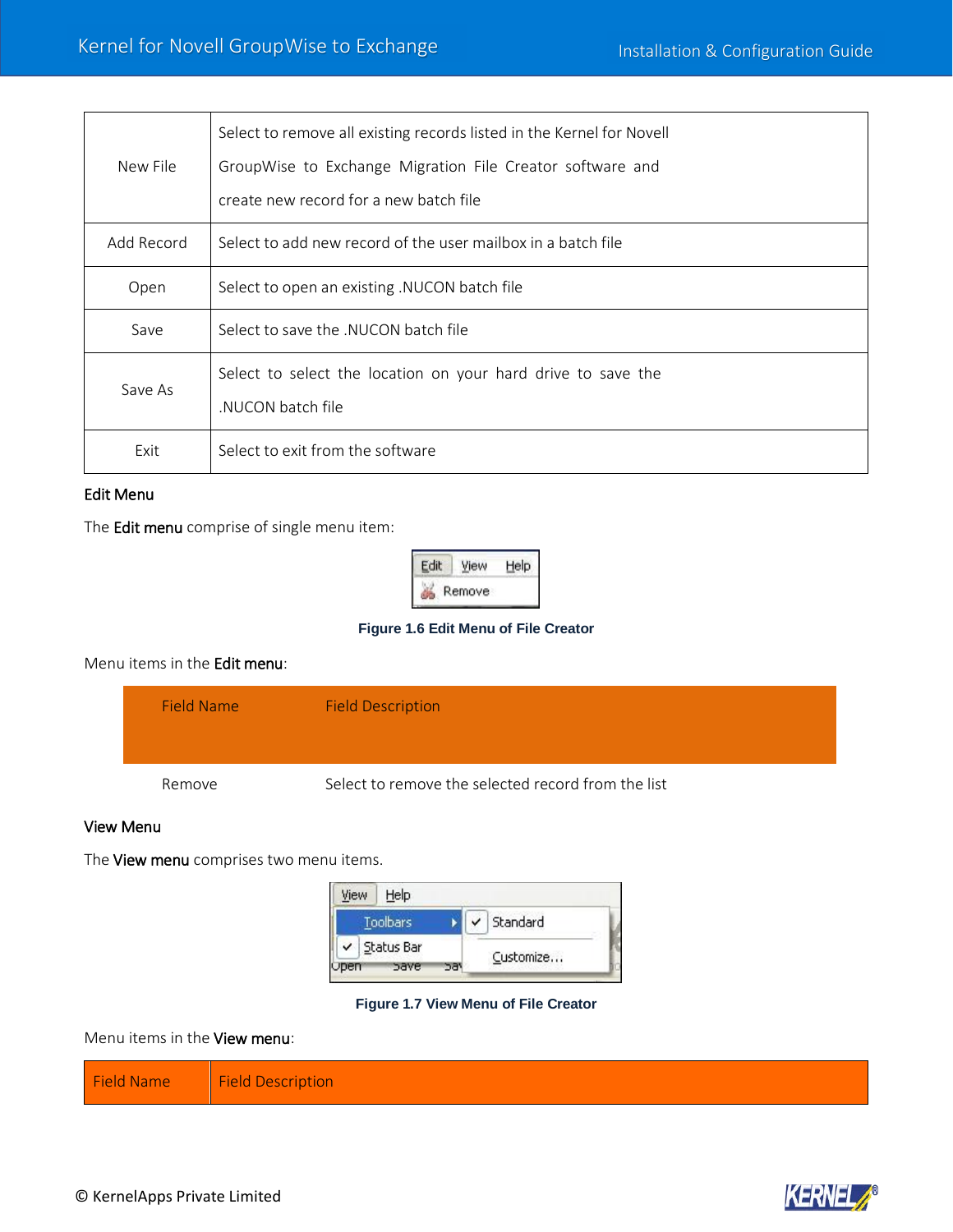| <b>Toolbars</b> | Select to view or hide toolbar of Kernel for    |
|-----------------|-------------------------------------------------|
|                 | Novell GroupWise to Exchange Migration File     |
|                 | Creator software                                |
| Status Bar      | Select to view or hide status Bar of Kernel for |
|                 | Novell GroupWise to Exchange Migration File     |
|                 | Creator software                                |

## Help Menu

The Help menu comprises three menu items.

| teic |                                                                |
|------|----------------------------------------------------------------|
|      | Help                                                           |
|      | Software HomePage                                              |
|      | About Kernel for Novell GroupWise to Exchange Migration File C |

## **Figure 1.8 Help Menu of File Creator**

## Menu items in the Help menu:

| <b>Field Name</b>                                                       | <b>Field Description</b>                                                                                                                       |
|-------------------------------------------------------------------------|------------------------------------------------------------------------------------------------------------------------------------------------|
| Help                                                                    | Select to view help information pertaining to performing various tasks<br>using Kernel for Novell GroupWise to Exchange Migration File Creator |
| Software Homepage                                                       | Select to visit homepage of our website                                                                                                        |
| About Kernel for Novell GroupWise to<br>Exchange Migration File Creator | Select to view version-related and support information of Kernel for<br>Novell GroupWise to Exchange Migration File Creator                    |

## *Tool Bar*

Following are the tool bar buttons used in the Kernel for Novell GroupWise to Exchange Migration File Creator:

| <b>Button</b> | <b>Button Name</b> | <b>Button Description</b>                                                                                                                                                              |
|---------------|--------------------|----------------------------------------------------------------------------------------------------------------------------------------------------------------------------------------|
| <b>New</b>    | <b>New</b>         | Select to remove all existing records listed in the<br>Kernel for Novell GroupWise to Exchange<br>Migration File Creator software and create new<br>record for a new Kernel batch file |

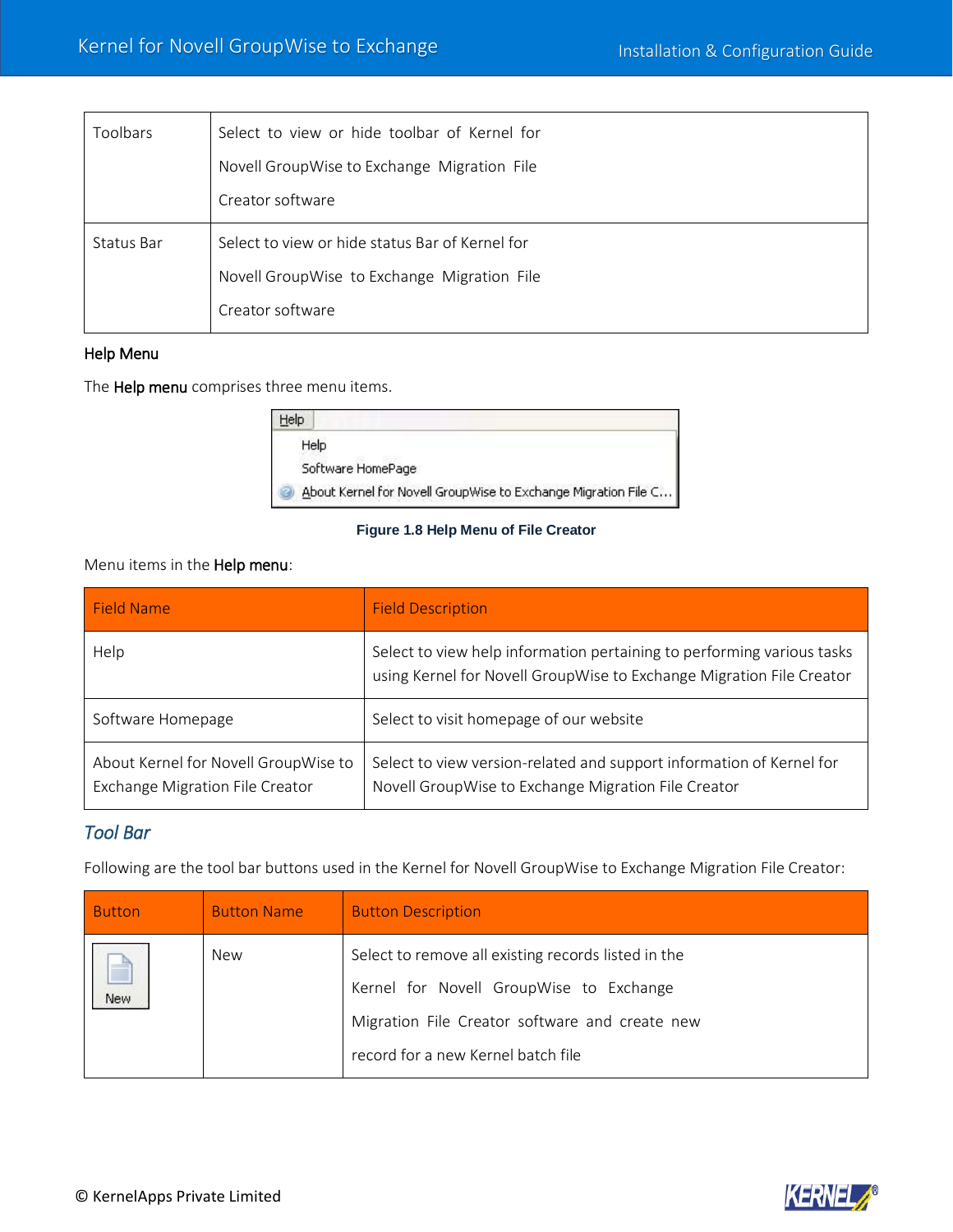| ⊃pen                | Open         | Select to open the existing .NUCON file                                                                                       |
|---------------------|--------------|-------------------------------------------------------------------------------------------------------------------------------|
| Save                | Save         | Select to save the .NUCON batch file                                                                                          |
| Save As             | Save As      | Select to define the location on your hard drive to<br>save the .NUCON batch file                                             |
| Add Record          | Add Record   | Select to<br>add<br>the<br>records/details of<br>the<br>GroupWise user mailbox and saving options                             |
| Remove              | Remove       | Select to remove the selected record from the list                                                                            |
| Help                | Help         | Select to view User's Help Manual of Kernel for<br>Novell GroupWise to Exchange Migration File Creator software               |
| <b>Import Excel</b> | Import Excel | Select to<br>worksheet<br>added<br>import excel<br>with<br>information about the batch of GroupWise mailbox(s) to be migrated |

## *Status Bar*

Status bar is displayed at the bottom of the software window. The text Ready is displayed on the status bar if Kernel for Novell GroupWise to Exchange Migration File Creator is ready to be used. Status bar also displays the text CAP, NUM, SCRL that respectively corresponds to the Caps Lock, Num Lock, and Scroll Lock keys on your keyboard. If any of these keys are pressed, the color of the corresponding text will turn blue/black.

CAP NUM SCRL

#### **Figure 1.9 Status Bar of File Creator**

## *Customize User Interface*

You can add or remove toolbar buttons by clicking:



Add or Remove Buttons <sup>→</sup> Standard in the toolbar and selecting appropriate buttons.

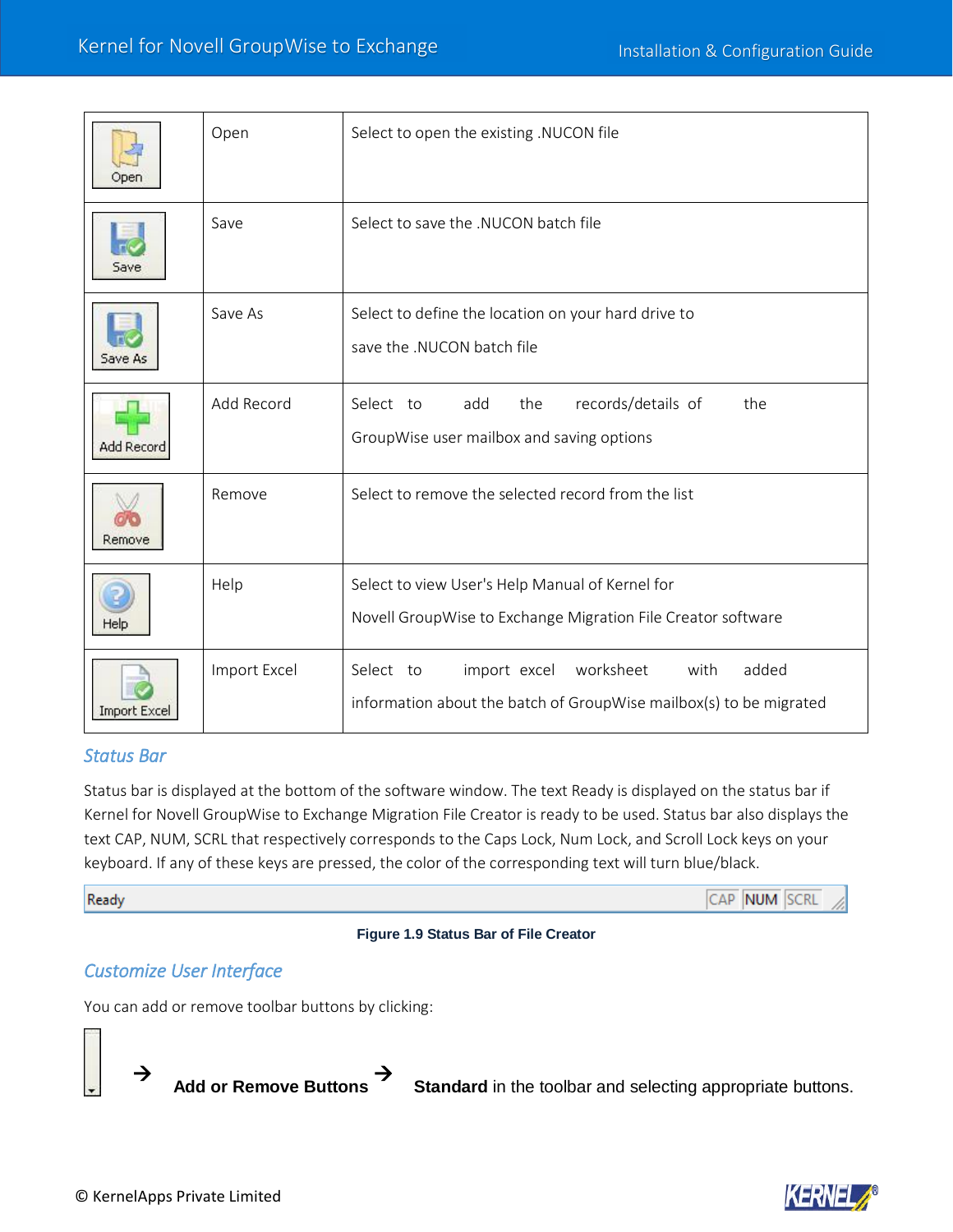## <span id="page-12-0"></span>2 Getting Started

Now that you have understood the features and potential of Kernel for Novell GroupWise to Exchange, you are ready to get hands on experience of the software. To start migrating files, you will first need to download and install this software. However, it is strongly recommended that before installing Kernel for Novell GroupWise to Exchange, you should go through the installation pre-requisites for the software to ensure that your computer is appropriately configured to run the software.

## <span id="page-12-1"></span>2.1 Installation pre-requisites and system requirements

**EXERNE The Vernel for Servell For A**<br> **EXECORD MISS AND AND SET FILE.** To Manage of the broadly can be broadly can be be broadly PST file. classified into two major categories – Hardware requirements and Software requirements.

## <span id="page-12-2"></span>2.1.1 Hardware Requirements

The hardware requirements for installing the software are as follows:

- Pentium Class Processor
- Minimum 64MB RAM (128 MB recommended)
- 10MB for Software installation
- Disk Space Enough space to save the results

## <span id="page-12-3"></span>2.1.2 Software Requirements

The software requirements for installing the software are as follows:

## 2.1.2.1 Operating System Requirements

Supported operating systems:

- 
- 
- 
- Windows 2000 **•** Windows7
- Windows Vista **•** Windows 10 **•** Windows NT
- Windows XP Windows 8.1 Windows 95
	- Windows 2003 **•** Windows 8 **•** Windows 98
		-
- 2.1.2.2 Novell GroupWise Server Requirements

Supported Novell GroupWise Server versions:

■ Version 6, 6.5, 7.0, 8.0, 2012, 2014

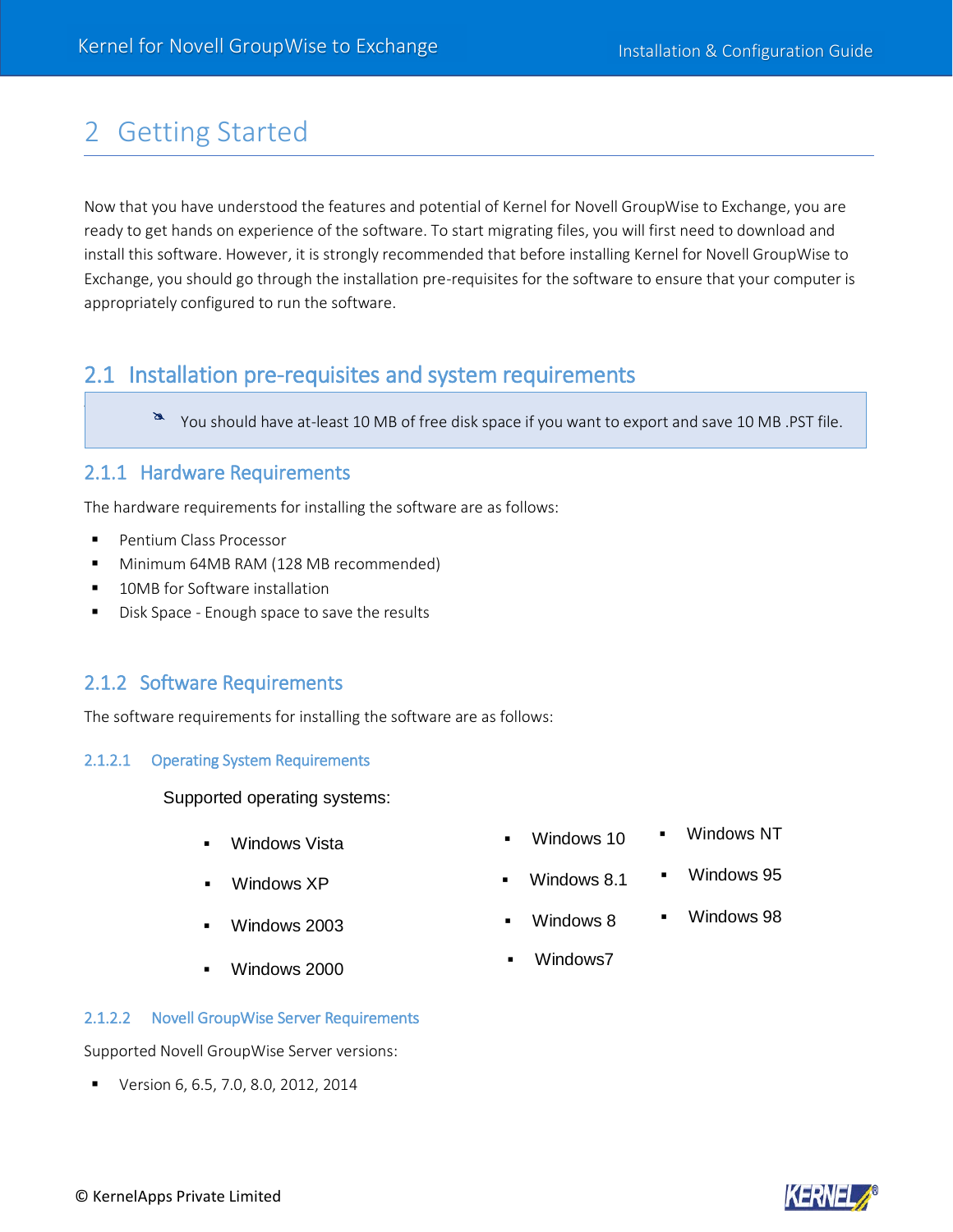## 2.1.2.3 MS Outlook Requirements

Supported MS Outlook versions

MS Outlook ( 97, 98, 2000, 2003, 2007, 2010, 2013, 2016, 2019).

### 2.1.2.4 MS Excel Requirements

Supported MS Excel versions:

MS Excel 97, 98, XP, 2000, 2002, 2003, 2007, 2010, 2013 and 2016

## <span id="page-13-0"></span>2.2 Downloading Kernel for Novell GroupWise to Exchange software for the First time

After checking your computer with the prescribed system requirements for Kernel for Novell GroupWise to Exchange, you can download and install the software on your computer. You can buy the full version of the software from any one of our authorized resellers– Element5, Asknet and 2CO.

If you want to try using Kernel for Novell GroupWise to Exchange before buying it, you can download the evaluation version from the following link:

#### <https://www.nucleustechnologies.com/migrate-groupwise-to-exchange.html>

 You can export unlimited GroupWise files saved on your system by using the evaluation version of Kernel for Novell GroupWise to Exchange; however, the evaluation version lets you save 10 emails per folder of the converted GroupWise mailbox.

## <span id="page-13-1"></span>2.3 Installing Kernel for Novell GroupWise to Exchange

After downloading the installer file for Kernel for Novell GroupWise to Exchange, you can install the software by running the file.

To install Kernel for Novell GroupWise to Exchange:

- 1. Double-click the Kernel for Novell GroupWise to Exchange installer. Follow the on-screen instructions.
- 2. The Setup Installation Complete screen will be displayed.
- 3. Click Finish to launch the software.

When you run the Kernel software setup, two programs get installed in the All Programs menu and two desktop icons are created: Kernel for Novell GroupWise to Exchange.exe and Kernel for Novell GroupWise to Exchange - Batch Migration File Creator.exe

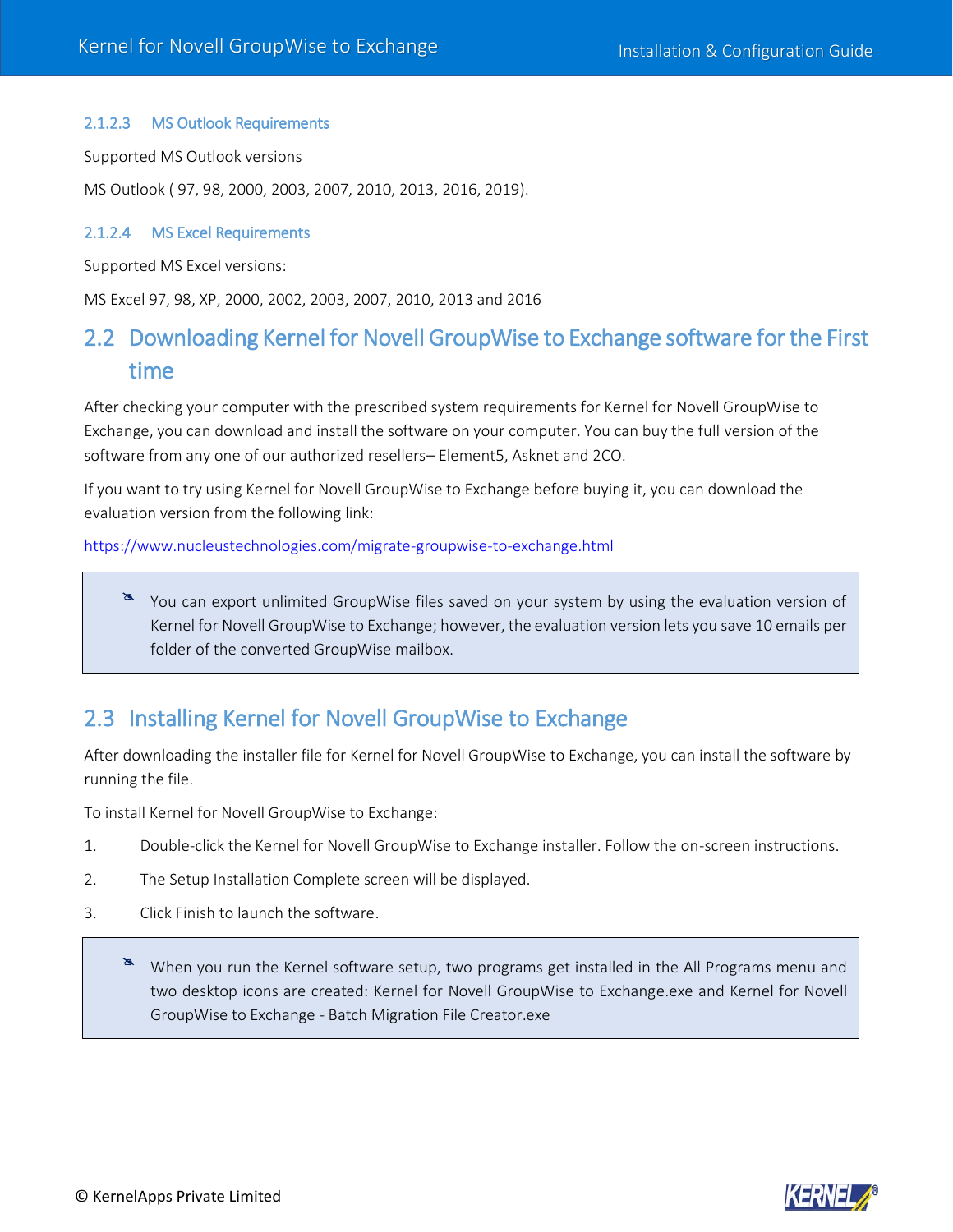## <span id="page-14-0"></span>2.4 Uninstalling Kernel for Novell GroupWise to Exchange

You may need to uninstall and re-install Kernel for Novell GroupWise to Exchange. To uninstall Kernel for

Novell GroupWise to Exchange:

## 1. Click the Start>>All Programs>>Kernel for Novell GroupWise to Exchange>>Uninstall Kernel for Novell GroupWise to Exchange.

A warning message will display.

2. Click "Yes" to uninstall Kernel for Novell GroupWise to Exchange.

Before proceeding to uninstall Kernel for Novell GroupWise to Exchange, you must ensure that the software is not running.

You can alternatively uninstall Kernel for Novell GroupWise to Exchange from the Control Panel by performing the following steps:

1. Click the Start Menu>>Control Panel and then double click the Add or Remove Programs icon.

2. Select Kernel for Novell GroupWise to Exchange and click Remove.

A warning message will be displayed.

3. Click "Yes" to uninstall Kernel for Novell GroupWise to Exchange.

## <span id="page-14-1"></span>3 Migration from Novell GroupWise to Exchange Server

Now that you have complete familiarity of the user interface of Kernel for Novell GroupWise to Exchange, you are ready to perform the migration of GroupWise mailbox(s).

## <span id="page-14-2"></span>3.1 Single Mailbox Migration

1) Launch Kernel for GroupWise to Exchange.

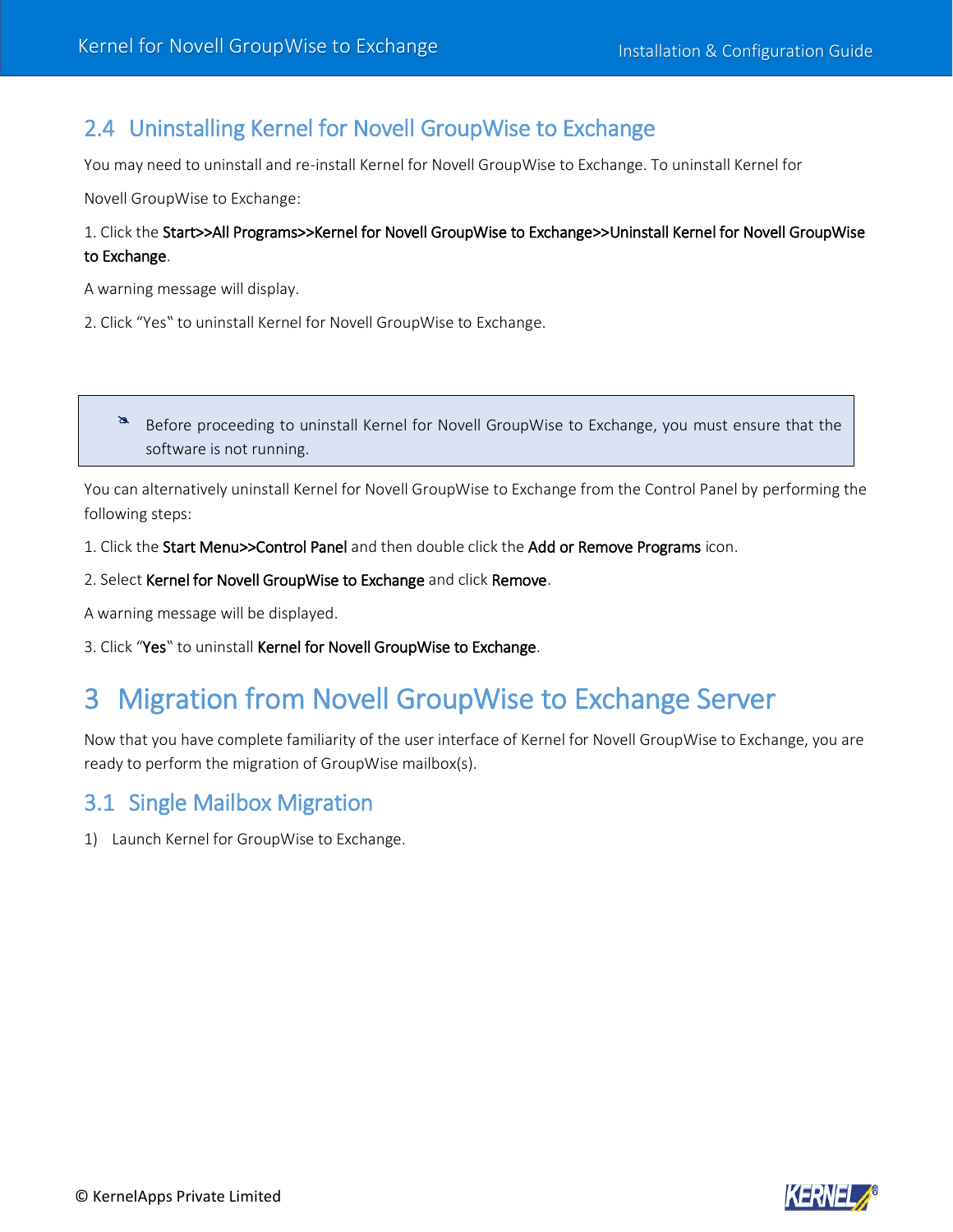

**Figure 3.1 Main Window of Kernel for GroupWise to Exchange**

2) Select the radio button "Select this option to convert single GroupWise Mailbox" and click Next button.

On clicking "Next" , window displays three modes to connect to the mailboxes of Novell GroupWise and archive selection option: Default Mode, Login Mode and Command Line mode.

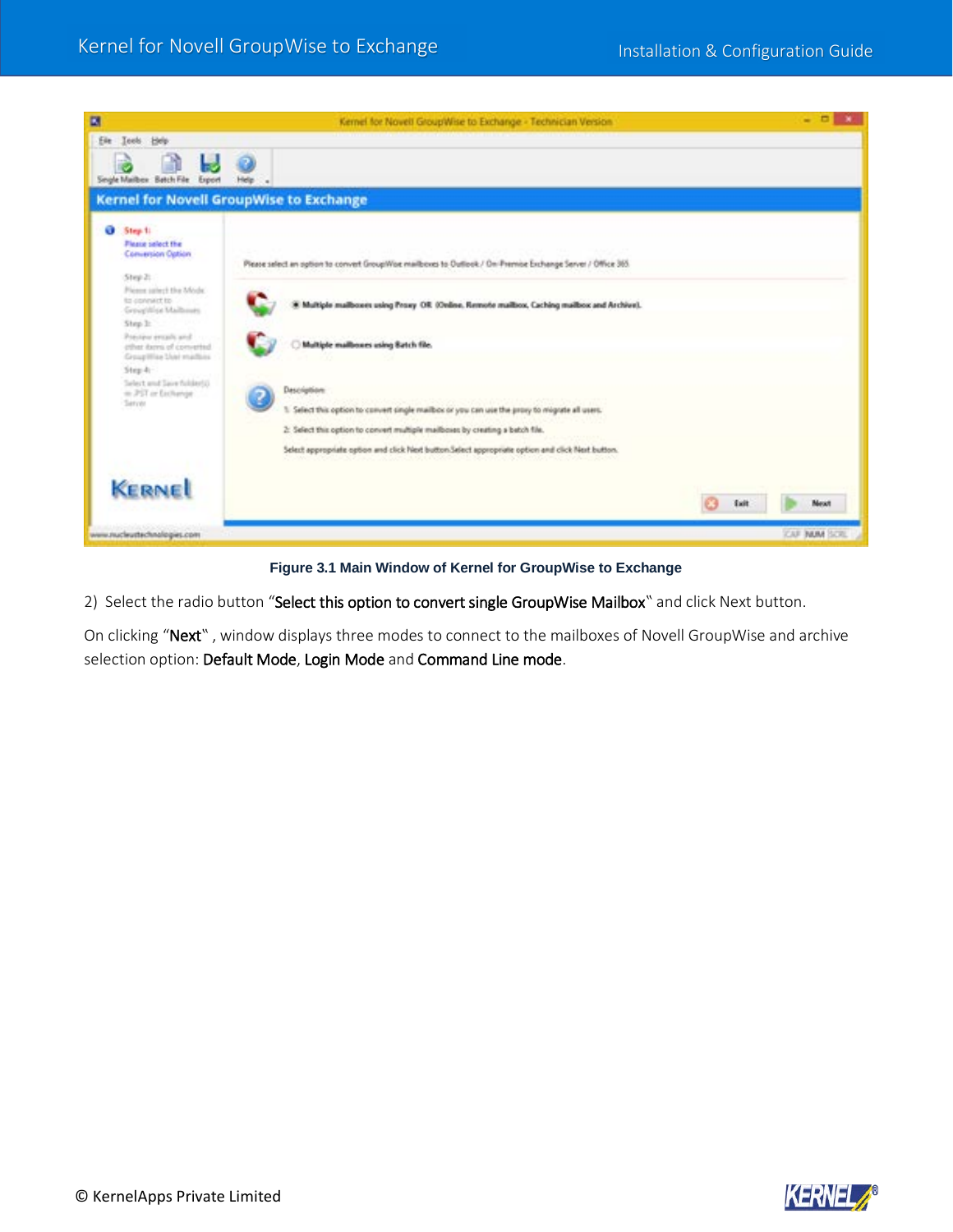| 図                                                                                                                                                                                                                              | Kernel for Novell GroupWise to Exchange - Technician Version                                                                                                                                                                                                                                                                                                                                                                                                                     | $ -$<br>$-1$    |
|--------------------------------------------------------------------------------------------------------------------------------------------------------------------------------------------------------------------------------|----------------------------------------------------------------------------------------------------------------------------------------------------------------------------------------------------------------------------------------------------------------------------------------------------------------------------------------------------------------------------------------------------------------------------------------------------------------------------------|-----------------|
| Ele<br>Tools.<br>Help<br>Single Mailbox Batch File<br>Export                                                                                                                                                                   | <b>Kernel for Novell GroupWise to Exchange</b>                                                                                                                                                                                                                                                                                                                                                                                                                                   |                 |
| Step 1:<br>Please select the<br>Conversion Option<br>o<br>$Step 2$ :                                                                                                                                                           | <b>Default Mode</b><br>W Use Default<br><b>Login Mode</b><br>User ID:<br>Use Proxy Access (Access multiple malboxed)                                                                                                                                                                                                                                                                                                                                                             |                 |
| Please salest the Mode<br>to connect to<br>GroupWise Malbours<br>Step 3:<br>Frayies emails and<br>other items of concerted<br>GroupWise User maillies<br>Step 4:<br>Salect and Sava falderful<br>in JST in Enthange<br>Service | Passworth<br>Address<br>Fort:<br>C Online<br>C Caching mailbox path<br>$\sim$<br>C Remote mailbox path<br>Command Line Mode<br>C Command Line (for advance migration)                                                                                                                                                                                                                                                                                                            |                 |
|                                                                                                                                                                                                                                | Migrate Archive items On case if you want to migrate Archive items)<br>Show Archive<br>W Use default Archive path<br>C Specify Archive path                                                                                                                                                                                                                                                                                                                                      |                 |
| KERNEL                                                                                                                                                                                                                         | GroupWoe server connection types-<br>Default Mode:<br>This mode connects to default mailbox, which is opened in GroupWise client.<br>This mode provides three types of mode to connect GroupWise mailboxes. Online, Caching mailbox path and Remote mailbox<br>Login Mode:<br>puth.<br>Use Proxy Access: Select this option to access all mailboxes through one proxy user.<br>Back<br>Command Line Mode: This mode connects to GroupWise mailbox using command line parameters. | Next            |
| www.nucleustechnologies.com                                                                                                                                                                                                    |                                                                                                                                                                                                                                                                                                                                                                                                                                                                                  | ICAP INDM ISCEL |

**Figure 3.2 Windows showing three modes**

3) Choose any of the modes as per the requirement and perform migration of Single GroupWise mailbox.

Default mode: This mode converts the items of currently opened mailbox in GroupWise Client.

Login Mode: This mode provides sub-modes, where mailboxes can be connected and converted with Online details, Caching Mailbox Path and Remote Mailbox path of the mailbox file.

Command Line Mode: This mode helps to access and convert GroupWise mailbox without accessing or opening the GroupWise Client. Items of the mailbox are easy to convert by typing complete mailbox path: /pr-/"mailbox destination location"

## <span id="page-16-0"></span>3.1.1 Default Mode

Default mode migrates the currently opened user mailbox in Novell GroupWise client.

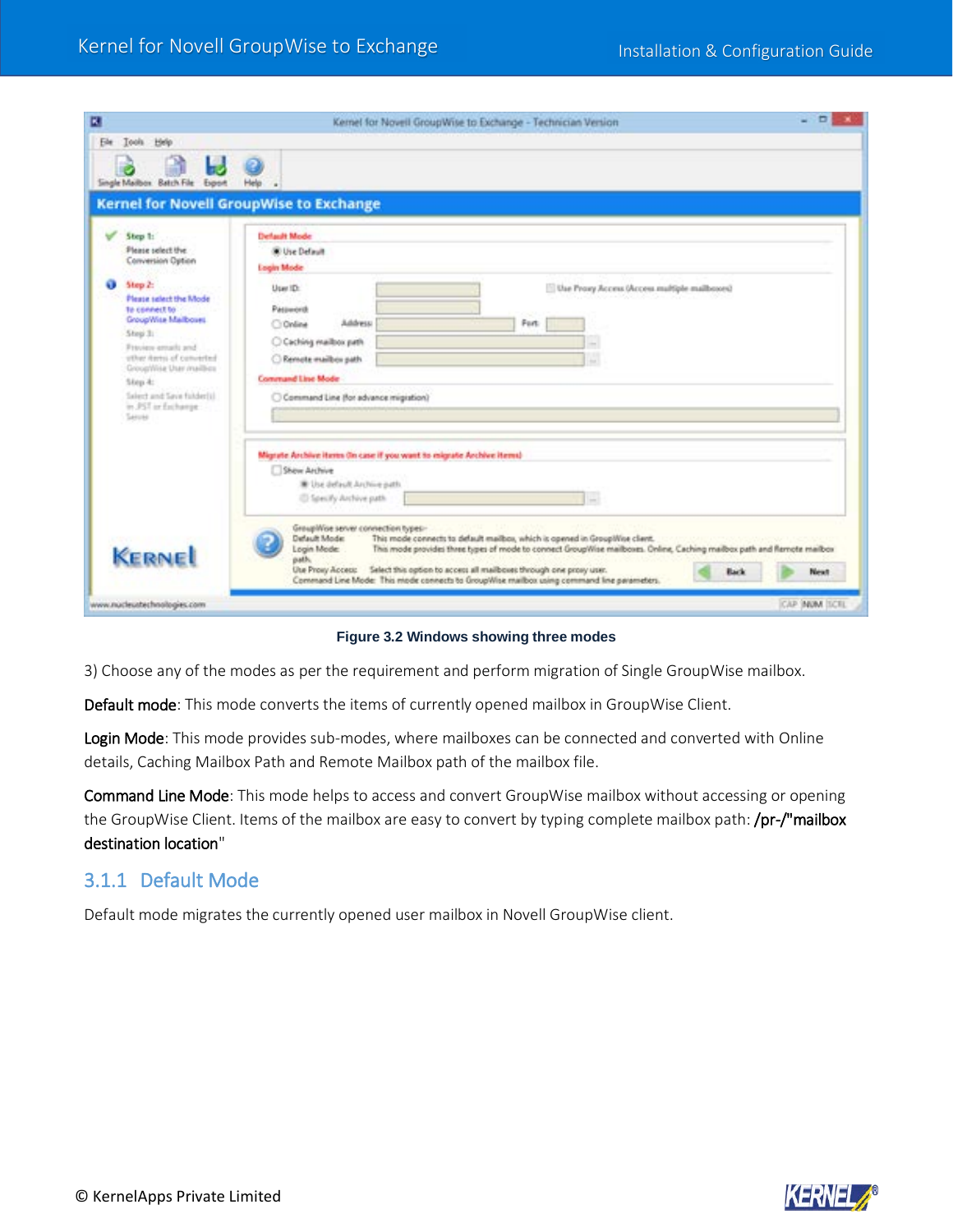| Sngle Mailbox Betch File Export<br>v                                                                                                                                                                                                                                                                                                                                                                                                                                                                                                                                                                                                                                                                                                                                                                                                  | Help .<br>Kernel for Novell GroupWise to Exchange                                                                                                                                                                           |                                                                                                                                                                                                                                 |                                                                                                                                                                                                                                                                                                                                                            |                                                                                                                                 |                    |  |
|---------------------------------------------------------------------------------------------------------------------------------------------------------------------------------------------------------------------------------------------------------------------------------------------------------------------------------------------------------------------------------------------------------------------------------------------------------------------------------------------------------------------------------------------------------------------------------------------------------------------------------------------------------------------------------------------------------------------------------------------------------------------------------------------------------------------------------------|-----------------------------------------------------------------------------------------------------------------------------------------------------------------------------------------------------------------------------|---------------------------------------------------------------------------------------------------------------------------------------------------------------------------------------------------------------------------------|------------------------------------------------------------------------------------------------------------------------------------------------------------------------------------------------------------------------------------------------------------------------------------------------------------------------------------------------------------|---------------------------------------------------------------------------------------------------------------------------------|--------------------|--|
| Click any folder to view converted emails.<br>Step ti<br>Figure select the<br>EL 1757 GroupWas Malbox<br>Conversion Option<br>D. William admin.<br><b>Conversation Action</b><br>Step 2:<br>il Milleton<br>Please select the Mode<br>to connect to<br><b>The Coack Step Settings</b><br><b>GroupWise Mailboxes</b><br><b>Carl Tasks(3)</b><br>Step 3:<br>o<br><b>William</b> Journal<br>President entails and<br>- Villa Enchange Sent Iter<br>other items of converted<br>is of the Malbox<br>GroupWiss User mailbox<br>- Sent Royal 101<br>Step 4:<br>Calendar(1)<br>Select and Save fulder(2)<br><b>Wall Contacts</b><br>in PST or Exchange<br>11 Villa Decements(10)<br>Setum<br>Call Checklet<br>V. 3 Work In Progress 1<br>11-14 Cabinet<br><b>Mary Junk Mail</b><br><b>DIGIT Trashilli</b><br>2) FIEL All Address Rook Contact | Extent<br>- GMunnertyn@tifu Fichier Articles Sage<br>-Hillself@silany.cor. n" accord Galec<br>hoststoot.pod<br>admin radmin.post Re khkk<br>The studio in starts were first finition trainful.<br><b><i>Phone Class</i></b> | Subject<br>Comparing Search<br>admin <admin.port.office.domain> Galac<br/>admin <admin.post compatifulting<br="" fed:="">Find: in" accord Galec<br/>admin cadmin.post office.domain&gt;</admin.post></admin.port.office.domain> | Date<br>10/12/2011 9:38:43 AM<br>10/13/2011 9-41-06 AM<br>- <cboutry@tifany.co -="" 10="" 12="" 2011="" 9:50:27="" :="" am<br="" tr="" tr:="" vanderbiest="">6/21/2012 5:31-64 PM<br/>1/5/2015 5:56:00 PM<br/>1/5/2015 6:00:22 PM<br/>1/5/2015 6:00:41 PM<br/><b>END PROFILE GLACIER REAL</b><br/>Please wait while generating preview</cboutry@tifany.co> | <b>Attachment</b><br>VANDERBIEST<br><b>Q</b> TECLMen<br>G TEXT.Hm<br><b>B</b> TEXT.htm<br><b>GLEXT MAN</b><br><b>O</b> HAVE LAW | US/2015 6:00:22 PM |  |
| KERNEL                                                                                                                                                                                                                                                                                                                                                                                                                                                                                                                                                                                                                                                                                                                                                                                                                                |                                                                                                                                                                                                                             |                                                                                                                                                                                                                                 |                                                                                                                                                                                                                                                                                                                                                            |                                                                                                                                 |                    |  |

#### **Figure 3.3 Using Default Mode**

 $\lambda$  This option is enabled by default in the software

2. Activate and select the Archive file options to migrate archived emails. Click Next button to continue. Software shows all the existing folders in a tree like structure.

3. Select any of the tabs to view the preview of selected email in either Text or HTML format.

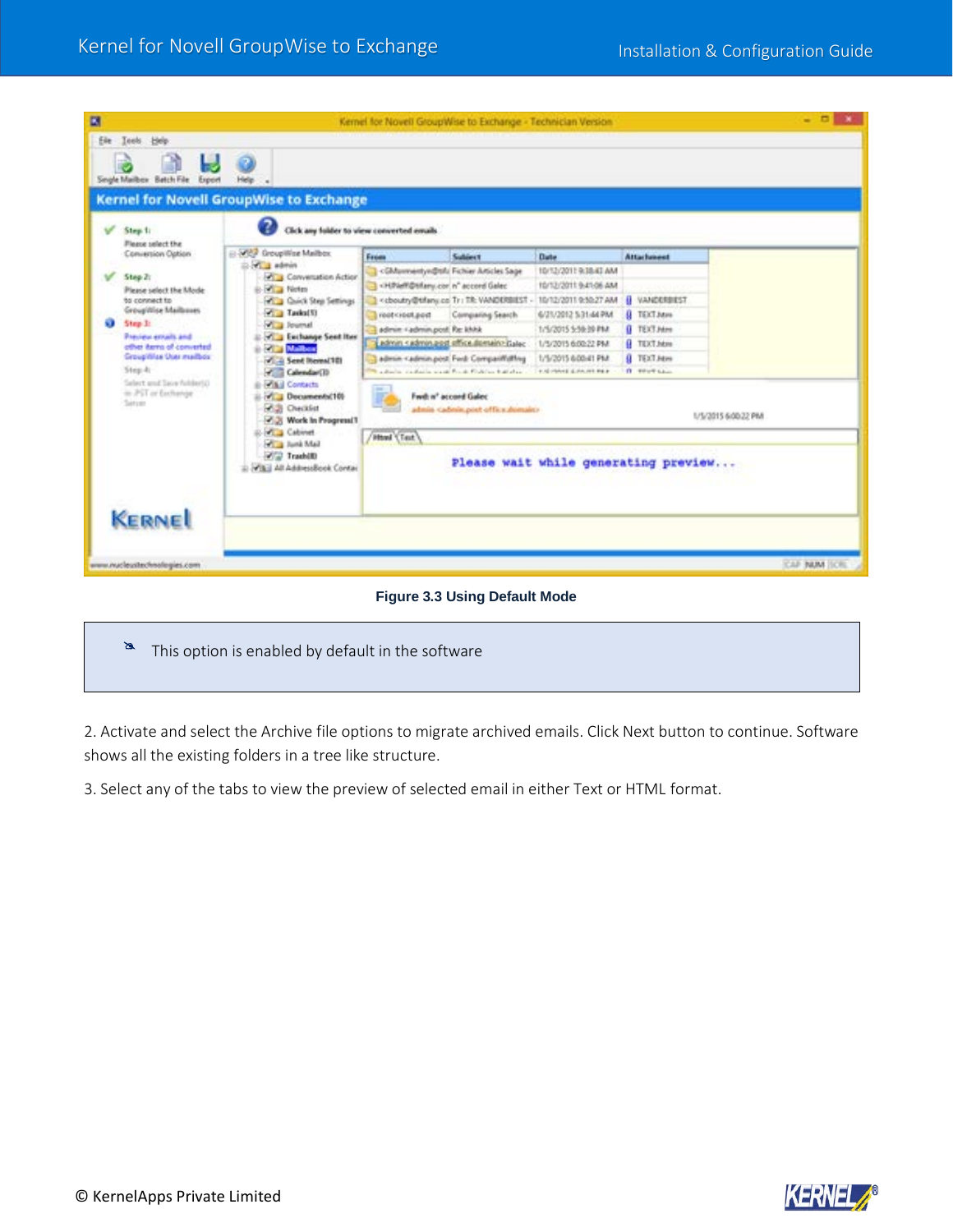| Snight Mailbox Batch File Export<br>v<br>Step 1:                                                                                                                                                                                                                                               | Help.<br><b>Kernel for Novell GroupWise to Exchange</b><br>Click any fulder to view converted emails.                                                                                                                                                                                                                                                                                                                                   |                                                                                                                                                                                                                                                                                                                  |                                                                                                                                                         |                                                                                                                                                                                                                                                     |                                                                                                                               |                    |
|------------------------------------------------------------------------------------------------------------------------------------------------------------------------------------------------------------------------------------------------------------------------------------------------|-----------------------------------------------------------------------------------------------------------------------------------------------------------------------------------------------------------------------------------------------------------------------------------------------------------------------------------------------------------------------------------------------------------------------------------------|------------------------------------------------------------------------------------------------------------------------------------------------------------------------------------------------------------------------------------------------------------------------------------------------------------------|---------------------------------------------------------------------------------------------------------------------------------------------------------|-----------------------------------------------------------------------------------------------------------------------------------------------------------------------------------------------------------------------------------------------------|-------------------------------------------------------------------------------------------------------------------------------|--------------------|
| Figure select the<br>Conversion Option<br>Step 2:<br>Please select the Mode<br>to connect to<br><b>GroupWise Mailboxes</b><br>s3<br>Step 3:<br>Preciew entails and<br>other hang of converted<br>GroupWiss User mailbox<br>Step 4:<br>Select and Save fulder(2)<br>in PST or Exchange<br>Setum | EL 1757 GroupWat Malbox<br>D. Philadelphia<br>Conversation Action<br>il Film Notes<br>Filling Council Step Settings<br><b>Carl Tasks(5)</b><br><b>William</b> Journal<br>- Villa Enchange Sent Iter<br>in William Madhean<br><b>WELL Sent Remat 101</b><br>$\mathcal{F}$ Calendar(1)<br>in 17161 Contacts<br>11 Villa Documents(10)<br>Checklet<br>V. 3 Work In Progress 1<br>11-14 Cabinet<br><b>Mark Mail</b><br><b>WED Trashilli</b> | Essiere<br>- Glutumentyn@tils Fichier Articles Sage<br>-Hillself@tifany.cor. n" accord Galec<br>Treat-rest.pod<br>admin radmin.post Re khkk<br>admin <admin.post compatifulting<br="" fed:="">The study in their work from Colting training<br/><math>-</math><br/><b><i><u>Wheel Class</u></i></b></admin.post> | Subject<br>Comparing Search<br>admin <admin.port office.domain=""> Galac<br/>Find: nº accord Galec<br/>admin cadmin.post office.domain&gt;</admin.port> | Date<br>10/12/2011 9:38:43 AM<br>10/13/2011 9-41-06 AM<br>10/12/2011 0:50:27 AM<br>6/21/2012 5:31-64 PM<br>1/5/2015 5:56:00 PM<br>1/5/2015 6:00:22 PM<br>1/5/2015 6:00:41 PM<br><b>END PANEL CAN AR REA</b><br>Please wait while generating preview | <b>Attachment</b><br><b>II</b> VANDERBIEST<br><b>Q</b> TEXTJAN<br>G TEXT Men<br><b>Q</b> TEXT.htm<br>G. TEXT Jane<br>O HOWELL | US/2015 6:00:22 PM |
| KERNEL                                                                                                                                                                                                                                                                                         | 2) William All Address Rook Contact                                                                                                                                                                                                                                                                                                                                                                                                     |                                                                                                                                                                                                                                                                                                                  |                                                                                                                                                         |                                                                                                                                                                                                                                                     |                                                                                                                               |                    |

#### **Figure 3.4 Preview Window**

Emails, calendar, contacts and other items will be displayed in the left pane of the window. Right pane of the window displays the respective items of the folder selected from the left pane. Bottom pane displays the preview of the item selected from the right pane of the window.

4. Click Export button to continue.

Software asks for the Save Options whether to Save in PST, Save in Live Exchange Server or Office 365.

| <b>Save Options</b>                |
|------------------------------------|
| Please select save option          |
| ◉ Save in PST                      |
| ◯ Save to Live Exchange/Office 365 |
| Cancel<br>OΚ                       |

#### **Figure 3.5 Save Options**

5. Select the appropriate radio button and click OK button.

#### 3.1.1.1 Saving in PST

To save the GroupWise mailbox items in PST file:

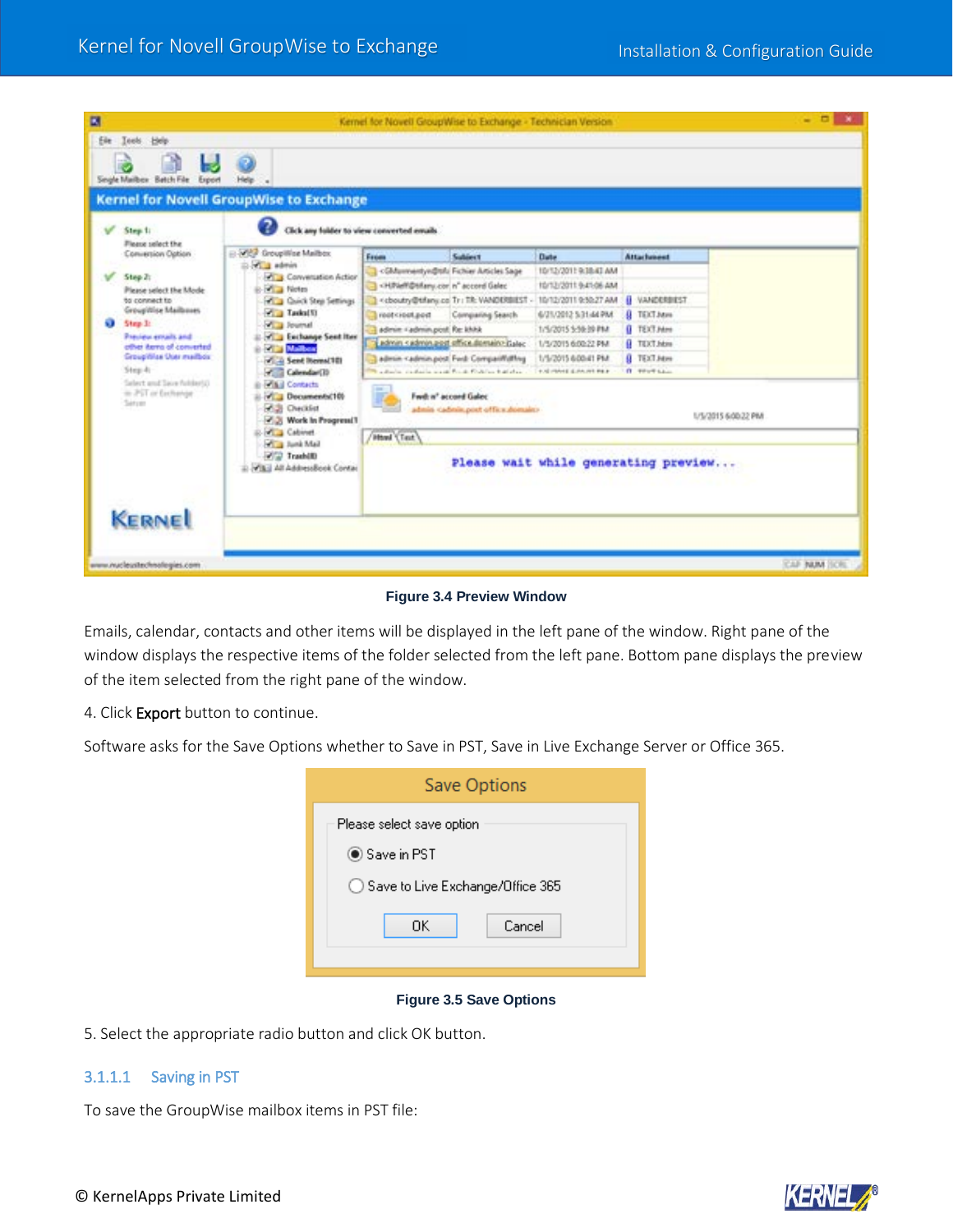1. Select the "Save in PST" radio button and click OK.

| <b>Save Options</b>                |
|------------------------------------|
| Please select save option          |
| ◉ Save in PST                      |
| ◯ Save to Live Exchange/Office 365 |
| Cancel<br>ΩK                       |

**Figure 3.6 Saving in PST**

2. Filter email items by selecting item types and defining date range parameters. Define PST Folder Path and PST File Name and click Export.

|                                      |                                       | <b>Export Options</b> |                  |
|--------------------------------------|---------------------------------------|-----------------------|------------------|
| <b>Export Options</b>                |                                       |                       |                  |
| Select item types:                   |                                       |                       |                  |
| $\overline{\blacktriangledown}$ Mail | $\boxed{\blacktriangledown}$ Calendar | $\sqrt{ }$ Tasks      | √ Contacts       |
| Specify date range                   |                                       |                       |                  |
| ● Predefined time period             |                                       |                       |                  |
| All time                             |                                       |                       |                  |
|                                      |                                       |                       |                  |
|                                      | Specify time period manually          |                       |                  |
| Start Date                           | End Date                              |                       | Add              |
|                                      |                                       |                       | Remove           |
|                                      |                                       |                       |                  |
|                                      |                                       |                       |                  |
| Select PST file destination          |                                       |                       |                  |
| PST folder path:                     |                                       |                       | m                |
| PST file name:                       |                                       |                       |                  |
|                                      | Save item content in text format      |                       |                  |
|                                      |                                       |                       |                  |
|                                      |                                       |                       | Cancel<br>Export |
|                                      |                                       |                       |                  |

**Figure 3.7 Windows asking for email item filtration and PST file location to save**

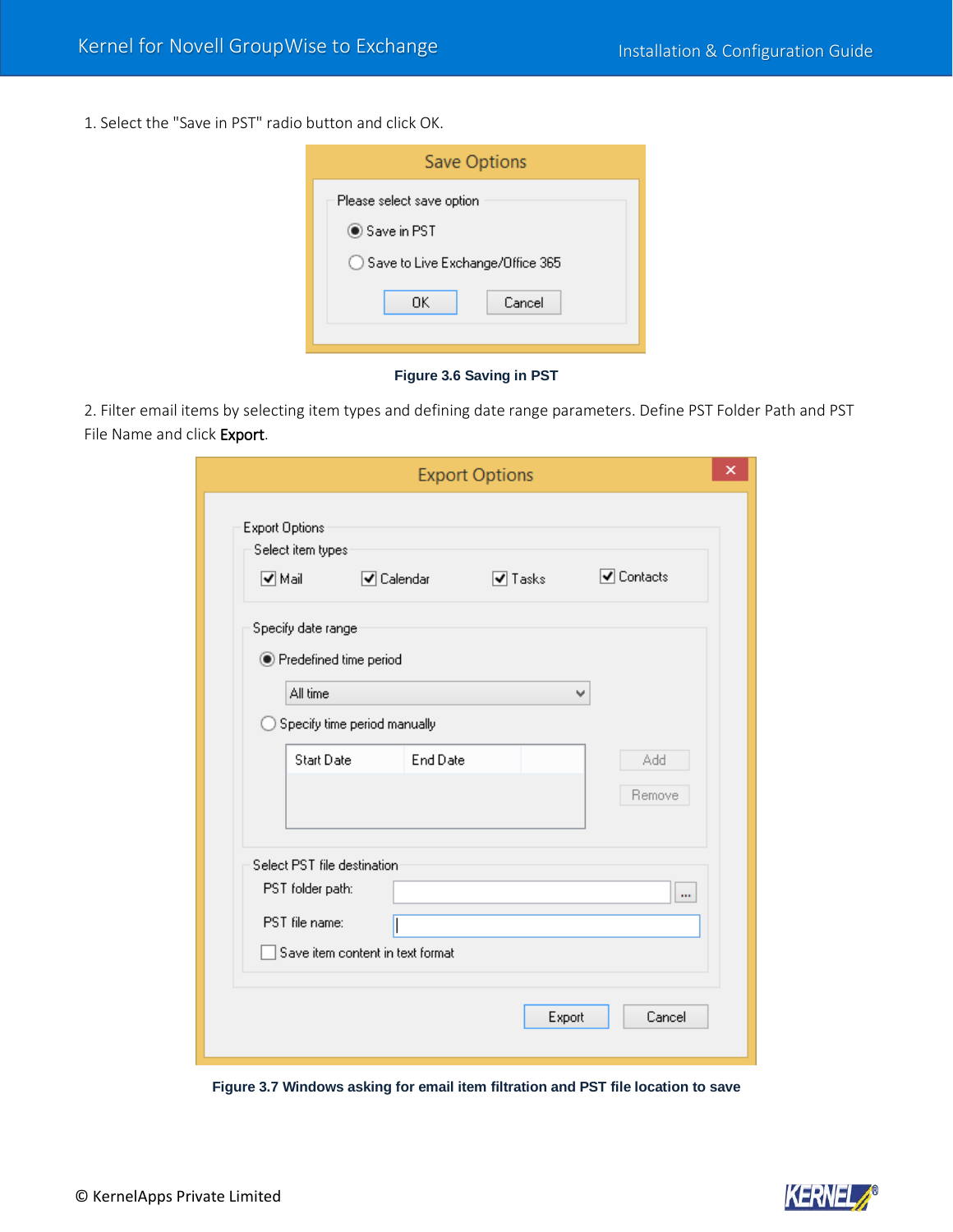Software starts saving selected folders at the selected location.

| 匯                                                                                                                                                               | Kernel for Novell GroupWise to Exchange - Technician Version                                                                                                                                                                                                                                                                                                                                                                                                                                                     | $ -$<br>×    |
|-----------------------------------------------------------------------------------------------------------------------------------------------------------------|------------------------------------------------------------------------------------------------------------------------------------------------------------------------------------------------------------------------------------------------------------------------------------------------------------------------------------------------------------------------------------------------------------------------------------------------------------------------------------------------------------------|--------------|
| Ele Tools Help                                                                                                                                                  |                                                                                                                                                                                                                                                                                                                                                                                                                                                                                                                  |              |
| Single Mailbox Batch File Export                                                                                                                                | ω<br>Help                                                                                                                                                                                                                                                                                                                                                                                                                                                                                                        |              |
|                                                                                                                                                                 | <b>Kernel for Novell GroupWise to Exchange</b>                                                                                                                                                                                                                                                                                                                                                                                                                                                                   |              |
| Step 1:<br>Please select the<br>Conversion Option<br>$Step 2$ :<br>Please select the Mode<br>to connect to<br>GroupWrse Mailboxes                               | <b>Hide Progress</b><br>< You can speed up the saving process by fiding the progress - View software help for more details.<br><b>Migration process details</b><br>Current Progress - (Seving Folder 10 of 24) - (Seving Email 3) - Current folder Name: - admin/Mailbox/Jnbox).<br>Saving Folderadmini Mailbox Unbox<br>Saving Email 3<br>Log File: C1Program Filed Kernel for Novell GroupWise to Exchange/Migration Log/Thursday 01 Oct 2015 17:28 37:txt                                                     |              |
| Step 3:<br>Preview emails and<br>other items of converted<br>GroupWoe User mailbox<br>Step &<br>o<br>Select and Save folderful.<br>in PST or Exchange<br>Senver | Sending Request to Create folder (Outlook/Exchange) : admin/Exchange Sent Items/New Folder/;<br>Felder Caration in nationk/Eurhange done.<br>Sending Request to GroupWise, for email item to save<br>Sending Request to Create folder (Outlook/Exchange) : admini Mailbox/.<br>Folder Creation in outlook/Exchange done.<br>Sending Request to GroupWise, for email item to save<br>Saving Email 1<br>Save Status: Success<br>Saving Email 2<br>Save Status : Success<br>Saving Email 3<br>Save Status : Success |              |
| KERNEL                                                                                                                                                          | Seving Email 3 Total Progress : 13%<br>Admini Mailboy/inboy). Total Progress : 41%<br><b>STATISTICS</b>                                                                                                                                                                                                                                                                                                                                                                                                          |              |
|                                                                                                                                                                 |                                                                                                                                                                                                                                                                                                                                                                                                                                                                                                                  | ö<br>Stop    |
| www.nucleuttechnologies.com                                                                                                                                     |                                                                                                                                                                                                                                                                                                                                                                                                                                                                                                                  | CAP NUM SCRL |

**Figure 3.8 Migration Starts**

Emails and other items of the user mailbox are saved in new PST file with original folder structure of the Novell GroupWise mailbox.

#### 3.1.1.2 Saving in Exchange Server

To save the GroupWise mailbox items in Exchange Server:

1. Select the "Save in Live Exchange server" radio button and click OK.

| <b>Save Options</b>              |
|----------------------------------|
| Please select save option        |
| ◯ Save in PST                    |
| Save to Live Exchange/Office 365 |
| Cancel<br>ΩK                     |
|                                  |

**Figure 3.9 Saving in Live Exchange Server**

2. Provide the details for Live Exchange Server, User Name, Password, and Domain Name and then click OK.

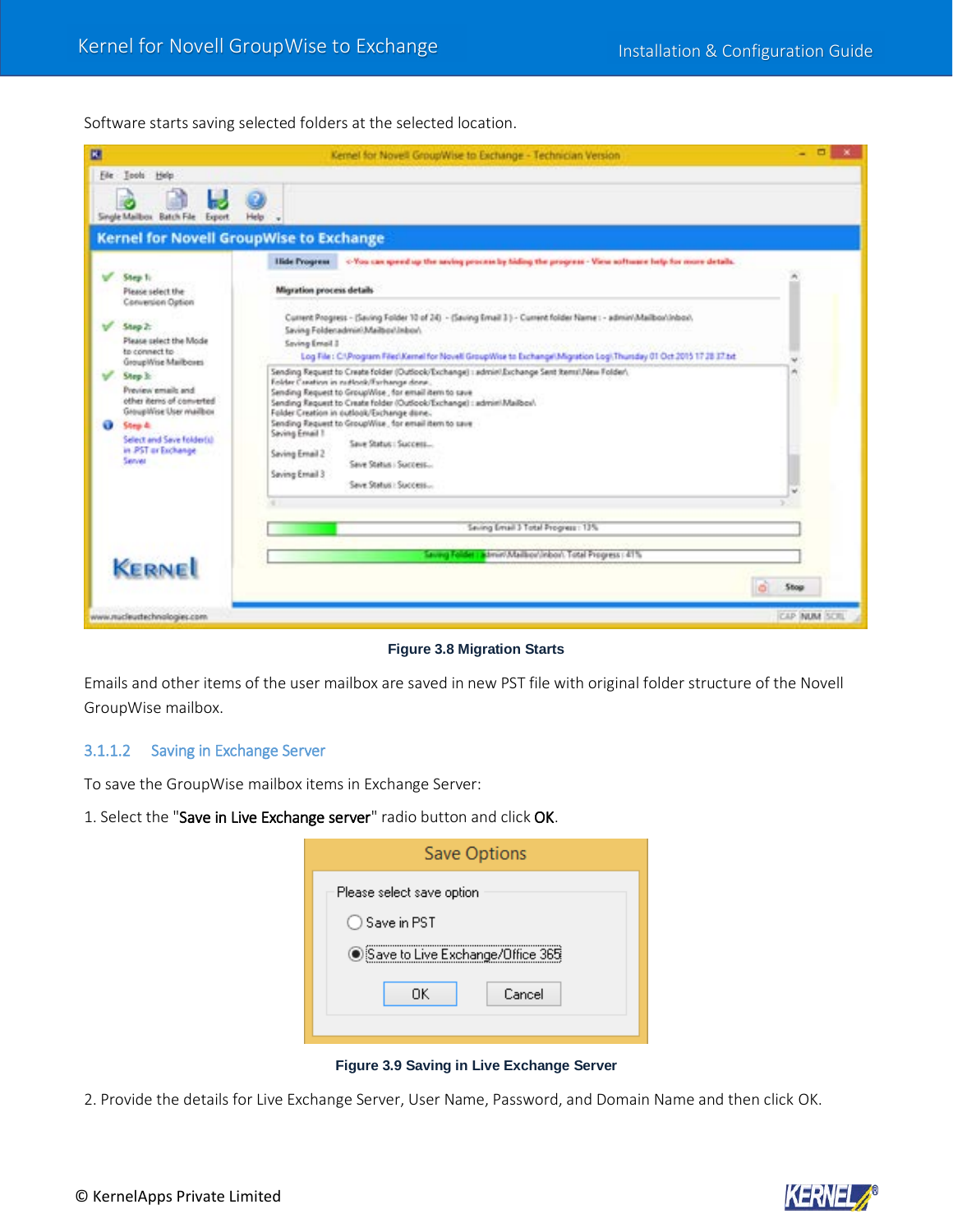| FI.                              | Save to Live Exchange/Office 365                     | × |
|----------------------------------|------------------------------------------------------|---|
| Please enter Domain credentials. |                                                      |   |
| ◉ Live Exchange                  |                                                      |   |
| Domain Name/IP: 192.168.10.143   |                                                      |   |
| User Name:                       | administrator                                        |   |
| Password:                        | 4444444                                              |   |
|                                  | Note: User must have full administrative privileges. |   |
| Office365                        |                                                      |   |
| UserID:                          |                                                      |   |
| Password:                        |                                                      |   |
|                                  | Manually configure outlook profile                   |   |
|                                  | Cancel<br>0K                                         |   |

#### **Figure 3.10 Exchange Server Information**

3. Select the desired Exchange Server and mailbox from the Live Exchange Server and Mailbox Name drop down menu and click OK.

| Save in Live Exchange Server  |                                                                                                                                          |              |  |  |  |
|-------------------------------|------------------------------------------------------------------------------------------------------------------------------------------|--------------|--|--|--|
| <b>Profile Details</b>        | Please select Exchange Server and User Mailbox.<br>Selected User Mailbox must have full administrative rights to access other mailboxes. |              |  |  |  |
| Exchange Server:              | WIN-INDRAJEET                                                                                                                            | $\checkmark$ |  |  |  |
| Mailbox Name:                 | administrator                                                                                                                            | w            |  |  |  |
| For Exchange Server 2013/2016 |                                                                                                                                          |              |  |  |  |
|                               | Is Exchange Server 2013/2016                                                                                                             |              |  |  |  |
|                               | Manually configure Outlook profile                                                                                                       |              |  |  |  |
|                               | <br>\                                                                                                                                    | Cancel       |  |  |  |

#### **Figure 3.11 Exchange Server and Mailbox Name**

4. Now, select the Source mailboxes that are required to be transferred then click the Mapping button to begin the mapping process.

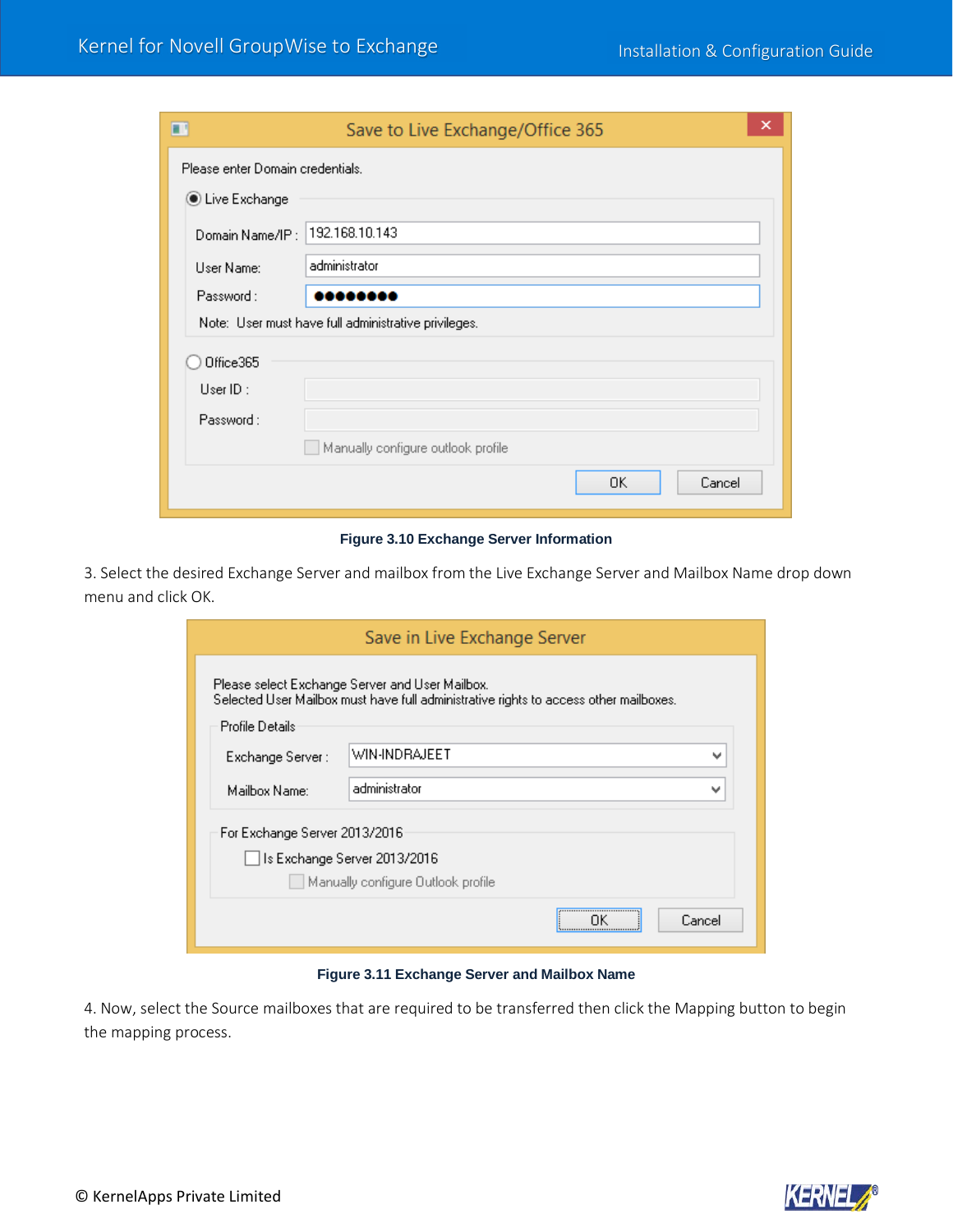| Save in Live Exchange |                       |                                |                    |  |
|-----------------------|-----------------------|--------------------------------|--------------------|--|
| Select All            | Import CSV            | Export CSV                     | Mapping            |  |
| Source Mailbox        | <b>Target Mailbox</b> | Target E-Mail                  |                    |  |
| ✓<br>admin            | Administrator         | Administrator@www.kernel10.com | ------------------ |  |
| <br>√∥santosh         | User5                 | User5@www.kernel10.com         |                    |  |
|                       |                       |                                |                    |  |
|                       |                       |                                |                    |  |
|                       |                       |                                |                    |  |
|                       |                       |                                |                    |  |
|                       |                       |                                |                    |  |
|                       |                       |                                |                    |  |
|                       |                       |                                |                    |  |
|                       |                       |                                |                    |  |
|                       |                       |                                |                    |  |
|                       |                       | 0K                             | Cancel             |  |

#### **Figure 3.12 Source Mailbox for Migration**

5. Select the Target Mailbox to import mailboxes and click OK to proceed.

|                                 | <b>Select Target Mailbox</b> |                      | × |
|---------------------------------|------------------------------|----------------------|---|
| Please select Users Mailboxes : |                              |                      |   |
| <b>Target Mailbox</b>           | Target Mailbox E-Mail        | Exchange Server Name |   |
| indrajeet Mr. Singh.            | indrajeetS@www.kernel        | WIN-INDRAJEET        |   |
| indrajeet                       | indrajeet@www.kernel1        | WIN-INDRAJEET        |   |
| PAWAN.IT                        | PAWAN.IT@www.kerne           | WIN-INDRAJEET        |   |
| lepide                          | lepide@www.kernel10.c        | WIN-INDRAJEET        |   |
| FederatedEmail.4c1f4d8b         | FederatedEmail.4c1f4d8       | WIN-INDRAJEET        |   |
| DiscoverySearchMailbox          | DiscoverySearchMailbox       | WIN-INDRAJEET        |   |
| Administrator                   | Administrator@www.ker        | WIN-INDRAJEET        |   |
|                                 |                              |                      | w |
| ∢                               |                              | ⋗                    |   |
|                                 |                              | <br>Cancel           |   |

### **Figure 3.13 Target Mailbox for Migration**

6. Define email items filtration properties, mention PST Folder Path and PST File Name, and click Export.

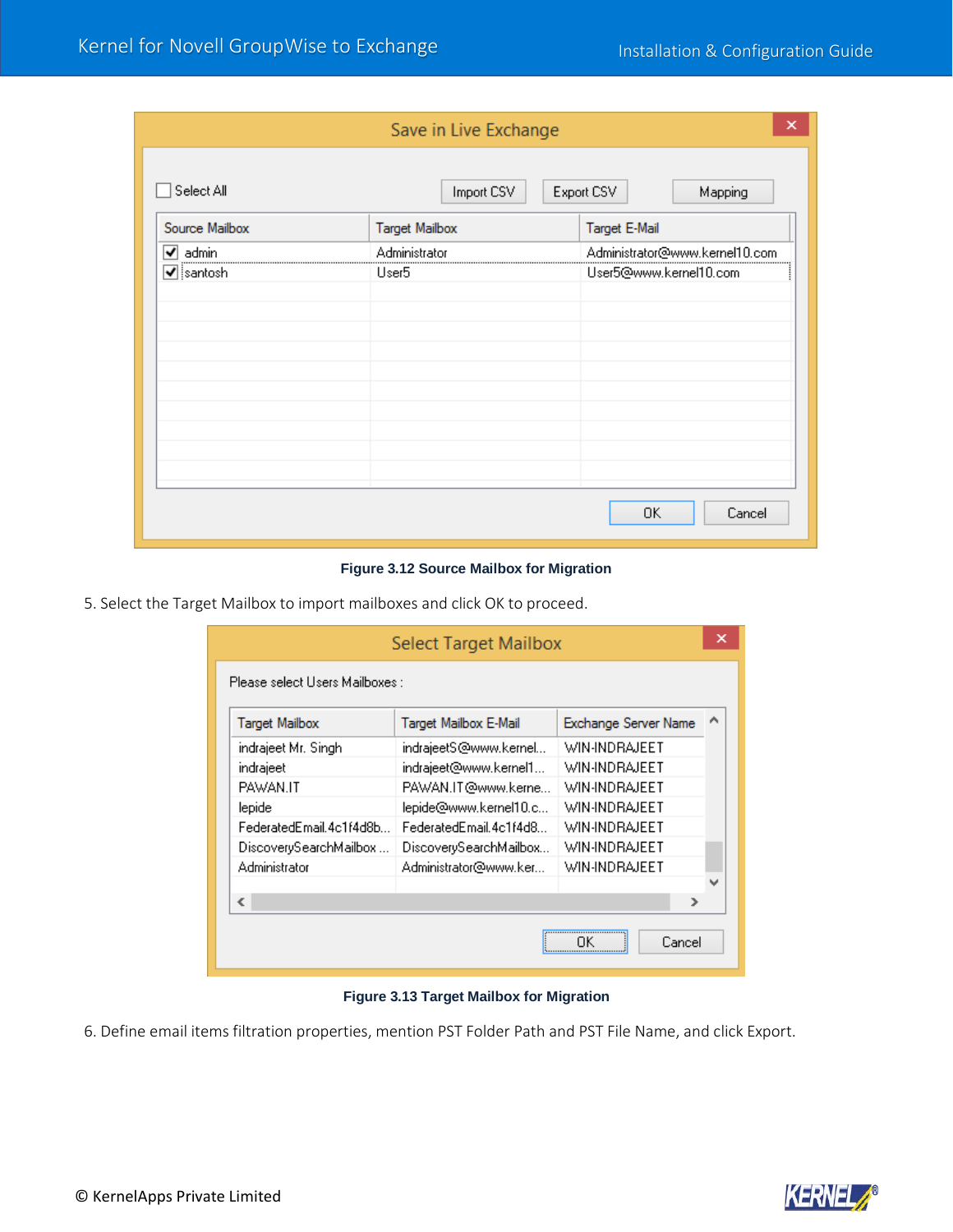|                                            |                                                          | <b>Export Options</b>           |                  |
|--------------------------------------------|----------------------------------------------------------|---------------------------------|------------------|
| <b>Export Options</b><br>Select item types |                                                          |                                 |                  |
| √ Mail                                     | √ Calendar                                               | $\sqrt{}$ Tasks                 | √ Contacts       |
| All time                                   | ● Predefined time period<br>Specify time period manually |                                 | v                |
| Start Date                                 | End Date                                                 |                                 | Add              |
|                                            |                                                          |                                 | Remove           |
|                                            |                                                          | ,,,,,,,,,,,,,,,,,,,,,,,,,,,,,,, | Cancel<br>Export |

## **Figure 3.14 Email Filtration for Migration**

7. Software starts saving the mailbox items in Live Exchange Server user profile.

| 匯                                                                                   | Kernel for Novell GroupWise to Exchange - Technician Version                                                                                                                                                                                                                                                             | - 81<br>- 50 |
|-------------------------------------------------------------------------------------|--------------------------------------------------------------------------------------------------------------------------------------------------------------------------------------------------------------------------------------------------------------------------------------------------------------------------|--------------|
| Tools Help<br>File:                                                                 |                                                                                                                                                                                                                                                                                                                          |              |
| Single Mailbox Batch File<br>Export                                                 | $\bullet$<br>Help                                                                                                                                                                                                                                                                                                        |              |
|                                                                                     | <b>Kernel for Novell GroupWise to Exchange</b>                                                                                                                                                                                                                                                                           |              |
| Step 1:<br>Please select the<br>Conversion Option<br>$Step 2$ :                     | <b>Hide Progress</b><br><- You can speed up the saving process by fiding the progress - View software help for more details.<br><b>Migration process details</b><br>Current Progress - (Seving Folder 10 of 24) - (Seving Email 3) - Current folder Name: - admin/Mailbox/Inbox).<br>Saving Folderadmini Mailbox/Jnbox/. |              |
| Please select the Mode<br>to connect to<br>GroupWrie Mailboxes                      | <b>Saving Email 3</b><br>Log File: C//Program Filed Kernel for Novell GroupWise to Exchange Migration Log (Thursday 01 Oct 2015 17:28 37:txt<br>Sending Request to Create folder (Outlook/Exchange) : admin/.Exchange Sent Items/.New Folder/.                                                                           |              |
| Step 3:<br>Preview emails and<br>other items of converted<br>GroupWise User mailbox | Folder Canation in nationk/Eurhange done.<br>Sending Request to GroupWise, for email item to save<br>Sending Request to Create folder (Outlook/Exchange) : admini Mailbox/.<br>Folder Creation in outlook/Exchange done.                                                                                                 |              |
| Step &<br>Select and Save folderful.<br>in PST or Exchange<br>Server                | Sending Request to GroupWise, for email item to save<br>Saving Email 1<br>Save Status: Success<br>Saving Email 2<br>Save Status : Success<br>Saving Email 3                                                                                                                                                              |              |
|                                                                                     | Save Status : Success                                                                                                                                                                                                                                                                                                    |              |
|                                                                                     | Seving Email 3 Total Progress : 13%                                                                                                                                                                                                                                                                                      |              |
| KERNEL                                                                              | Severa Folder Admini Mailbox/inbox). Total Progress : 41%                                                                                                                                                                                                                                                                |              |
|                                                                                     |                                                                                                                                                                                                                                                                                                                          | Stop<br>a.   |
| www.nucleuttechnologies.com                                                         |                                                                                                                                                                                                                                                                                                                          | CAP NUM SCIL |



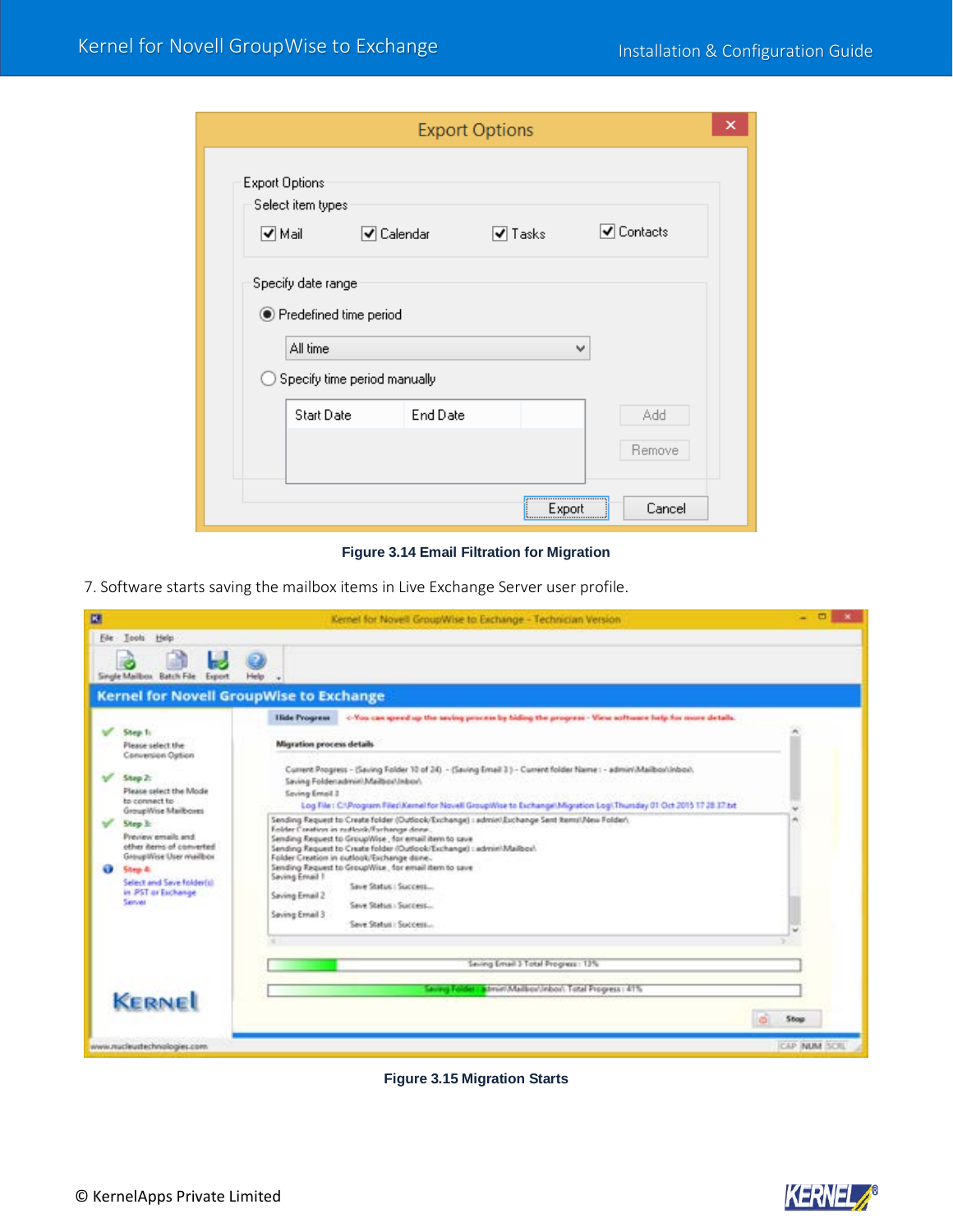Emails and other items of the user mailbox are now saved.

#### 3.1.1.3 Saving in Office 365

To save the GroupWise mailbox items in Office 365:

1. Select the "Save in Live Exchange server/ Office 365" radio button and click OK.

| <b>Save Options</b>              |
|----------------------------------|
| Please select save option        |
| ◯ Save in PST                    |
| Save to Live Exchange/Office 365 |
| ΩK<br>Cancel                     |
|                                  |

**Figure 3.16 Saving in Office 365**

2. Select Office 365 option and provide the details for Office 365 account, User ID, Password, and then click OK.

|                                  | Save to Live Exchange/Office 365                     | × |
|----------------------------------|------------------------------------------------------|---|
| Please enter Domain credentials. |                                                      |   |
| Live Exchange                    |                                                      |   |
| Domain Name/IP:                  |                                                      |   |
| User Name:                       |                                                      |   |
| Password:                        |                                                      |   |
|                                  | Note: User must have full administrative privileges. |   |
| $\odot$ Office365                |                                                      |   |
| Use <b>ID</b> :                  |                                                      |   |
| Password:                        |                                                      |   |
|                                  | Manually configure outlook profile                   |   |
|                                  | Cancel<br>ΟK                                         |   |

#### **Figure 3.17 Exchange Server Information**

3. Now, select the Source mailboxes that you want to export then click the Mapping button to begin the mapping process.

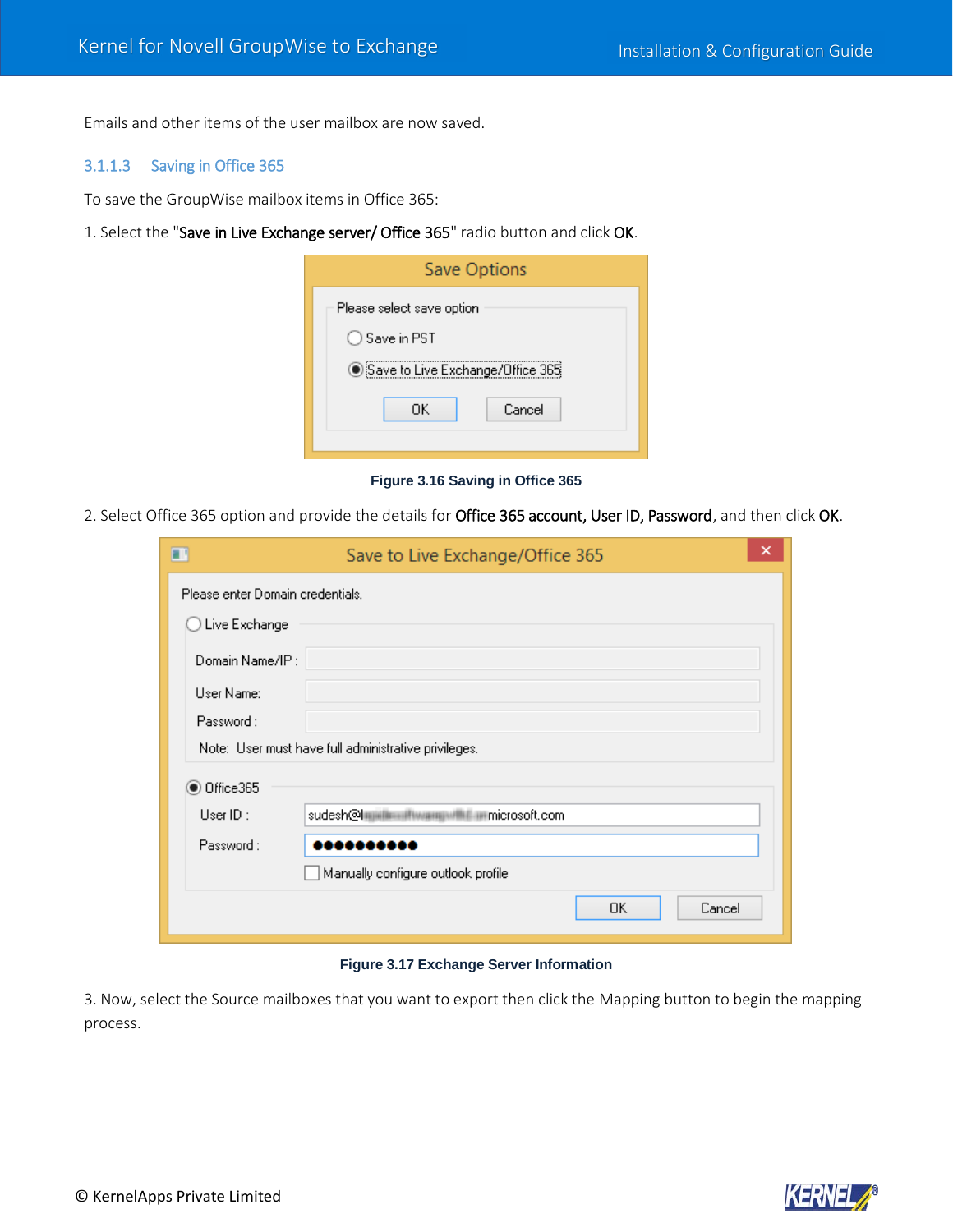|                     | Save in Live Exchange |                                 | ×               |
|---------------------|-----------------------|---------------------------------|-----------------|
| Select All          | Import CSV            | Export CSV                      | Mapping         |
| Source Mailbox      | <b>Target Mailbox</b> | Target E-Mail                   |                 |
| de admin<br>santosh | testsite              | testsite@L<br><b>Gallwanner</b> | onmicrosoft.com |
| $\checkmark$        |                       | 0K                              | ⋗<br>Cancel     |

#### **Figure 3.18 Select Source Mailbox for Migration**

4. Select the Target Mailbox to import mailboxes and click OK to continue.

| testsite                 | /o=ExchangeLabs/ou=Exchange Admi |
|--------------------------|----------------------------------|
|                          |                                  |
| sudesh testing1          | /o=ExchangeLabs/ou=Exchange Admi |
| sudesh testing           | /o=ExchangeLabs/ou=Exchange Admi |
| Sudesh Kumar             | /o=ExchangeLabs/ou=Exchange Admi |
| sitecollection           | /o=ExchangeLabs/ou=Exchange Admi |
| sharemtarun              | /o=ExchangeLabs/ou=Exchange Admi |
| Discovery Search Mailbox | /o=ExchangeLabs/ou=Exchange Admi |

### **Figure 3.19 Select Target Mailbox for Migration**

5. Define email items to be included in migration process and click Export.

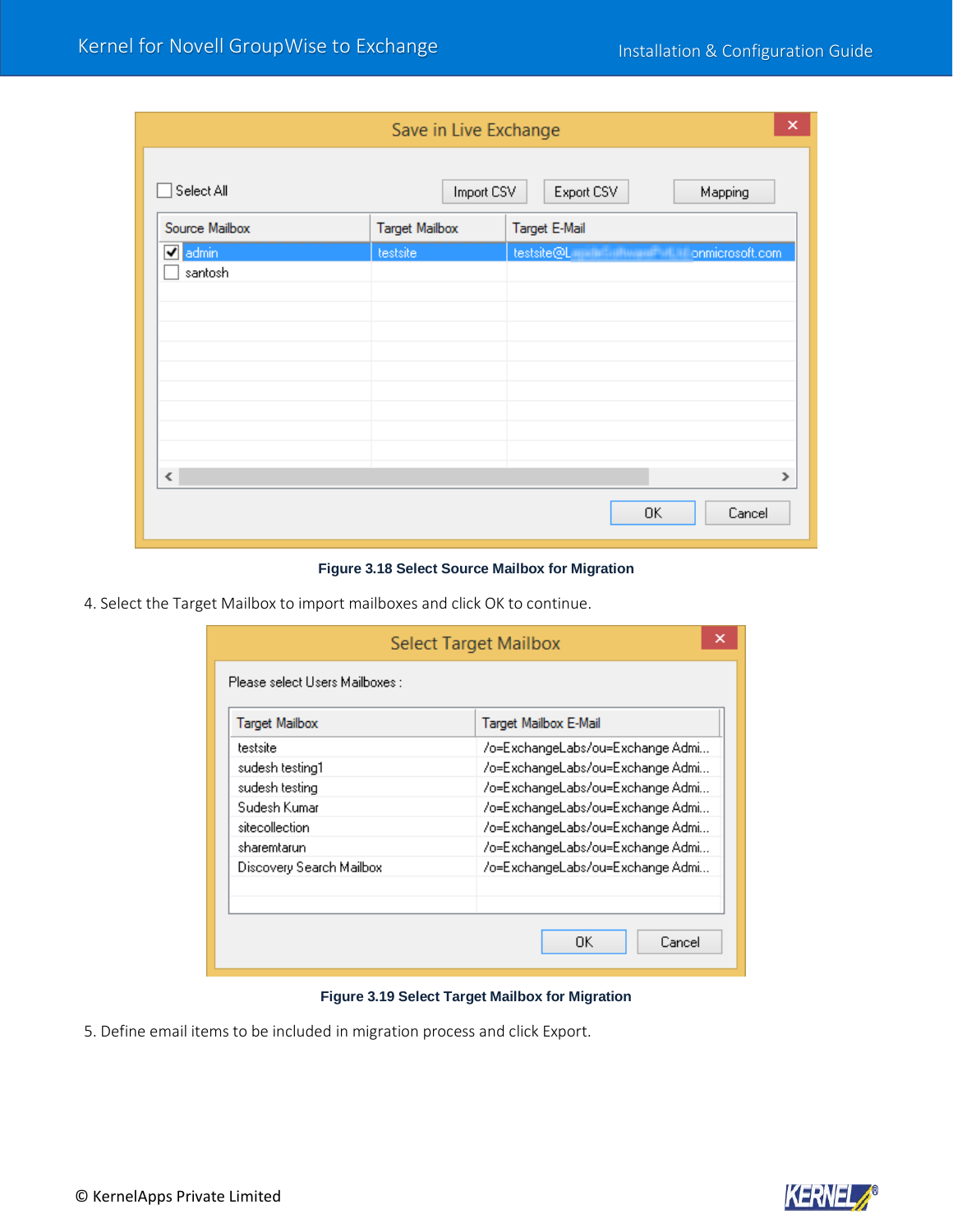|                                            |                              | <b>Export Options</b> |            |
|--------------------------------------------|------------------------------|-----------------------|------------|
| <b>Export Options</b><br>Select item types |                              |                       |            |
| $\overline{\blacktriangledown}$ Mail       | $\triangledown$ Calendar     | √ Tasks               | √ Contacts |
|                                            |                              |                       |            |
| Specify date range                         |                              |                       |            |
|                                            | ● Predefined time period     |                       |            |
| All time                                   |                              |                       | v          |
|                                            | Specify time period manually |                       |            |
|                                            |                              |                       |            |
| Start Date                                 | End Date                     |                       | Add        |
|                                            |                              |                       |            |
|                                            |                              |                       | Remove     |
|                                            |                              |                       |            |

## **Figure 3.20 Filter Email Item for Migration**

6. Software starts saving the mailbox items in MS Exchange Server user profile.

| 國                                                                                   | Kernel for Novell GroupWise to Exchange - Technician Version                                                                                                                                                                                                                                                             | $ -$         |
|-------------------------------------------------------------------------------------|--------------------------------------------------------------------------------------------------------------------------------------------------------------------------------------------------------------------------------------------------------------------------------------------------------------------------|--------------|
| Ede<br>Tools Help                                                                   |                                                                                                                                                                                                                                                                                                                          |              |
|                                                                                     | Ω                                                                                                                                                                                                                                                                                                                        |              |
| Single Mailbox Batch File Export                                                    | Helo<br><b>Kernel for Novell GroupWise to Exchange</b>                                                                                                                                                                                                                                                                   |              |
|                                                                                     | <b>Hide Progress</b><br><- You can speed up the saving process by hiding the progress - View software help for more details.                                                                                                                                                                                             |              |
| Step 1:<br>Please select the<br>Conversion Option                                   | Migration process details                                                                                                                                                                                                                                                                                                |              |
| Step 2:<br>Please select the Mode<br>to connect to<br>GroupWrie Mailboires          | Current Progress - (Saving Folder 10 of 24) - (Saving Email 3) - Current folder Name : - admin/Mailbox/Inbox).<br>Saving Folderadmini Mailbox Inbox<br>Saving Email 3<br>Log File: C1Program Filed Kernel for Novell GroupWise to Exchange Migration Logi Thursday 01 Oct 2015 17:28 37:txt                              |              |
| Step 3:<br>Preview emails and<br>other items of converted<br>GroupWise User mailbox | Sending Request to Create folder (Outlook/Exchange) : admin/Exchange Sent Items/Alew Folder/.<br>Folder Constion in notlook/Eurhange done<br>Sending Request to GroupWise, for email item to save<br>Sending Request to Create folder (Outlook/Exchange) : admini Mailbox/.<br>Folder Creation in outlook/Exchange done. |              |
| Step &<br>œ<br>Select and Save folderful<br>in PST or Exchange<br>Senver            | Sending Request to GroupWise, for email item to save<br>Saving Email 1<br>Save Status: Success<br>Saving Email 2<br>Save Status : Success                                                                                                                                                                                |              |
|                                                                                     | Saving Email 3<br>Save Status : Success                                                                                                                                                                                                                                                                                  |              |
|                                                                                     | Seving Email 3 Total Progress: 13%                                                                                                                                                                                                                                                                                       |              |
|                                                                                     | stmin/Mailbox/inbox/. Total Progress : 41%<br><b>PERSONAL PROPERTY</b>                                                                                                                                                                                                                                                   |              |
| <b>KERNE</b>                                                                        |                                                                                                                                                                                                                                                                                                                          | Stop<br>۵    |
| www.nucleuttechnologies.com                                                         |                                                                                                                                                                                                                                                                                                                          | CAP NUM SCIL |



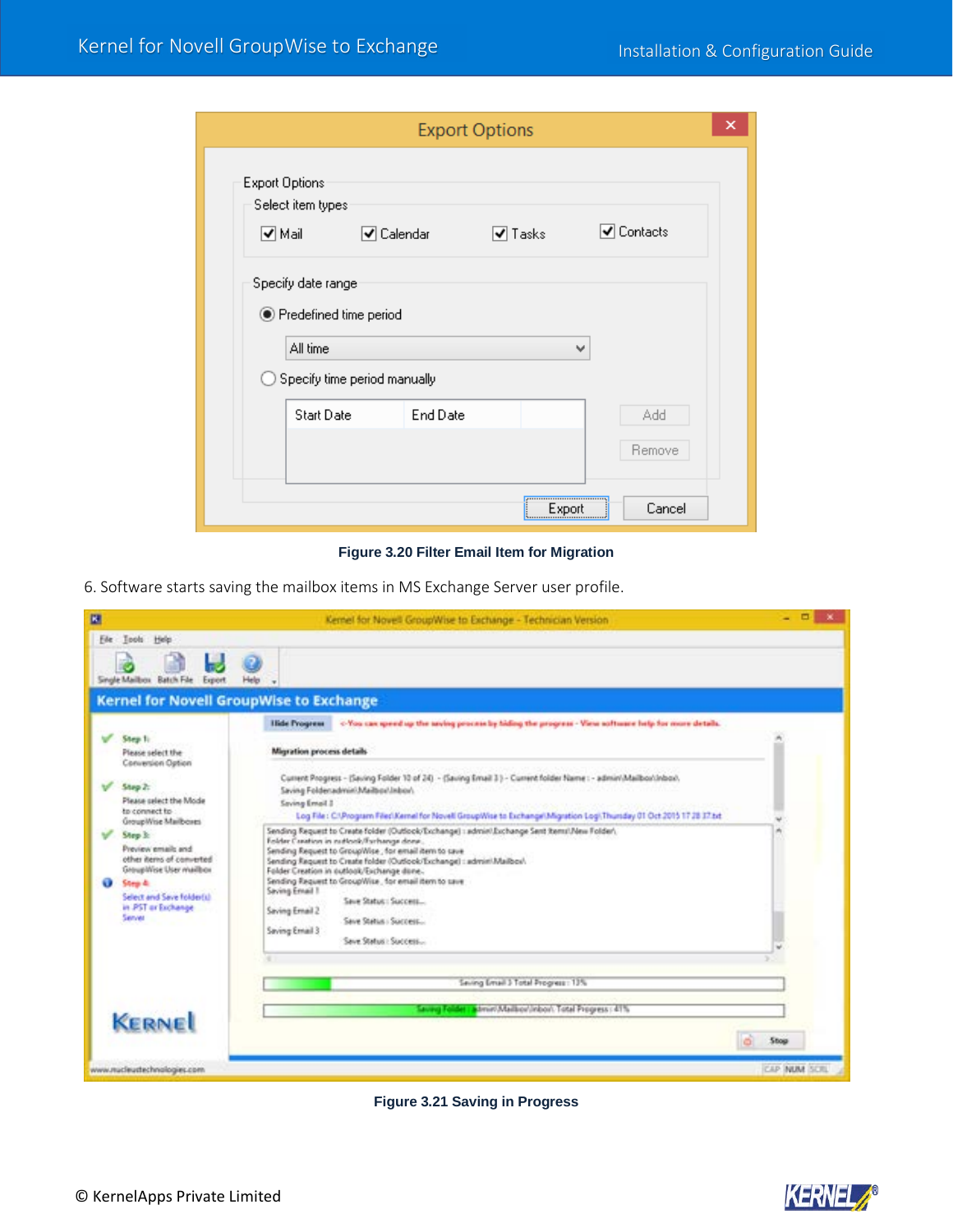Emails and other selected items of the user mailbox will be saved.

## <span id="page-27-0"></span>3.1.2 Login Mode

Login mode provides three sub modes: Online, Caching and Remote.

Online Mode with/without proxy

- 1. Select the Online radio button to access the GroupWise mailbox in online mode.
- 2. Type the User Id and Password of the mailbox which you want to migrate from Novell GroupWise to Exchange.

3. Type the IP address and Port number of the computer where Novell GroupWise Server is installed. Click Next button to proceed. Check Use Proxy Access checkbox to access any GroupWise mailbox.

| 匯                                                                                                                                                                                                                                                          | Kernel for Novell GroupWise to Exchange - Technician Version                                                                                                                                                                                                                                                                                                                                                                                                                             | $-0$ X         |
|------------------------------------------------------------------------------------------------------------------------------------------------------------------------------------------------------------------------------------------------------------|------------------------------------------------------------------------------------------------------------------------------------------------------------------------------------------------------------------------------------------------------------------------------------------------------------------------------------------------------------------------------------------------------------------------------------------------------------------------------------------|----------------|
| Ele<br>Tools:<br>Help<br>Single Mailbox Batch File Export                                                                                                                                                                                                  | Help:<br>Kernel for Novell GroupWise to Exchange                                                                                                                                                                                                                                                                                                                                                                                                                                         |                |
| Step fil<br>Please select the<br>Conversion Option                                                                                                                                                                                                         | <b>Detault Mode</b><br>O Use Default<br>Login Mode                                                                                                                                                                                                                                                                                                                                                                                                                                       |                |
| o<br>Step 2:<br>Please select the Mode<br>to connect to<br>GroupWrse Mailboxes:<br>$Step 3$ :<br>Preview emails and<br>ather here's of converted.<br>GroupWor Uter maillics<br>Step &<br>Select and Save fulder(s).<br>in 257 or Exchange<br><b>Server</b> | - Use Proxy Access (Access multiple mailboxed)<br>User ID:<br>admin<br>*******<br>Passiword<br>Port: 1677<br>Address: 192,168,10,117<br><b>BI Online</b><br>C Caching mailbox path<br>$\rightarrow$<br>Remote mailbox path<br>÷<br><b>Command Line Mode</b><br>C Command Line Ifor advance migration)                                                                                                                                                                                    |                |
|                                                                                                                                                                                                                                                            | Migrate Archive items (in case if you want to migrate Archive items)<br>Show Archive<br>W the default Archive path<br>o<br>(3) Specify Archive path                                                                                                                                                                                                                                                                                                                                      |                |
| KERNEL                                                                                                                                                                                                                                                     | GroupWise server connection types -<br>This mode connects to default mailbox, which is opened in GroupWloe client.<br>Default Mode:<br>This mode provides three types of mode to connect GroupWise mailboxes. Online, Caching mailbox path and Remote mailbox<br>Login Mode<br>math.<br>Use Proxy Access: Select this option to access all mailboxes through one proxy user.<br><b>Back</b><br>Command Line Mode: This mode connects to GroupWise mailbox using command line parameters. | <b>Next</b>    |
| www.nucleustechnologies.com                                                                                                                                                                                                                                |                                                                                                                                                                                                                                                                                                                                                                                                                                                                                          | ICAP INDM SCRL |

**Figure 3.22 Using Online Mode**

4. Select any of the GroupWise mailbox items to view its contents and click Export button to save the mails.

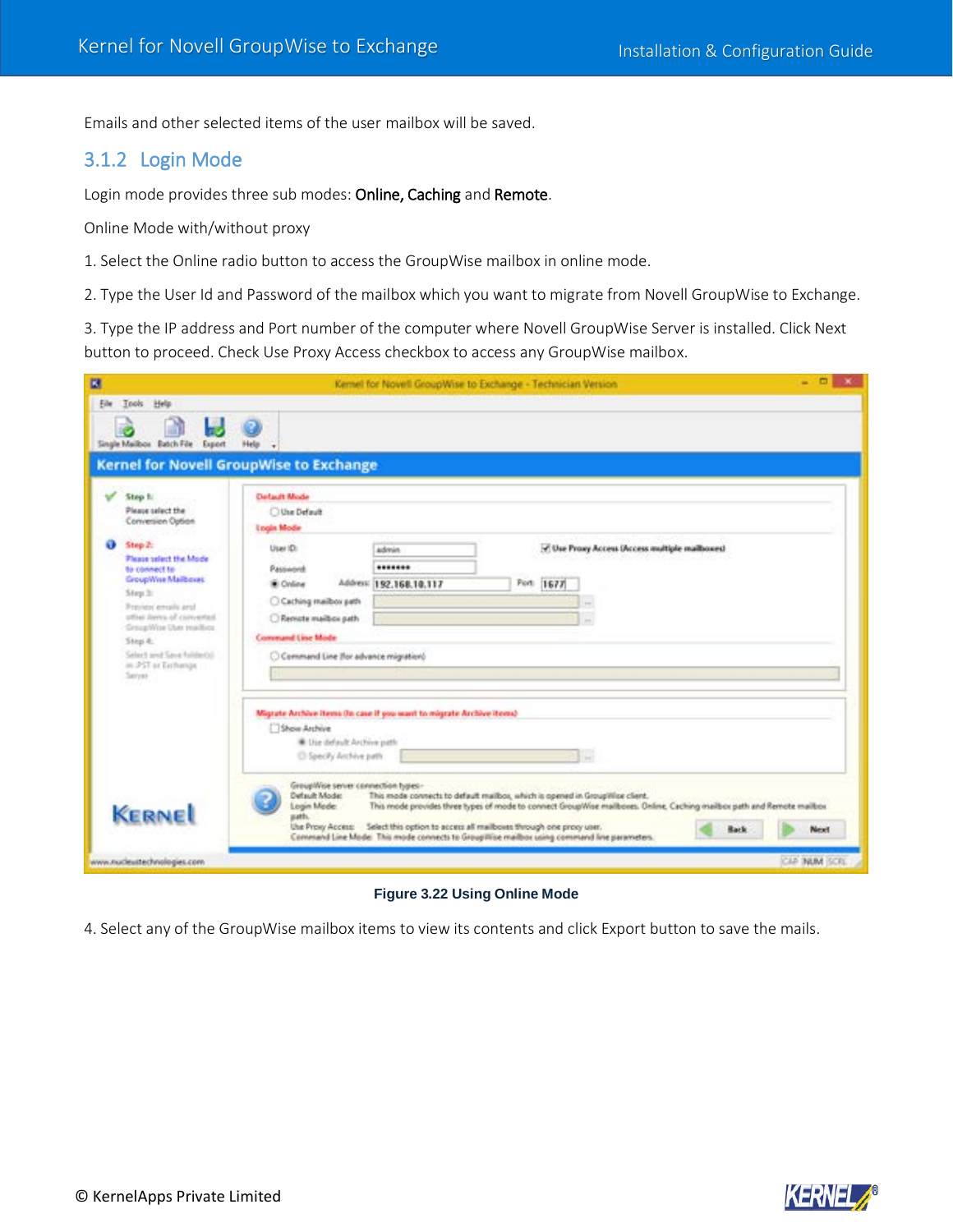| $\alpha$                                                                      |                                                         | Kernel for Novell GroupWise to Exchange - Technician Version                                                                                                          |                                             |                                                                |                              | $-0 x$              |
|-------------------------------------------------------------------------------|---------------------------------------------------------|-----------------------------------------------------------------------------------------------------------------------------------------------------------------------|---------------------------------------------|----------------------------------------------------------------|------------------------------|---------------------|
| Tools:<br>Help<br>Ele                                                         |                                                         |                                                                                                                                                                       |                                             |                                                                |                              |                     |
| Single Mailbox Batch File<br>Export                                           | Help:                                                   |                                                                                                                                                                       |                                             |                                                                |                              |                     |
|                                                                               | Kernel for Novell GroupWise to Exchange                 |                                                                                                                                                                       |                                             |                                                                |                              |                     |
| Step 1:                                                                       | 3                                                       | Click any folder to view converted emails                                                                                                                             |                                             |                                                                |                              |                     |
| Please select the<br>Conversion Option                                        | - GroupWas Mailbox                                      | From:                                                                                                                                                                 | <b>Subject</b>                              | <b>Date</b>                                                    | <b>Attachment</b>            |                     |
|                                                                               | in of a admin.                                          | -1 <gmormentun@tific et="" etats="" requêtes="" sage<="" td=""><td></td><td>T0/12/2011 9:38:23 AM</td><td></td><td></td></gmormentun@tific>                           |                                             | T0/12/2011 9:38:23 AM                                          |                              |                     |
| Step 2:                                                                       | <b>The keywell</b><br>Contract Landscape                | -SFrachon@tifany.c LITIGE Leclerc de                                                                                                                                  |                                             | T0/12/2011 9:44:39 AM                                          |                              |                     |
| Please select the Mode<br>to connect to:                                      | 10 - B Documents                                        |                                                                                                                                                                       |                                             | Doubois@tifany.ci 40 assisttes panachées 10/12/2011 9:45:43 AM | <b>III</b> FPEUROPE          |                     |
| GroupWise Mailboxes                                                           | <b>Walkers</b>                                          | <b>ADMIN</b>                                                                                                                                                          | TEST MAIL FOR OW TO (\$/19/2012 3:16:55 PM) |                                                                | <b>B</b> TEXT htm Desert jps |                     |
| Step 3:<br>o                                                                  | C. Sent Insent(1)                                       | Admin.                                                                                                                                                                | Fwd: TESTING 23 Oct                         | 4/22/2013 3:24:50 PM                                           | <b>B</b> TECLMIN             |                     |
| Presiesi emails and<br>other items of converted                               | 11-17 Calendar (3)<br>(b) Mill Cortacts                 | <b>E</b> Admin                                                                                                                                                        | <b>Garn brooks</b>                          | 5/1/2014 1:22:40 PM                                            | <b>B</b> TECTAM              |                     |
| GroupWise User mailbox                                                        | <b>Checkfort</b>                                        | admin <admin.post articles<="" fichier="" fwd.="" td=""><td></td><td>1/5/2015 5:58:16 PM</td><td><b>Q</b> TECLMen</td><td><math>\overline{v}</math></td></admin.post> |                                             | 1/5/2015 5:58:16 PM                                            | <b>Q</b> TECLMen             | $\overline{v}$      |
| Step 4:<br>Select and Save foldertill<br>in PST of Sichinge<br>Senies Control | <b>Work in Progress</b><br>Cabinet<br><b>COLD Trash</b> | second mail<br>TEXT.htm                                                                                                                                               | Admin-cAdmin.post office.domain>            |                                                                |                              | 5/1/2014 1-22-40 PM |
|                                                                               |                                                         | <b>Hitml</b> Text                                                                                                                                                     |                                             |                                                                |                              |                     |
|                                                                               |                                                         | group mail by admin.                                                                                                                                                  |                                             |                                                                |                              | A                   |
|                                                                               |                                                         |                                                                                                                                                                       |                                             |                                                                |                              |                     |
| KERNEL                                                                        |                                                         |                                                                                                                                                                       |                                             |                                                                | Rack                         | <b>Export</b>       |
| www.nucleustechnologies.com                                                   |                                                         |                                                                                                                                                                       |                                             |                                                                |                              | ICAP INDM SCRL      |

**Figure 3.23 Windows Showing Preview of Files**

5. Software asks for the Save Options whether to Save in PST or Save in Exchange Server. Select the appropriate radio button and click OK button.

The saving process is same as described in Section 3.1.1.1 and 3.1.1.2.

## Caching Mode

1. Select the Caching mailbox path radio button to access the GroupWise mailbox in cache mode.

2. Type the User Id and Password of the mailbox which you want to migrate from Novell GroupWise to Exchange. Also, define the caching mailbox path with the (...) button.

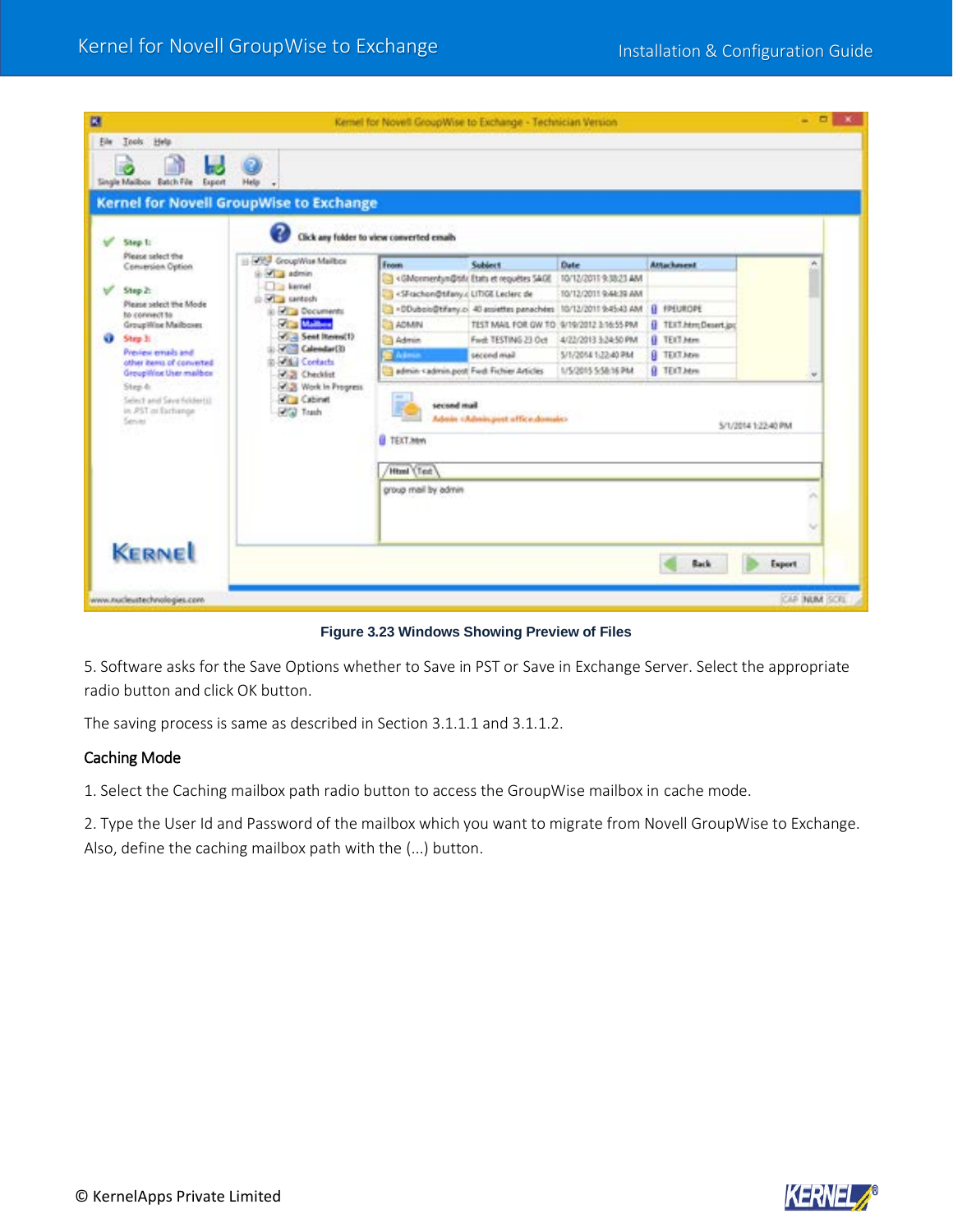| 匯                                                                                                                                                                                                                                                | Kernel for Novell GroupWise to Exchange - Technician Version                                                                                                                                                                                                                                                                                                                                                                                                                                  | $- 0 1 1$    |
|--------------------------------------------------------------------------------------------------------------------------------------------------------------------------------------------------------------------------------------------------|-----------------------------------------------------------------------------------------------------------------------------------------------------------------------------------------------------------------------------------------------------------------------------------------------------------------------------------------------------------------------------------------------------------------------------------------------------------------------------------------------|--------------|
| <b>Tools</b><br>Help<br>Ele                                                                                                                                                                                                                      |                                                                                                                                                                                                                                                                                                                                                                                                                                                                                               |              |
| Single Mailbox Batch File<br>Export                                                                                                                                                                                                              | Help<br><b>Kernel for Novell GroupWise to Exchange</b>                                                                                                                                                                                                                                                                                                                                                                                                                                        |              |
| Step 1:<br>Please select the<br><b>Conversion Option</b>                                                                                                                                                                                         | <b>Default Mode</b><br><b>O Use Default</b><br>Login Mode                                                                                                                                                                                                                                                                                                                                                                                                                                     |              |
| ۰<br>Step 2:<br>Please select the Mode<br>to connect to<br>GroupWize Mailboxes<br>Step 31<br>Freshew ternaily and<br>other darm of canverted<br>GroupWiss User mailbox<br>Step 4:<br>Select and Save folderful<br>in PST or Exchange<br>Service: | User ID:<br>if, the Proxy Access (Access midtiple malboxes)<br>admin<br>********<br>Password<br>Address<br>Port:<br>C Online<br>Caching mailbox path<br>Cillitan<br>$\rightarrow$<br>C Remote mailbox path<br>$\sim$<br><b>Command Line Mode</b><br>C Command Line (for advance migration)                                                                                                                                                                                                    |              |
|                                                                                                                                                                                                                                                  | Migrate Archive items (in case if you want to migrate Archive items)<br>Show Archive<br>W Use default Archive path<br><sup>(2)</sup> Specify Archive path<br>÷                                                                                                                                                                                                                                                                                                                                |              |
| KERNEL                                                                                                                                                                                                                                           | GroupWise server connection types-<br>Default Mode:<br>This mode connects to default mailbox, which is opened in GroupWise client.<br>Login Mode:<br>This mode provides three types of mode to connect GroupWise mailboxes. Online, Caching mailbox path and Remote mailbox<br>math.<br>Use Proxy Access: Select this option to access all maliboxes through one proxy user.<br><b>Rack</b><br>Convirged Line Mode: This mode connects to Groupithse mailbox using convirged line parameters. | Newt         |
| www.nucleustechnologies.com                                                                                                                                                                                                                      |                                                                                                                                                                                                                                                                                                                                                                                                                                                                                               | CAP MUM SCRL |

**Figure 3.24 Using Caching Mode**

- 3. Click Next button to proceed.
- 4. Further steps are same as step 4 and 5 of above-mentioned Online Mode.

## Remote Mode

1. Select the "Remote mailbox path" radio button to access the GroupWise mailbox in remote mode.

2. Type the password of the mailbox, which you want to migrate and define the remote mailbox path through the (...) button.

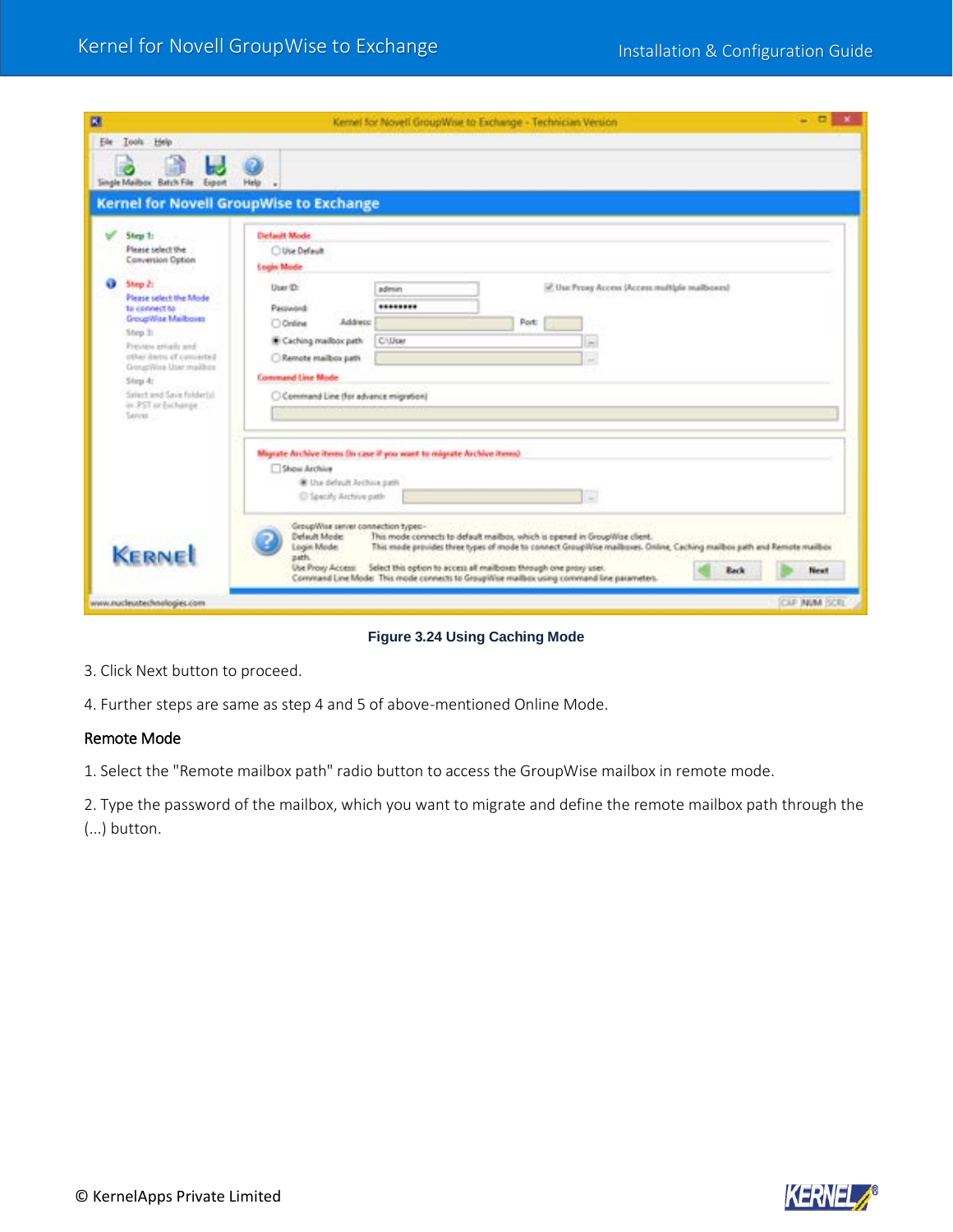| a                                                                                                                                                                                                                                                                                                                          | Kennel for Novell GroupWise to Exchange - Technician Version                                                                                                                                                                                                                                                                                                                                                                                                                                                             | $   -$       |
|----------------------------------------------------------------------------------------------------------------------------------------------------------------------------------------------------------------------------------------------------------------------------------------------------------------------------|--------------------------------------------------------------------------------------------------------------------------------------------------------------------------------------------------------------------------------------------------------------------------------------------------------------------------------------------------------------------------------------------------------------------------------------------------------------------------------------------------------------------------|--------------|
| Ele<br><b>Tools</b><br>Help<br>Single Mailbox Batch File<br>Export                                                                                                                                                                                                                                                         | Hela<br><b>Kernel for Novell GroupWise to Exchange</b>                                                                                                                                                                                                                                                                                                                                                                                                                                                                   |              |
| Step 1:<br>Please select the<br><b>Conversion Option</b><br>o<br>Step 2:<br><b>Please select the Mode</b><br>to connect to<br>GroupWise Mailboxes<br>Step 31<br>Freshew terrails and<br>other darm of cancerted<br>GroupWise User mailties<br>Step 4:<br>Select and Save folder[1]<br>in 25T or Enchange<br><b>Service</b> | <b>Default Mode</b><br>O Use Default<br>Login Mode<br>User (Dr.<br>if, the Proxy Access (Access midtiple malboxes)<br>********<br>Password<br>Port:<br><b>Address</b><br>O Online<br>C Caching mailbox path<br>۰<br>C Remote mailbox path<br>D. Group Wee Server Mailbon Remote<br>u<br><b>Command Line Mode</b><br>C Command Line (for advance migration)<br>Migrate Archive items (In case if you want to migrate Archive items)<br>Show Archive<br>W Use-default Archive path<br><sup>(3)</sup> Specify Archive pitch |              |
| KERNEL                                                                                                                                                                                                                                                                                                                     | w<br>GroupWise server connection types-<br>This mode connects to default mailbox, which is opened in GroupWise client.<br>Default Mode:<br>Login Mode:<br>This mode provides three types of mode to connect GroupWise mailloxes. Online, Caching mailbox path and Remote mailbox<br>math.<br>Use Proxy Access<br>Select this option to access all maliboxes through one proxy user.<br><b>Back</b><br>Convirged Line Mode: This mode connects to Groupithse matbox using command line parameters.                        | Next         |
| www.nucleustechnologies.com                                                                                                                                                                                                                                                                                                |                                                                                                                                                                                                                                                                                                                                                                                                                                                                                                                          | CAP NUM SCRL |

#### **Figure 3.25 Using Remote Mode**

**A** Password is required for only those mailboxes which are password protected, otherwise there is no need to provide password for authentication.

3. Rest steps are same as step 4 and 5 of above-mentioned Online Mode.

## <span id="page-30-0"></span>3.1.3 Command Line Mode

Command Line mode helps you to access the GroupWise mailbox without opening or accessing the Novell GroupWise.exe and user mailbox account. If you know the path where GroupWise mailbox is saved, then type the path in Command Line mode and access that user mailbox for migration.

1. Select Command Line (for advance migration) radio button to perform the migration with Command Line Mode. Type the User ID, Password and the User GroupWise Mailbox path.

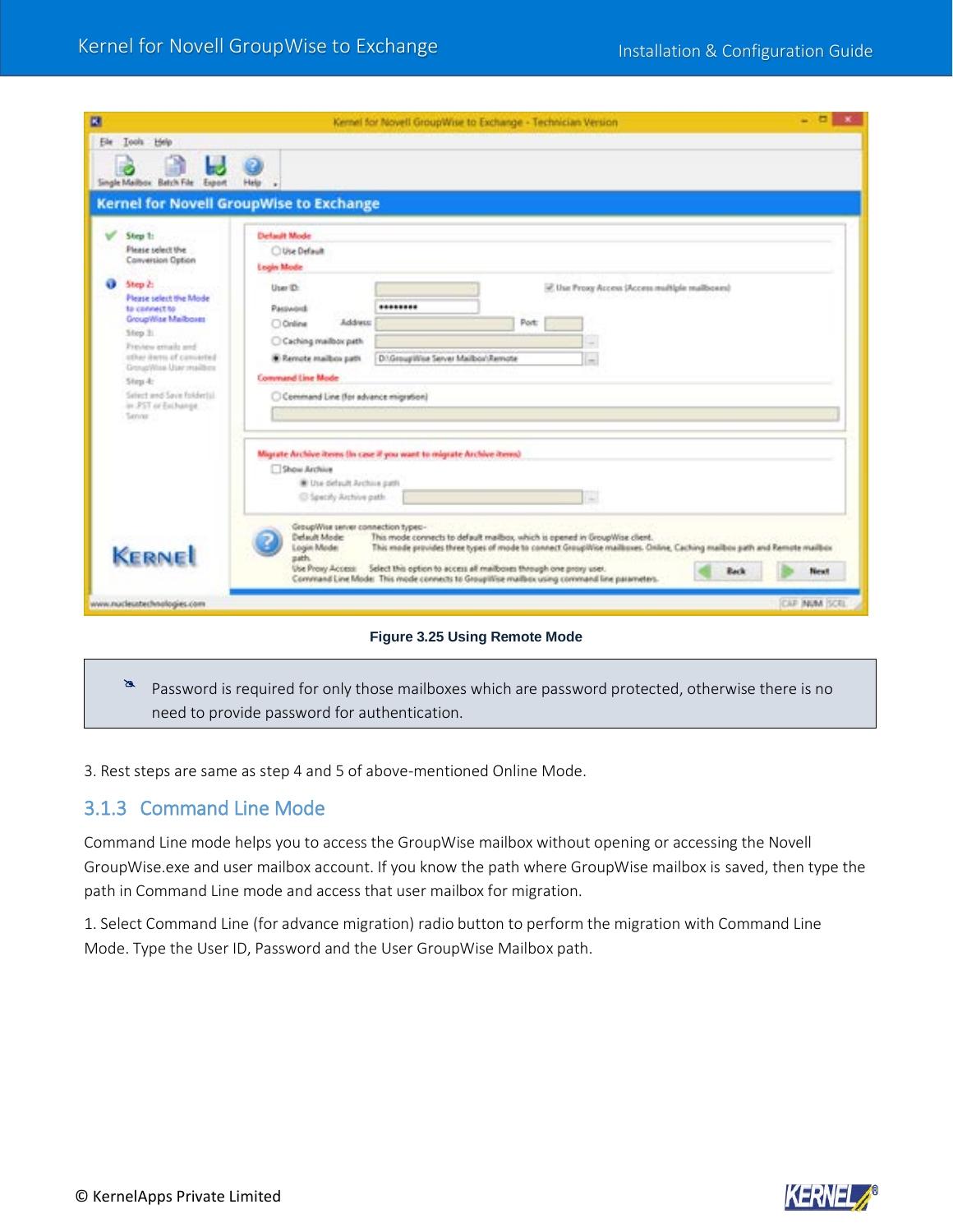| 國                                                                                                                                                                                                                                                 | Kentel for Novell GroupWise to Exchange - Technician Version                                                                                                                                                                                                                                                                                                                                                                                                                       | - - -        |
|---------------------------------------------------------------------------------------------------------------------------------------------------------------------------------------------------------------------------------------------------|------------------------------------------------------------------------------------------------------------------------------------------------------------------------------------------------------------------------------------------------------------------------------------------------------------------------------------------------------------------------------------------------------------------------------------------------------------------------------------|--------------|
| Tools<br>Help<br>Ele                                                                                                                                                                                                                              |                                                                                                                                                                                                                                                                                                                                                                                                                                                                                    |              |
| Single Mailbox Batch File<br>Export                                                                                                                                                                                                               | <b>Help</b><br><b>Kernel for Novell GroupWise to Exchange</b>                                                                                                                                                                                                                                                                                                                                                                                                                      |              |
| Step 1:<br>Please select the<br>Conversion Option                                                                                                                                                                                                 | <b>Default Mode</b><br>O Use Default<br>Login Mode                                                                                                                                                                                                                                                                                                                                                                                                                                 |              |
| o<br>Step 21<br>Please select the Mode<br>to connect to:<br>GroupWise Mailboves<br>Step 3:<br>Preview arrun's and<br>other dens of converted<br>GroupWiss User mailbox<br>Step-It<br>Salect and Save folderful-<br>in JST or Exchange.<br>Service | User ID:<br>W. Use Proxy Access (Access multiple malboxes)<br>Pattword:<br>Port.<br>Address:<br><b>O</b> Online<br>C Caching mailbox path.<br>Remote mailbox path<br><b>Command Line Mode</b><br>Command Line (for advance migration)<br>Jpr-C:Ulser                                                                                                                                                                                                                               |              |
|                                                                                                                                                                                                                                                   | Migrate Archive items (in case if you want to migrate Archive items)<br>Show Archive<br>We Use default Archive path<br>C Specify Archive path                                                                                                                                                                                                                                                                                                                                      |              |
| KERNE                                                                                                                                                                                                                                             | GroupWise server connection types-<br>Default Mode<br>This mode connects to default mailbox, which is opened in GroupilVise client.<br>This mode provides three types of mode to connect GroupWise maliboxes. Online, Caching malibox path and Remote malibox<br>Login Mode:<br>path.<br>Use Preny Access. Select this option to access all mailboxes through one proxy user.<br>Back<br>Command Line Mode: This mode connects to GroupWise mailbox using command line parameters. | Next         |
| www.nucleuthechnologies.com                                                                                                                                                                                                                       |                                                                                                                                                                                                                                                                                                                                                                                                                                                                                    | CAP NUM SCRL |

#### **Figure 3.26 Using Command Line Mode**

Remote Novell GroupWise mailbox can be accessed with the switch and the complete path of the mailbox which is required to be migrated.

- 2. Click Export button from the toolbar or simply click Next button to continue.
- 3. Rest steps are same as steps 4 and 5 of above-mentioned Online Mode.

## <span id="page-31-0"></span>3.2 Multiple Mailbox Migration

Multiple Mailbox Migration lets you migrate unlimited GroupWise files at once. Batch file is one medium with which you can easily list and convert unlimited GroupWise user mailboxes at once. Batch file stores records of unlimited GroupWise user mailbox accounts. Creation of batch file eases the task of defining saving location and saving mode for the converted mailboxes in PST or Live Exchange Server/ Office 365.

## <span id="page-31-1"></span>3.2.1 Creating .NUCON Batch File

1. Launch Kernel for Novell GroupWise to Exchange Migration File Creator software.

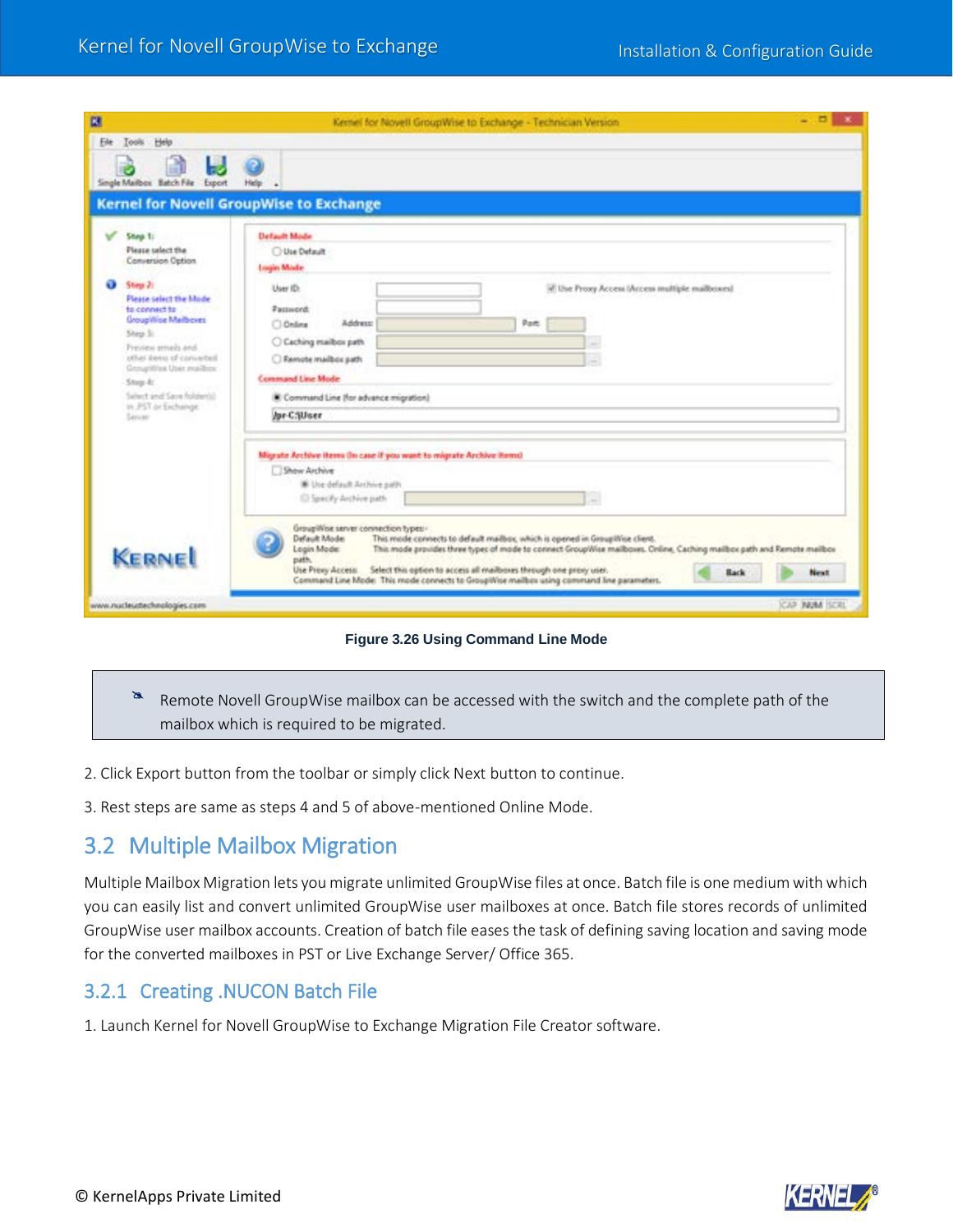| 國                                                                                                                                                                                                                                                                      |                                                        | Kernel for Novell GroupWise to Exchange Migration File Creator | $ \Box$ x                              |
|------------------------------------------------------------------------------------------------------------------------------------------------------------------------------------------------------------------------------------------------------------------------|--------------------------------------------------------|----------------------------------------------------------------|----------------------------------------|
| Yes Help<br>Ele Edit<br>IJ<br>IJ<br>H<br>占<br>Open<br>Save<br>Save As<br>Add Record<br>New                                                                                                                                                                             | $\Rightarrow$<br>Q<br>Help<br>Import Excel .<br>Remove |                                                                | <b>KERNEL</b><br><b>Recovery Tools</b> |
| Record Details                                                                                                                                                                                                                                                         | Profile Folders/File Path                              |                                                                |                                        |
| <b>Properties</b><br>×<br><b>El</b> GroupWise Properties<br>Mode<br>ш<br>User Id<br>Password<br>Address<br>Port<br>Caching Mailbox Path<br>Remote Mailbox Path<br>Command Line<br>El GrasgWive Remote logie<br>User Name<br>$\overline{a}$<br>$\bigcup$ Save<br>KERNEL | User ld<br>Mede                                        | Caching Mailb   Remote Mailb<br>Password<br>Address<br>Port    |                                        |
| Ready                                                                                                                                                                                                                                                                  | $\left\vert \epsilon \right\rangle$<br>m               |                                                                | $\overline{12}$<br>CAP NUM SCRL        |

**Figure 3.27 Main Window of Migration File Creator**

2. Select Add Record option from the File menu or click the Add Record button from the tool bar.

3. Provide the various related information, as in, user id, password, online, caching mailbox details, etc.

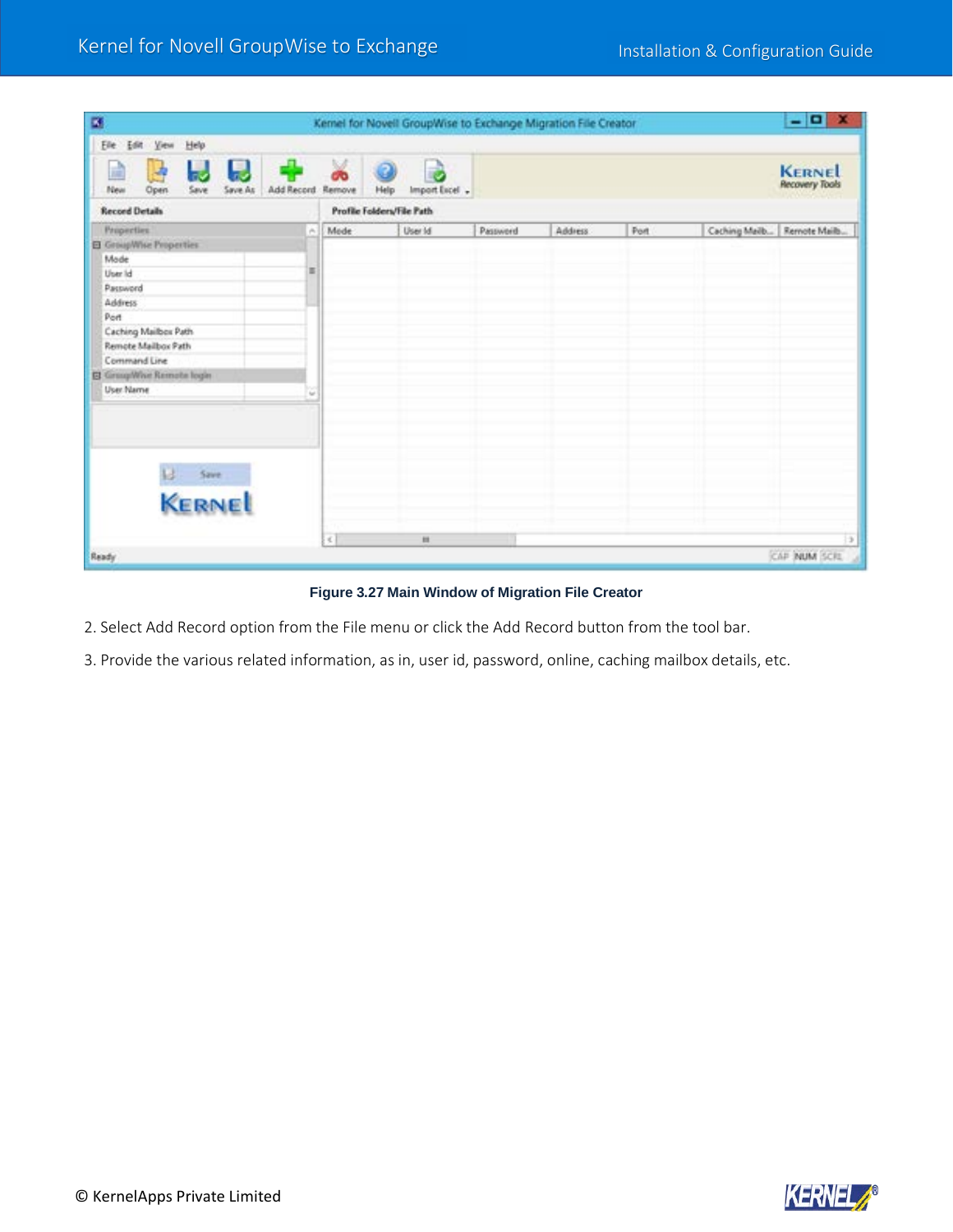| Please add all GroupWise related information<br>GroupWise Login Details<br>User ID<br>Password<br>G. Online<br>Address<br>Pott<br>C Caching Malbox Path<br>C. Renote Malbox Path<br>Command Line for advance nigration)<br>Archive Details<br>Migrate Archive Sems<br>R. Live delays Archive polls. | Advance Options<br>This option is used in case if software is not able to<br>access Renote Malbox Path or Caching Malbox Path<br>Note:<br>The user name should be followed by domain name<br>Example: domain/usemaine<br>User Name:<br>Password:<br>Computer Name/Ip: |
|-----------------------------------------------------------------------------------------------------------------------------------------------------------------------------------------------------------------------------------------------------------------------------------------------------|-----------------------------------------------------------------------------------------------------------------------------------------------------------------------------------------------------------------------------------------------------------------------|
| C. Specify Pally                                                                                                                                                                                                                                                                                    | Next ><br>s Back<br>Cancel                                                                                                                                                                                                                                            |

**Figure 3.28 GroupWise Information**

- Select any of the modes (Online, Caching, Remote, and Command Line) to get access to the GroupWise user mailbox.
- 4. After filling up all the relevant information, click Next button.

As you click Next, Kernel for Novell GroupWise to Exchange Migration File Creator software provides saving options: Save in PST and Save in Exchange Server to choose from it.

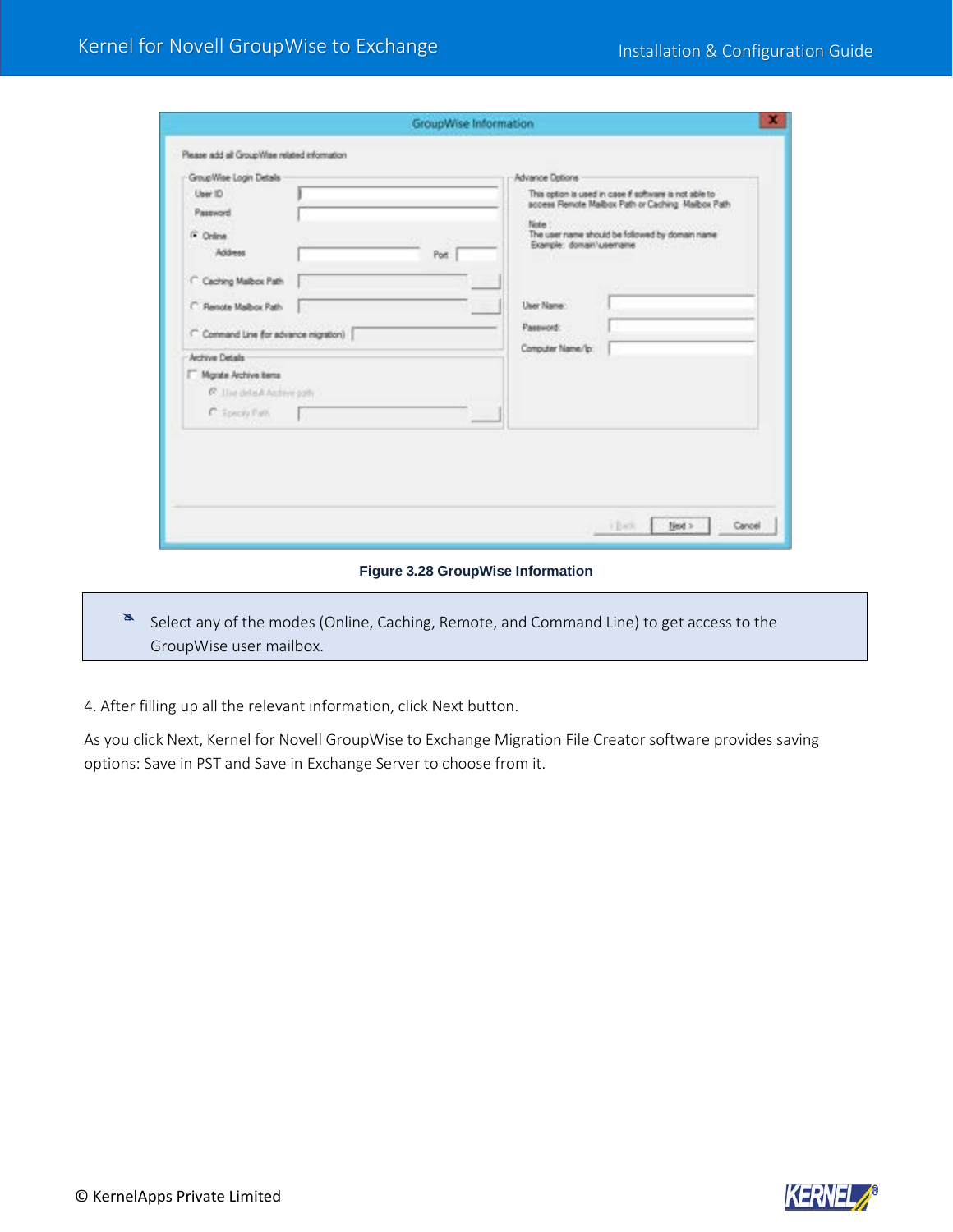| <b>PST File Path</b><br><b>PST File Name</b> | C:\Usen\Administrator\Desktop\Kemel for Novell GroupWise to Exchange ___<br>New Mgration File |
|----------------------------------------------|-----------------------------------------------------------------------------------------------|
| C Save in Exchange Server                    |                                                                                               |
| Exthange Delver Name"                        |                                                                                               |
| Eistunge Malbox"                             |                                                                                               |
| Passed"                                      |                                                                                               |
| Donald,                                      |                                                                                               |
|                                              | E. Terror Cellunge Terrer 2013/2016 1166/L<br>E. Manually cooligain Datioch another           |
|                                              |                                                                                               |

**Figure 3.29 Outlook/Exchange Information**

5. Select any of the saving option and provide the details accordingly.

| C. Save in PST              |                                                                     |
|-----------------------------|---------------------------------------------------------------------|
| <b>PST Fix Fall</b>         | C.\Uken\Administrator\Desktop\Kemelfor Novelt GroupWise to Exchange |
| PST Fie Rand                | New Mgration File                                                   |
| (F Save in Exchange Server) |                                                                     |
| Exchange Server Name"       | MORWER?                                                             |
| Exchange Malbox"            | admin                                                               |
| Password*                   | --------                                                            |
| Domain*                     | Indrweb 7 www.exch 16 com                                           |
|                             | Saving in Exchange Server 2013/2016. (Help)                         |
|                             | F" Marcully coolgare Dutook another                                 |
|                             |                                                                     |
|                             |                                                                     |
|                             |                                                                     |
|                             | Finish<br><back< td=""></back<>                                     |

**Figure 3.30 Information for Exchange Server**

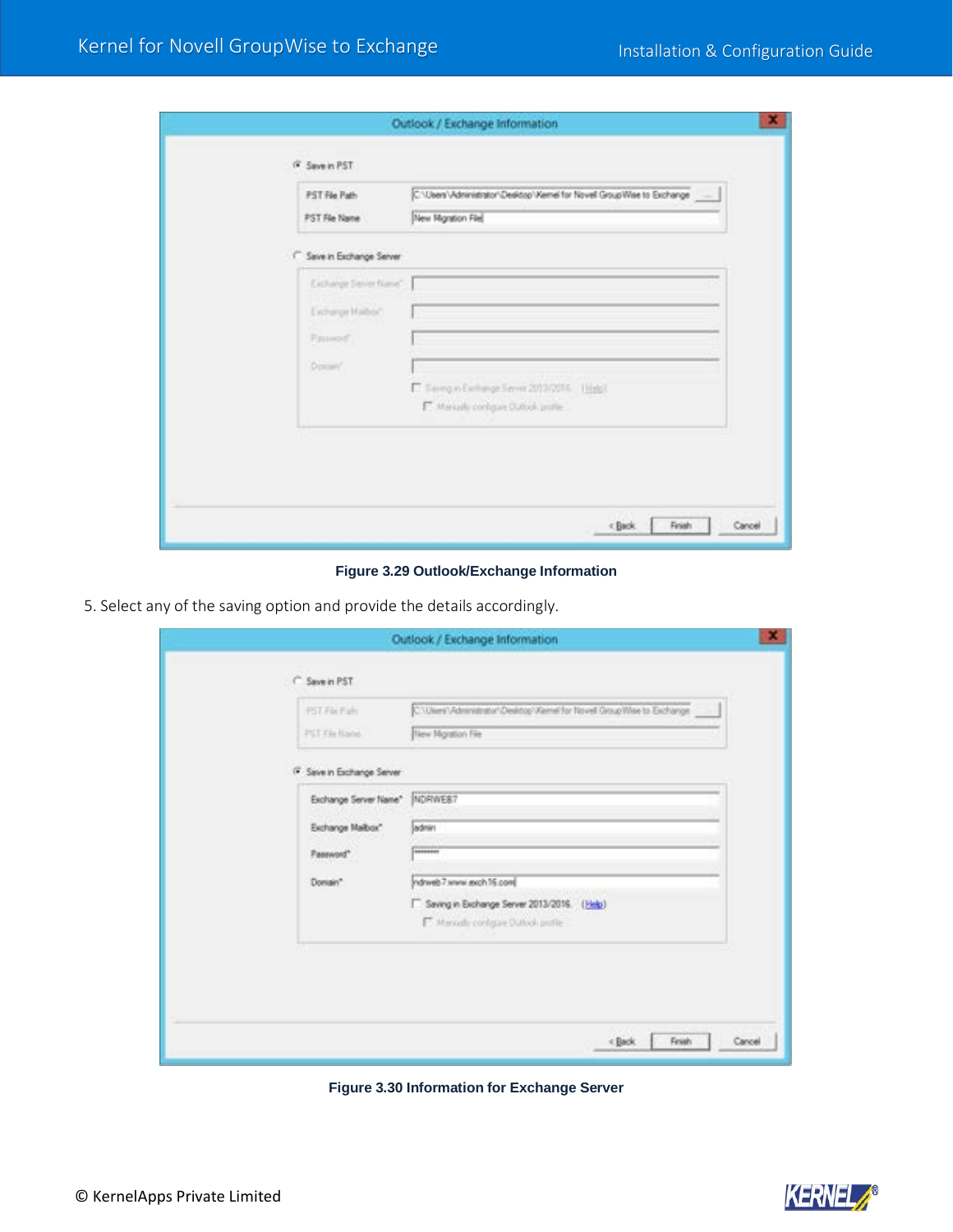6. Click Finish button to continue.

All the created records of the GroupWise User Mailboxes get listed in the software.

| 國                                                                                                                                                                                             | Kernel for Novell GroupWise to Exchange Migration File Creator                                                                                                                                                                                                                              | $= 0 x$                                |
|-----------------------------------------------------------------------------------------------------------------------------------------------------------------------------------------------|---------------------------------------------------------------------------------------------------------------------------------------------------------------------------------------------------------------------------------------------------------------------------------------------|----------------------------------------|
| Help<br>Yes<br>Ele<br>Edit<br>U<br>IJ<br>a)<br>đ<br>Open<br>Save<br>New<br>Save As<br>Add Record                                                                                              | H<br>Import Excel .<br>Help<br>Remove                                                                                                                                                                                                                                                       | <b>KERNEL</b><br><b>Recovery Tools</b> |
| <b>Record Details</b>                                                                                                                                                                         | Profile Folders/File Path                                                                                                                                                                                                                                                                   |                                        |
| Properties<br>×                                                                                                                                                                               | Caching Mailb Remote Mailb<br>Address<br>Port<br>Mode<br>User Id<br>Paizword                                                                                                                                                                                                                |                                        |
| <b>El</b> GroupWise Properties<br>Mode<br>User Id<br>Password<br>Address<br>Port<br>Caching Mailbox Path<br>Remote Mailbox Path<br>Command Line<br>E GroupWier Remote login<br>User Name<br>w | Tgar/QAZ<br>192.168.10.115<br>1677<br>Online<br>admin<br>TouchQAZ<br>1677<br>192.168.10.115<br>admin<br>Online<br>1677<br>Tigaz/QAZ<br>192.168.10.115<br>Online<br>admin<br>1677<br>Foat/QAZ<br>192.168.10.115<br>Online<br>admin<br>1677<br>192.168.10.115<br>figaz QAZ<br>Online<br>admin |                                        |
| u<br>- Save<br>KERNE<br>Ready                                                                                                                                                                 | $\epsilon$<br>m                                                                                                                                                                                                                                                                             | i s-<br>CAP NUM SCRL                   |

**Figure 3.31 Created Records**

7. Click the Save button from the tool bar to save the batch file or click the Save As button to select and define saving location for the batch file on your computer system.

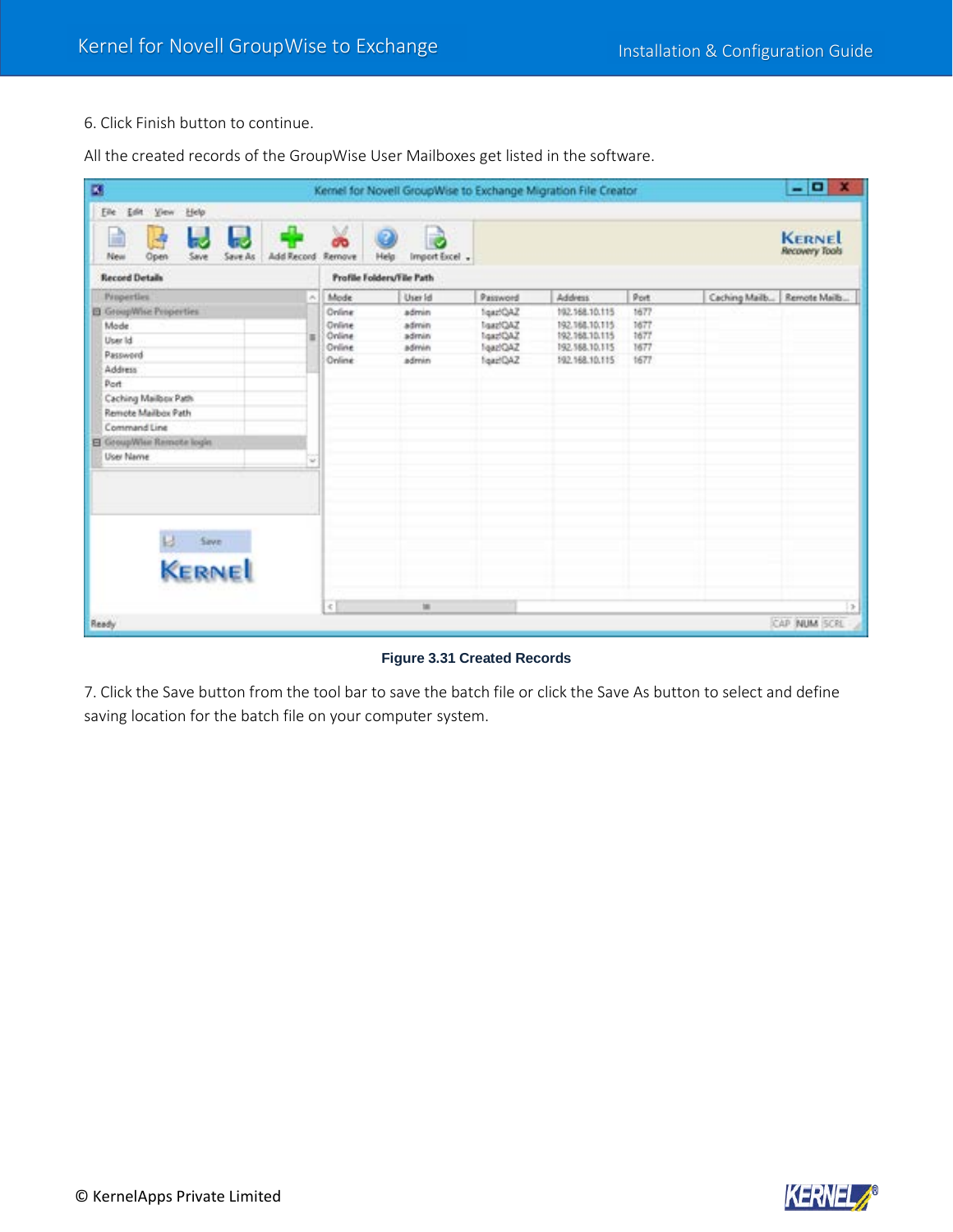| 國                                                                                                     | Kernel for Novell GroupWise to Exchange Migration File Creator                                                                                          | $  x$                                  |
|-------------------------------------------------------------------------------------------------------|---------------------------------------------------------------------------------------------------------------------------------------------------------|----------------------------------------|
| View Help<br>Eile Edit<br>퇐<br>Ы<br>å<br>ш<br>Open<br>Save<br>Savie As<br>New<br>Add Record           | Help<br>Import Excel .<br>Remove                                                                                                                        | <b>KERNEL</b><br><b>Recovery Tools</b> |
| <b>Record Details</b>                                                                                 | <b>Profile Folders/File Path</b>                                                                                                                        |                                        |
| Properties<br>$\sim$<br>El GroupWise Properties<br>Mode                                               | $T_{11}$ $T_2$<br>Ta<br>Tax.<br><b>Laster</b><br>Caching Mailb<br>×<br>鴄<br>Save As                                                                     | Remote Mailb                           |
| User ld<br>Password<br>Address<br>Port<br>Caching Mailbox Path<br>Remote Mailbox Path<br>Command Line | $- + 0$ of $\mathbb{R}^n$<br>Save H: Documents<br>۰<br>Name<br>Date modified<br>$T_3$<br>GroupWise<br>9/21/2018 4:03 PM<br>R                            |                                        |
| El GroupWise Remote login<br>User Name<br>w                                                           | $\mathcal{R}$<br>m<br>$\rightarrow$<br>Keine Migration File<br>File name:<br>Saint<br>Save as type: Nucleus GroupWise Migraton Rie ("nucon) =<br>Cancel |                                        |
| ы<br>Save<br>KERNE                                                                                    | $\vert \epsilon \vert$<br>$\mathbf{H}$                                                                                                                  | 130                                    |
| Ready                                                                                                 |                                                                                                                                                         | CAP NUM SCIL                           |

#### **Figure 3.32 Saving NUCON File**

**A** Kernel for Novell GroupWise to Exchange Migration File Creator software by default creates \*.NUCON file extension for the created batch file for multiple mailbox conversion.

## <span id="page-36-0"></span>3.2.2 Creating Excel Database

Excel datasheet is another way of performing multiple mailbox migration. Information regarding various Novell GroupWise user mailboxes is easily saved to an excel worksheet according to the provided file format. Save details in .XLS file and export it to Kernel for Novell GroupWise to Exchange Migration File Creator software to get it saved to .NUCON batch file.

Excel sheet (.XLS) to be imported should be in the following format.

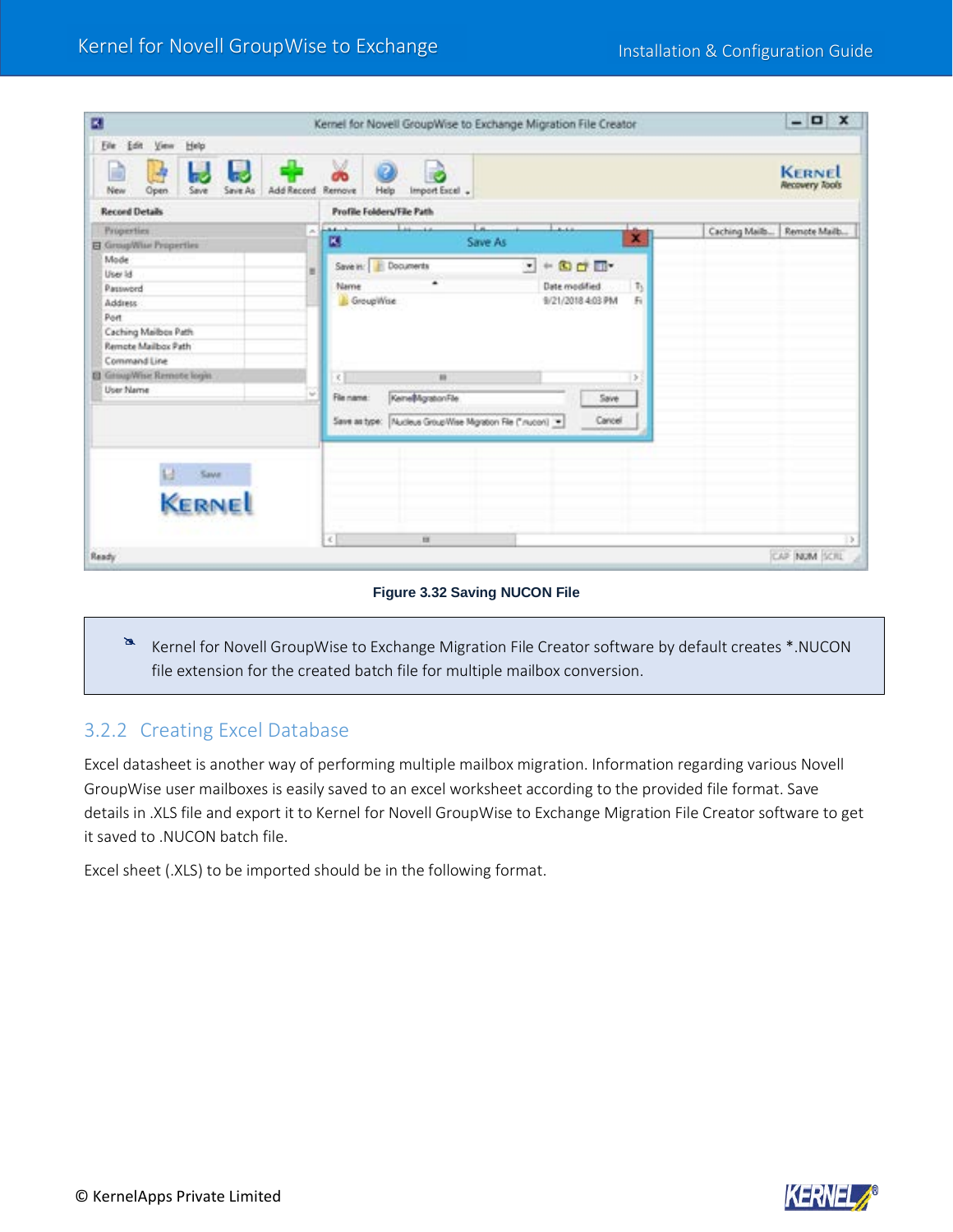| 四 光<br>Formulas<br>Home<br><b>Page Layout</b><br>View<br>Data<br>Kevlein<br>u<br>insert.<br>La Conditional Formatting<br>The lastert in<br>General<br>$\Sigma$ :<br>in Pr.<br>$-11 - A$<br>Calibin<br>国<br>$5 - 36$<br><b>Joseph Avenue Command State Inc.</b><br><sup>24</sup> Delete =<br>$\ddot{\phantom{1}}$<br>Paste<br>$\frac{1}{2}$ = $\frac{1}{2}$ = $\frac{1}{2}$<br>Finit A<br>5611<br>в<br>田<br>실 결<br>EG Cell Styles<br><b>El Format</b> *<br>æ<br>Filter + Select +<br>Olebsard <sup>5</sup><br>Number<br>$-1+1$<br>Cells<br>Editing<br>Ford<br>Alignment<br>Styles:<br>F# 1<br>ы.<br>$+$ $(4)$<br>fe.<br>is.<br>M7<br>a.<br>в<br>c<br>D.<br>M<br>a<br>×<br>a<br>×<br>×<br>o<br>$\mathbf x$<br><b>Links</b><br>Password Address Por Remote Mailbox Pa Comman: UserNam User Pass Computer PST File PPST File N Exchange Exchange Exchange Comain<br>Mode<br>UserID<br><b>SAF</b><br>D.VIST Fill user1<br>Remote Mailbox Pa dfd(343)<br>D.fusier<br>Remote Mailbox Pa df/klo3434<br>D.juser1<br>D:\PST Fit user2<br>Remote Mailbox Palerewi(3432)<br>D.VIST Fill user3<br>D.huser2<br>Remote Mailbox Pa dfewrfd434<br>D.\user3<br>D.VPST Fit usent<br>D.VIST FilluserS<br>Remote Mailbox Pa dfold:43424<br>D.judel4<br>10<br>11<br>12<br>13<br>14<br>15<br>16<br>17<br>18<br>$19\,$<br>20<br>21<br>22<br>23<br>$-1$<br>NucleusExcelSheet Sheet2 Sheet3<br>$-4 - 3 - 31$<br><b>JUNEAU AN GE</b><br>见出<br>Ready |  | $-9 - 0 - 1$ |  |  |  |  | Book1 - Microsoft Excel |  |  |  | □ | ×  |
|--------------------------------------------------------------------------------------------------------------------------------------------------------------------------------------------------------------------------------------------------------------------------------------------------------------------------------------------------------------------------------------------------------------------------------------------------------------------------------------------------------------------------------------------------------------------------------------------------------------------------------------------------------------------------------------------------------------------------------------------------------------------------------------------------------------------------------------------------------------------------------------------------------------------------------------------------------------------------------------------------------------------------------------------------------------------------------------------------------------------------------------------------------------------------------------------------------------------------------------------------------------------------------------------------------------------------------------------------------------------------------------------------------------------------|--|--------------|--|--|--|--|-------------------------|--|--|--|---|----|
|                                                                                                                                                                                                                                                                                                                                                                                                                                                                                                                                                                                                                                                                                                                                                                                                                                                                                                                                                                                                                                                                                                                                                                                                                                                                                                                                                                                                                          |  |              |  |  |  |  |                         |  |  |  |   |    |
|                                                                                                                                                                                                                                                                                                                                                                                                                                                                                                                                                                                                                                                                                                                                                                                                                                                                                                                                                                                                                                                                                                                                                                                                                                                                                                                                                                                                                          |  |              |  |  |  |  |                         |  |  |  |   |    |
|                                                                                                                                                                                                                                                                                                                                                                                                                                                                                                                                                                                                                                                                                                                                                                                                                                                                                                                                                                                                                                                                                                                                                                                                                                                                                                                                                                                                                          |  |              |  |  |  |  |                         |  |  |  |   |    |
|                                                                                                                                                                                                                                                                                                                                                                                                                                                                                                                                                                                                                                                                                                                                                                                                                                                                                                                                                                                                                                                                                                                                                                                                                                                                                                                                                                                                                          |  |              |  |  |  |  |                         |  |  |  |   |    |
|                                                                                                                                                                                                                                                                                                                                                                                                                                                                                                                                                                                                                                                                                                                                                                                                                                                                                                                                                                                                                                                                                                                                                                                                                                                                                                                                                                                                                          |  |              |  |  |  |  |                         |  |  |  |   |    |
|                                                                                                                                                                                                                                                                                                                                                                                                                                                                                                                                                                                                                                                                                                                                                                                                                                                                                                                                                                                                                                                                                                                                                                                                                                                                                                                                                                                                                          |  |              |  |  |  |  |                         |  |  |  |   |    |
|                                                                                                                                                                                                                                                                                                                                                                                                                                                                                                                                                                                                                                                                                                                                                                                                                                                                                                                                                                                                                                                                                                                                                                                                                                                                                                                                                                                                                          |  |              |  |  |  |  |                         |  |  |  |   |    |
|                                                                                                                                                                                                                                                                                                                                                                                                                                                                                                                                                                                                                                                                                                                                                                                                                                                                                                                                                                                                                                                                                                                                                                                                                                                                                                                                                                                                                          |  |              |  |  |  |  |                         |  |  |  |   |    |
|                                                                                                                                                                                                                                                                                                                                                                                                                                                                                                                                                                                                                                                                                                                                                                                                                                                                                                                                                                                                                                                                                                                                                                                                                                                                                                                                                                                                                          |  |              |  |  |  |  |                         |  |  |  |   |    |
|                                                                                                                                                                                                                                                                                                                                                                                                                                                                                                                                                                                                                                                                                                                                                                                                                                                                                                                                                                                                                                                                                                                                                                                                                                                                                                                                                                                                                          |  |              |  |  |  |  |                         |  |  |  |   |    |
|                                                                                                                                                                                                                                                                                                                                                                                                                                                                                                                                                                                                                                                                                                                                                                                                                                                                                                                                                                                                                                                                                                                                                                                                                                                                                                                                                                                                                          |  |              |  |  |  |  |                         |  |  |  |   |    |
|                                                                                                                                                                                                                                                                                                                                                                                                                                                                                                                                                                                                                                                                                                                                                                                                                                                                                                                                                                                                                                                                                                                                                                                                                                                                                                                                                                                                                          |  |              |  |  |  |  |                         |  |  |  |   |    |
|                                                                                                                                                                                                                                                                                                                                                                                                                                                                                                                                                                                                                                                                                                                                                                                                                                                                                                                                                                                                                                                                                                                                                                                                                                                                                                                                                                                                                          |  |              |  |  |  |  |                         |  |  |  |   |    |
|                                                                                                                                                                                                                                                                                                                                                                                                                                                                                                                                                                                                                                                                                                                                                                                                                                                                                                                                                                                                                                                                                                                                                                                                                                                                                                                                                                                                                          |  |              |  |  |  |  |                         |  |  |  |   |    |
|                                                                                                                                                                                                                                                                                                                                                                                                                                                                                                                                                                                                                                                                                                                                                                                                                                                                                                                                                                                                                                                                                                                                                                                                                                                                                                                                                                                                                          |  |              |  |  |  |  |                         |  |  |  |   |    |
|                                                                                                                                                                                                                                                                                                                                                                                                                                                                                                                                                                                                                                                                                                                                                                                                                                                                                                                                                                                                                                                                                                                                                                                                                                                                                                                                                                                                                          |  |              |  |  |  |  |                         |  |  |  |   |    |
|                                                                                                                                                                                                                                                                                                                                                                                                                                                                                                                                                                                                                                                                                                                                                                                                                                                                                                                                                                                                                                                                                                                                                                                                                                                                                                                                                                                                                          |  |              |  |  |  |  |                         |  |  |  |   |    |
|                                                                                                                                                                                                                                                                                                                                                                                                                                                                                                                                                                                                                                                                                                                                                                                                                                                                                                                                                                                                                                                                                                                                                                                                                                                                                                                                                                                                                          |  |              |  |  |  |  |                         |  |  |  |   |    |
|                                                                                                                                                                                                                                                                                                                                                                                                                                                                                                                                                                                                                                                                                                                                                                                                                                                                                                                                                                                                                                                                                                                                                                                                                                                                                                                                                                                                                          |  |              |  |  |  |  |                         |  |  |  |   |    |
|                                                                                                                                                                                                                                                                                                                                                                                                                                                                                                                                                                                                                                                                                                                                                                                                                                                                                                                                                                                                                                                                                                                                                                                                                                                                                                                                                                                                                          |  |              |  |  |  |  |                         |  |  |  |   |    |
|                                                                                                                                                                                                                                                                                                                                                                                                                                                                                                                                                                                                                                                                                                                                                                                                                                                                                                                                                                                                                                                                                                                                                                                                                                                                                                                                                                                                                          |  |              |  |  |  |  |                         |  |  |  |   |    |
|                                                                                                                                                                                                                                                                                                                                                                                                                                                                                                                                                                                                                                                                                                                                                                                                                                                                                                                                                                                                                                                                                                                                                                                                                                                                                                                                                                                                                          |  |              |  |  |  |  |                         |  |  |  |   |    |
|                                                                                                                                                                                                                                                                                                                                                                                                                                                                                                                                                                                                                                                                                                                                                                                                                                                                                                                                                                                                                                                                                                                                                                                                                                                                                                                                                                                                                          |  |              |  |  |  |  |                         |  |  |  |   |    |
|                                                                                                                                                                                                                                                                                                                                                                                                                                                                                                                                                                                                                                                                                                                                                                                                                                                                                                                                                                                                                                                                                                                                                                                                                                                                                                                                                                                                                          |  |              |  |  |  |  |                         |  |  |  |   |    |
|                                                                                                                                                                                                                                                                                                                                                                                                                                                                                                                                                                                                                                                                                                                                                                                                                                                                                                                                                                                                                                                                                                                                                                                                                                                                                                                                                                                                                          |  |              |  |  |  |  |                         |  |  |  |   |    |
|                                                                                                                                                                                                                                                                                                                                                                                                                                                                                                                                                                                                                                                                                                                                                                                                                                                                                                                                                                                                                                                                                                                                                                                                                                                                                                                                                                                                                          |  |              |  |  |  |  |                         |  |  |  |   |    |
|                                                                                                                                                                                                                                                                                                                                                                                                                                                                                                                                                                                                                                                                                                                                                                                                                                                                                                                                                                                                                                                                                                                                                                                                                                                                                                                                                                                                                          |  |              |  |  |  |  |                         |  |  |  |   |    |
|                                                                                                                                                                                                                                                                                                                                                                                                                                                                                                                                                                                                                                                                                                                                                                                                                                                                                                                                                                                                                                                                                                                                                                                                                                                                                                                                                                                                                          |  |              |  |  |  |  |                         |  |  |  |   |    |
|                                                                                                                                                                                                                                                                                                                                                                                                                                                                                                                                                                                                                                                                                                                                                                                                                                                                                                                                                                                                                                                                                                                                                                                                                                                                                                                                                                                                                          |  |              |  |  |  |  |                         |  |  |  |   | G) |

**Figure 3.33 Created Excel Records**

- 1. Tab name of the sheet should be NucleusExcelSheet.
- 2. Sheet should consist of 19 columns.

| Field 1 | Mode                        |
|---------|-----------------------------|
| Field 2 | User ID                     |
| Field 3 | Password                    |
| Field 4 | <b>Address</b>              |
| Field 5 | Port                        |
| Field 6 | <b>Caching Mailbox Path</b> |

| Field 7 | <b>Remote Mailbox Path</b> |
|---------|----------------------------|
| Field 8 | Command Line               |

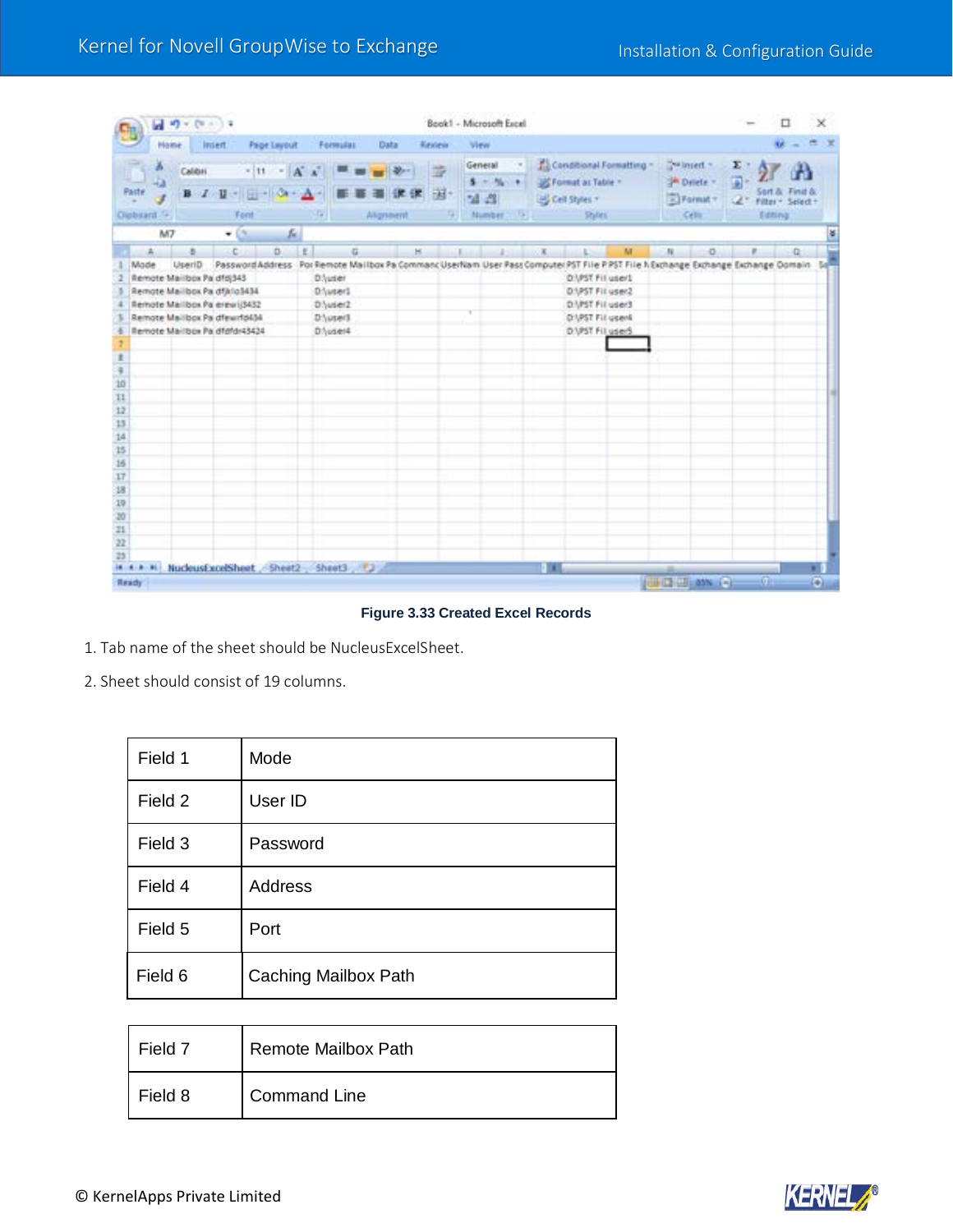$\mathbf{r}$ 

| Field 9  | <b>User Name</b>                |  |  |  |
|----------|---------------------------------|--|--|--|
| Field 10 | <b>User Password</b>            |  |  |  |
| Field 11 | <b>Computer Name/IP</b>         |  |  |  |
| Field 12 | <b>PST File Path</b>            |  |  |  |
| Field 13 | <b>PST File Name</b>            |  |  |  |
| Field 14 | <b>Exchange Server Name</b>     |  |  |  |
| Field 15 | <b>Exchange Mailbox</b>         |  |  |  |
| Field 16 | <b>Exchange Server Password</b> |  |  |  |
| Field 17 | Domain                          |  |  |  |
| Field 18 | Save Archive                    |  |  |  |
| Field 19 | <b>Archive Path</b>             |  |  |  |

- 3. Fill up the fields according to the login type selected amongst.
- Online

Following are the mandatory fields to be filled in while using this mode:

- I. User ID: Type the user name of the mailbox.
- II. Password: Type the password of user mailbox.
- III. Address: Type the IP address of the Novell GroupWise Server.
- IV. Archive Details: Always type "NO" in this field if you want to migrate the mailbox items only.
- V. Save in PST: There are two fields in this option:
	- PST File Path
	- PST File Name

If you want to save the migrated items in PST file then type the PST path location in both the fields, otherwise it will be an error.

VI. Save in Exchange Server: There are four fields in this option:

- Exchange Server Name
- Exchange Mailbox
- Password
- Domain

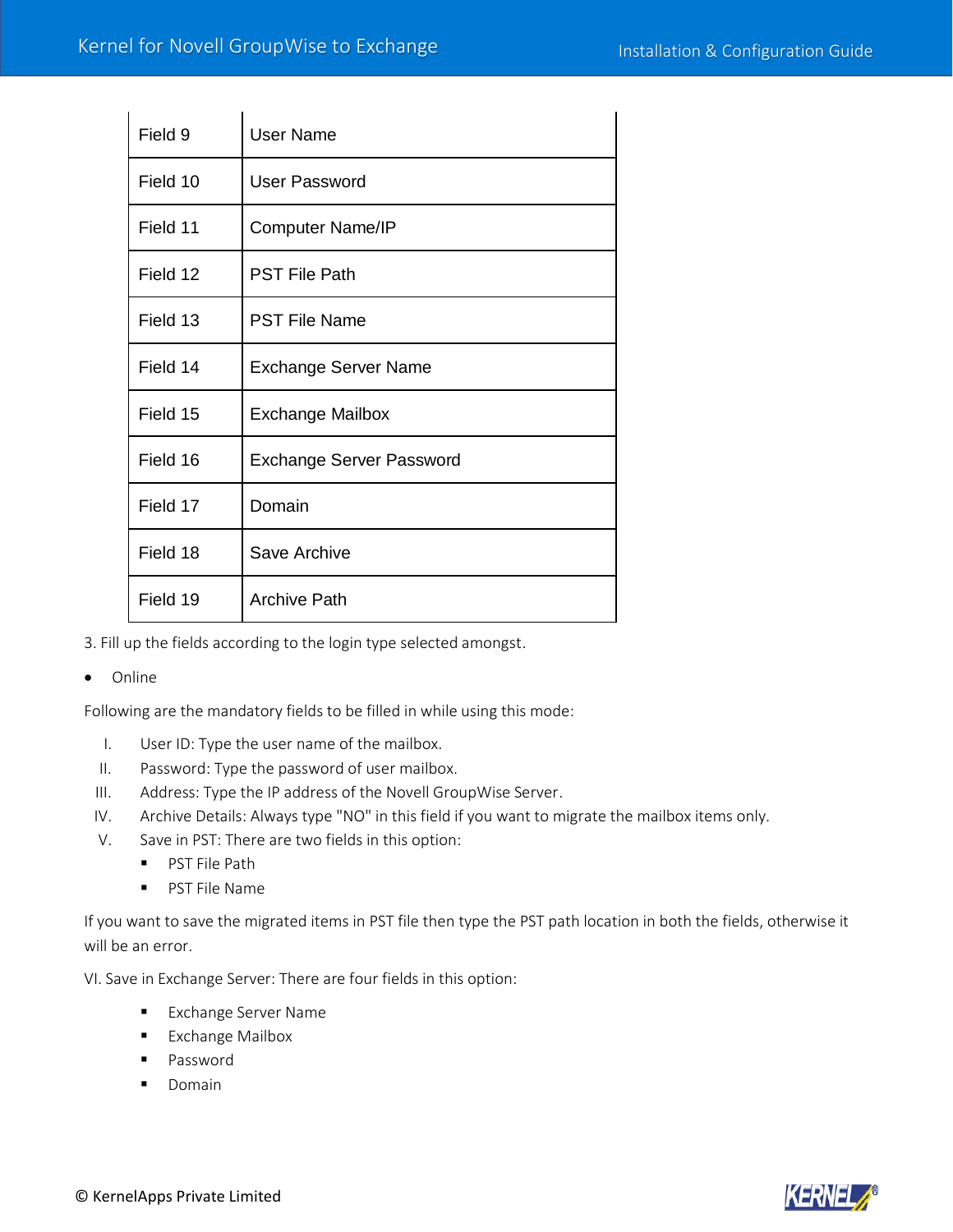If you want to save the migrated items to the user mailbox on MS Exchange Server, then all the four fields are compulsory, otherwise it would be an error.

NOTE: Only one amongst "Save in PST" and "Save in Exchange Server" should be filled, otherwise software will display an error.

## • Caching Mailbox Path

Following are the mandatory fields to be filled in while using this mode:

- I. User ID: Type the user name of the mailbox.
- II. Password: Type the password of user mailbox (if any).
- III. Caching Mailbox Path: Browse and list the path for Caching Mailbox of Novell GroupWise account to be migrated.
- IV. Archive Details: Always type "NO" in this field if you want to migrate the mailbox items only.
- V. Advance Options: Provide details to these fields if you are accessing the Caching mailbox from a network computer. This section will comprise of the login details of the computer in network. There are three fields in advanced options:
- VI. User Name of the network computer where mailbox is saved
- VII. Password of the network computer where mailbox is saved
- VIII. Computer Name/IP of the network computer where mailbox is saved
- IX. Advanced options fields are not compulsory but recommended. If not filled, it will be shown as a warning.
- X. Save in PST: There are two fields in this option:
	- PST File Path
	- PST File Name
- XI. If you want to save the migrated items in PST file then type the PST path location in both the fields, otherwise it will be an error.
- XII. Save in Exchange Server: There are four fields in this option:
	- Exchange Server Name
	- Exchange Mailbox
	- Password
	- Domain

If you want to save the migrated items to the user mailbox on MS Exchange Server, then all the four fields are compulsory, otherwise it would be an error.

NOTE: Only one amongst "Save in PST" and "Save in Exchange Server" should be filled, otherwise it will be an error.

## • Remote Mailbox Path

Following are the mandatory fields to be filled in while using this mode:

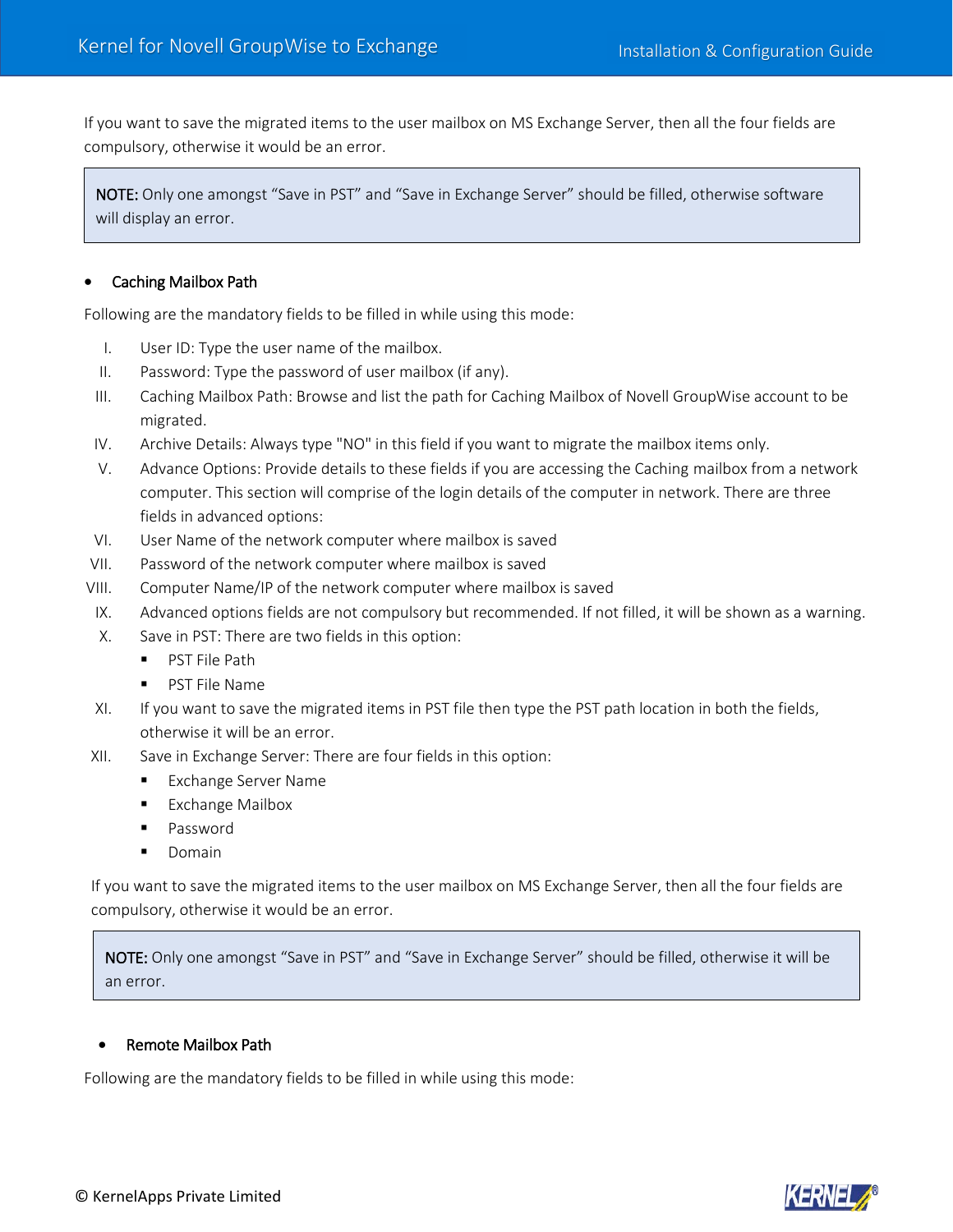- I. Password: Type the password of user mailbox (if any).
- II. Remote Mailbox Path: Browse and list the path of remote mailbox path of Novell GroupWise account to be migrated.
- III. Archive Details: Always type "NO" in this field if you want to migrate the mailbox items only.
- IV. Advance Options: Provide details to these fields if you are accessing the Remote mailbox from a
- V. network computer. This section will comprise of the login details of the computer in network. There
- VI. are three fields in advanced options: User Name of the network computer where mailbox is saved Password of the network computer where mailbox is saved Computer Name/IP of the network computer where mailbox is saved.

Save in PST: There are two fields in this option:

- PST File Path
- PST File Name
- VII. If you want to save the migrated items in PST file then type the PST path location in both the fields,
- VIII. otherwise it will be an error.
- IX. Save in Exchange Server: There are four fields in this option:
	- Exchange Server Name
	- Exchange Mailbox
	- Password
	- Domain

If you want to save the migrated items to the user mailbox on MS Exchange Server, then all the four fields are compulsory, otherwise it would be an error.

<sup>24</sup> NOTE: Only one amongst "Save in PST" and "Save in Exchange Server" should be filled, otherwise it will be an error.

## Command Line (for advanced migration)

Following are the mandatory fields to be filled in while using this mode:

- I. User ID: Type the user name of the mailbox.
- II. Password: Type the password of user mailbox.
- III. Command Line: This field is compulsory. If this field is left blank, error will be shown.
- IV. Archive Details: Always type "NO" in this field if you want to migrate the mailbox items only.
- V. Save in PST: There are two fields in this option:
	- PST File Path
	- PST File Name
- VI. If you want to save the migrated items in PST file then type the PST path location in both the fields, otherwise it will be an error.
- VII. Save in Exchange Server: There are four fields in this option:
	- a. Exchange Server Name

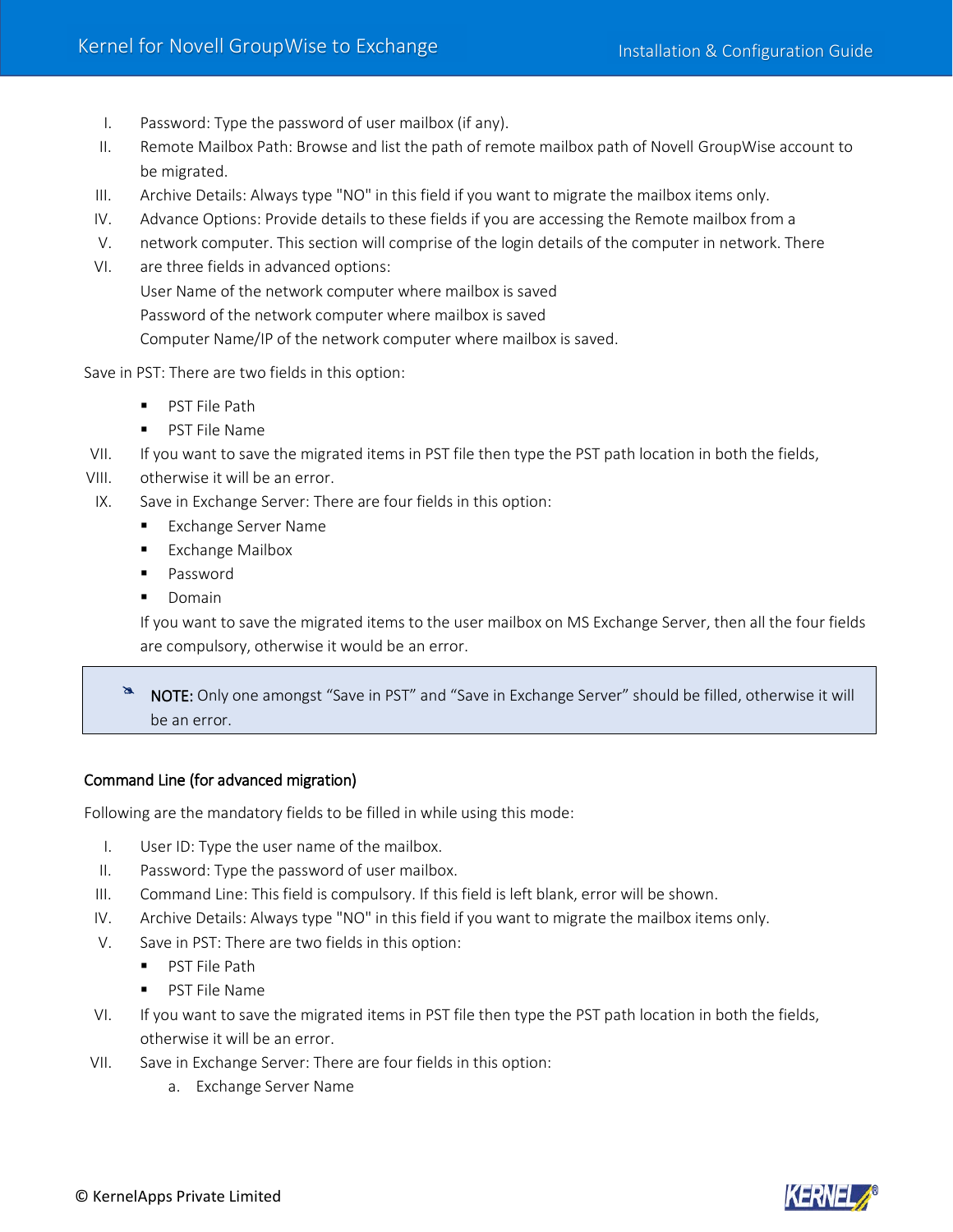- b. Exchange Mailbox
- c. Password
- d. Domain
- VIII. If you want to save the migrated items to the user mailbox on MS Exchange Server, then all the four fields are compulsory, otherwise it would be an error.

## <span id="page-41-0"></span>3.2.3 Importing Excel Database

Once done with the creation of Excel (.XLS) sheet, you are ready to import the same to Kernel for Novell GroupWise to Exchange Migration File Creator and save it as .NUCON file. Follow the given steps:

1. Launch Kernel for Novell GroupWise to Exchange Migration File Creator software.

| 國                                                                                                                                                                                                                                                     |                           |                | Kernel for Novell GroupWise to Exchange Migration File Creator |         |      | - 0<br>×                        |
|-------------------------------------------------------------------------------------------------------------------------------------------------------------------------------------------------------------------------------------------------------|---------------------------|----------------|----------------------------------------------------------------|---------|------|---------------------------------|
| Elle Edit View Help<br>Ы<br>IJ<br>수<br>a)<br>虚<br>Open<br>New<br>Save<br>Save As<br>Add Record                                                                                                                                                        | Help<br>Remove            | Import Excel . |                                                                |         |      | <b>KERNEL</b><br>Recovery Tools |
| <b>Record Details</b>                                                                                                                                                                                                                                 | Profile Folders/File Path |                |                                                                |         |      |                                 |
| Properties<br>×<br><b>El</b> GroupWise Properties<br>Mode<br>ш<br>User Id<br>Password<br>Address<br>Port<br>Caching Mailbox Path<br>Remote Mailbox Path<br>Command Line<br>El GraupWive Remote logie<br>User Name<br><b>M</b><br>U.<br>Save<br>KERNEL | Mede                      | User Id        | Password                                                       | Address | Port | Caching Mailb Remote Mailb      |
| Ready                                                                                                                                                                                                                                                 | $\vert$ (                 | $\mathbf{m}$   |                                                                |         |      | 3 <br>CAP NUM SCRL              |

## **Figure 3.34 Migration File Creator Software**

2. Click Import Excel button from the toolbar. Software displays the Open window to select the NucleusMigrationFile (.XLS) from the saved location.

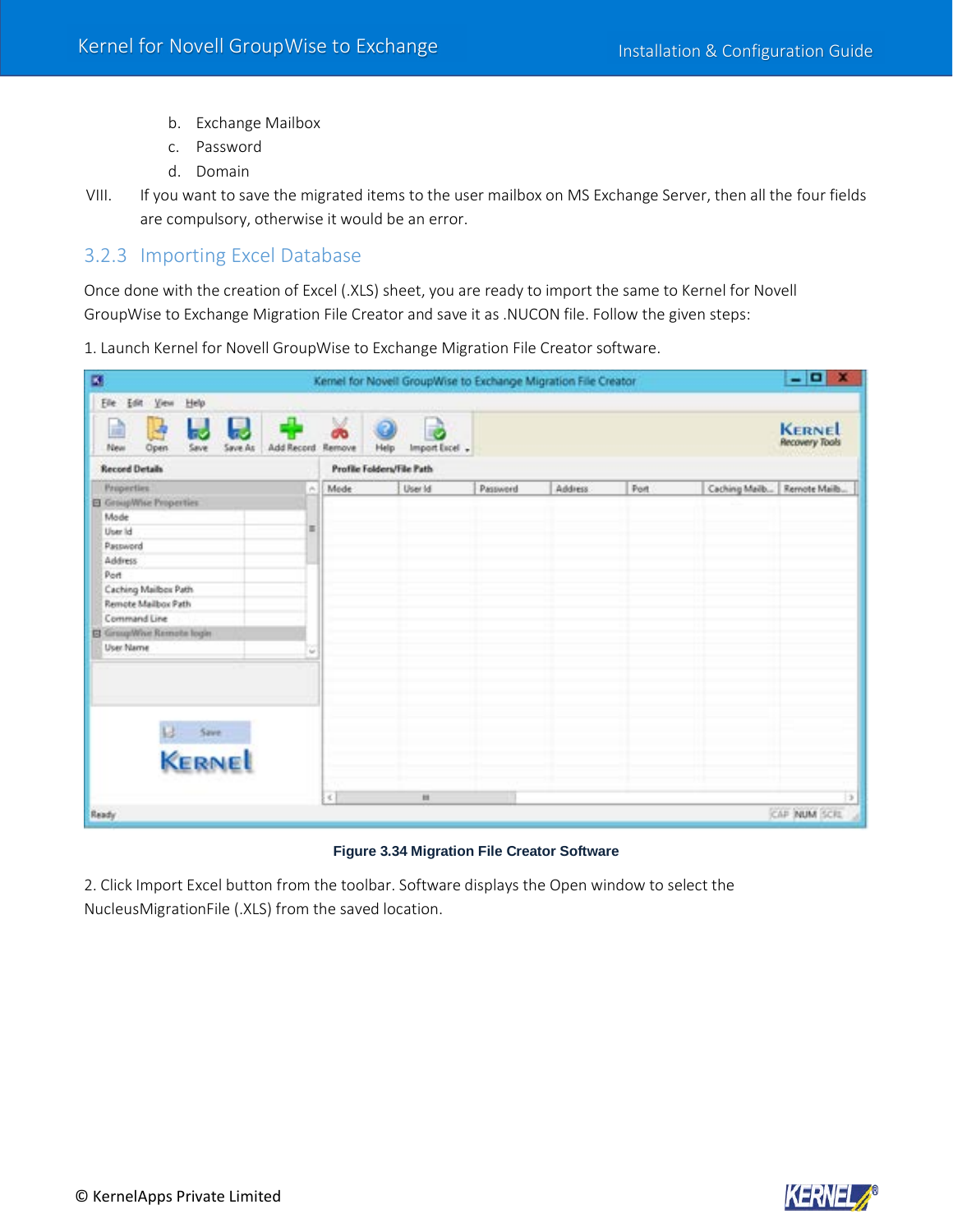| κ                                                                                                                                                                                                                    |                                  |                                                                                           |                                                                           |         | Kernel for Novell GroupWise to Exchange Migration File Creator                      |                                 |                                                        | $-0x$                                  |
|----------------------------------------------------------------------------------------------------------------------------------------------------------------------------------------------------------------------|----------------------------------|-------------------------------------------------------------------------------------------|---------------------------------------------------------------------------|---------|-------------------------------------------------------------------------------------|---------------------------------|--------------------------------------------------------|----------------------------------------|
| Ele<br>Yew Help<br>Edit                                                                                                                                                                                              |                                  |                                                                                           |                                                                           |         |                                                                                     |                                 |                                                        |                                        |
| Ь<br>Ы<br>H<br>寺<br>New<br>Open<br>Seve<br><b>Save As</b><br>Add Record                                                                                                                                              | ø<br>Help<br>Rainova             | la<br>import Excel                                                                        |                                                                           |         |                                                                                     |                                 |                                                        | <b>KERNEL</b><br><b>Aecovery Tools</b> |
| <b>Record Details</b>                                                                                                                                                                                                | <b>Profile Folders/File Path</b> |                                                                                           |                                                                           |         |                                                                                     |                                 |                                                        |                                        |
| <b>Properties</b>                                                                                                                                                                                                    | Mode                             | User ld.                                                                                  | Persword                                                                  | Address | Port                                                                                |                                 | Caching Maills Remote Maills Communid Line   User Name |                                        |
| Mode<br>User Id.<br>Patzword<br>Address<br>Port<br>Caching Malibox Path<br>Remote Mailbox Path<br>Command Line<br>El GroupWint Research Ingin.<br><b>User Name</b><br><b>User Password</b><br><b>Id</b> Ser<br>KERNE |                                  | 露<br>Leaker Cocuments<br>Name<br>L GroupWise<br>$+1$<br><b>Tie name:</b><br>Time of type: | ٠<br>$\frac{1}{2}$<br><b>Piucleut Mgraton File</b><br>Moneyt Expel (*.do) | Open    | $- + 0 = \blacksquare$<br>Date modified<br>9/21/2018 6/23 PM<br>Open<br>Cancel<br>٠ | ×.<br>$T_1$<br>$T_{\rm E}$<br>Б |                                                        |                                        |
|                                                                                                                                                                                                                      | 78                               |                                                                                           | $\frac{1}{2}$                                                             |         |                                                                                     |                                 |                                                        | $\left  \cdot \right\rangle$           |
| Ready                                                                                                                                                                                                                |                                  |                                                                                           |                                                                           |         |                                                                                     |                                 |                                                        | CAP NUM SCIL                           |

#### **Figure 3.35 Selecting XLS File**

Browse and list the excel sheet. As you list the file in software, it displays a window with compilation output for the total records scanned from the excel sheet.

3. Modify the excel sheet as per the compilation output provided by the software. If there are no errors then click OK to proceed.

Saved mailbox details get listed in the software.

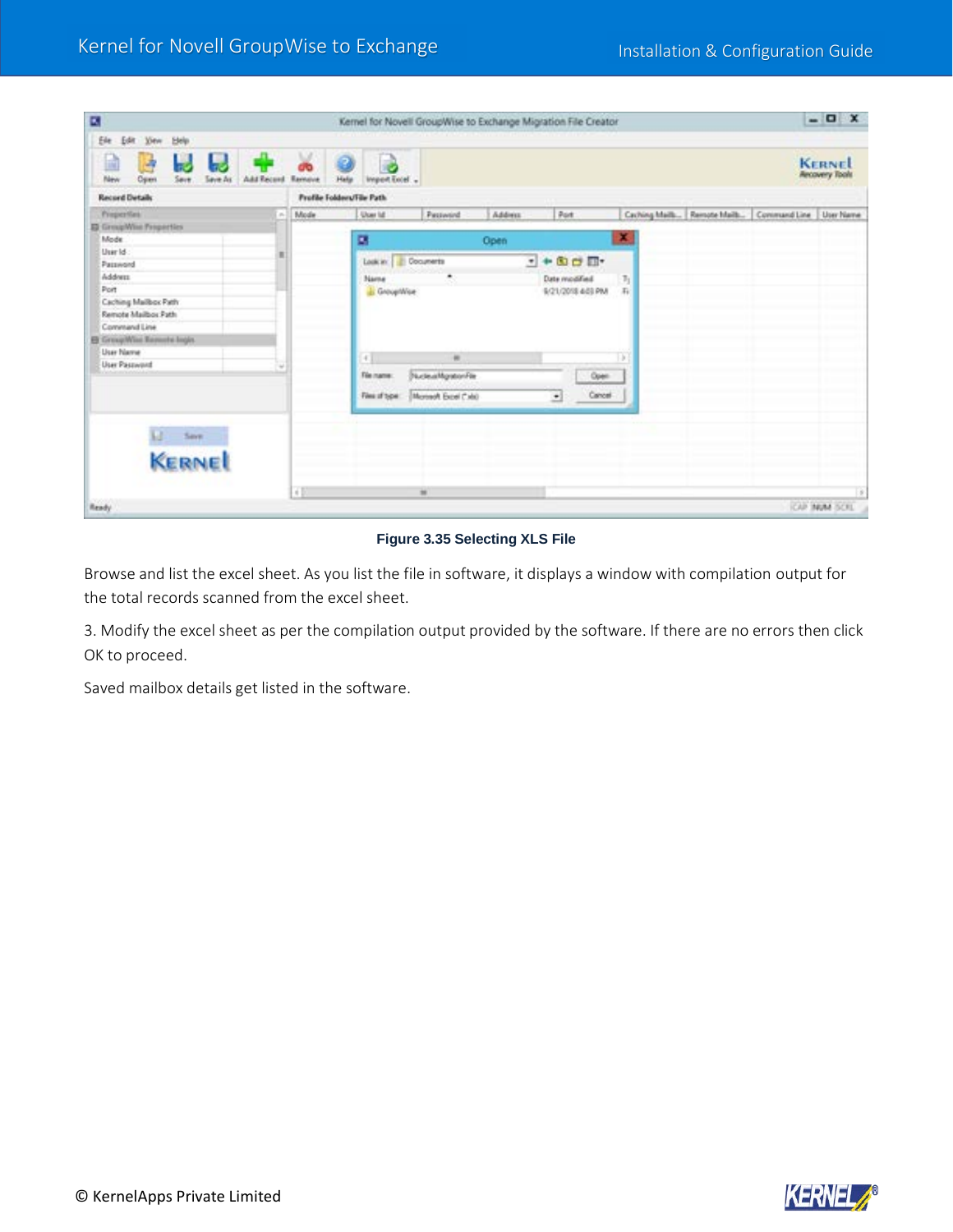| 國                                                                                                                                                                   | Kernel for Novell GroupWise to Exchange Migration File Creator                                                                                                                                                                                                                                                                                                               | $= 0 x$                         |
|---------------------------------------------------------------------------------------------------------------------------------------------------------------------|------------------------------------------------------------------------------------------------------------------------------------------------------------------------------------------------------------------------------------------------------------------------------------------------------------------------------------------------------------------------------|---------------------------------|
| Ele<br>Edit<br>View Help<br>پ<br>IJ<br>H)<br>虚<br>Save<br>Save As<br>New<br>Open<br>Add Record                                                                      | B<br>Help<br>Import Excel .<br>Remove                                                                                                                                                                                                                                                                                                                                        | <b>KERNEL</b><br>Recovery Tools |
| <b>Record Details</b>                                                                                                                                               | Profile Folders/File Path                                                                                                                                                                                                                                                                                                                                                    |                                 |
| Properties.<br>×<br><b>El</b> GroupWise Properties<br>Mode<br>User Id<br>Password<br>Address<br>Port<br>Caching Mailbox Path<br>Remote Mailbox Path<br>Command Line | Caching Mailb Remote Mailb<br>Port<br>Mode<br>User Id<br>Paizword<br>Address<br>Tour/OAZ<br>192.168.10.115<br>1677<br>Online<br>admin<br>Tour/QAZ<br>1677<br>192.168.10.115<br>admin<br>Online<br>T-pachCuk2<br>1677<br>Online<br>192.168.10.115<br>admin<br>1677<br>FeastQAZ<br>192.568.10.115<br>Online<br>admin<br>192.168.10.115<br>1677<br>figat DAZ<br>Online<br>admin |                                 |
| E GroupWier Remote login<br>User Name<br>w<br>E.<br>- Save<br>KERNE                                                                                                 | $\overline{\epsilon}$<br>m                                                                                                                                                                                                                                                                                                                                                   | $\frac{1}{2}$                   |
| Ready                                                                                                                                                               |                                                                                                                                                                                                                                                                                                                                                                              | <b>CAP NUM SCRL</b>             |

#### **Figure 3.36 Listing of Mailboxes**

4. Click the Save As button from the toolbar to save the listed items as .NUCON batch file at appropriate location.

5. Launch Kernel for Novell GroupWise to Exchange Migration software- main application and select the option to convert batch of GroupWise Mailboxes and list the .NUCON batch file for migration.

## <span id="page-43-0"></span>3.2.4 Using NUCON Batch file for multiple mailbox migration

Now that the .NUCON Batch file has been created, you can easily perform the multiple mailbox migration with the help of .NUCON file. Follow the simple steps given below:

1. Launch Kernel for Novell GroupWise to Exchange software. The main window appears as

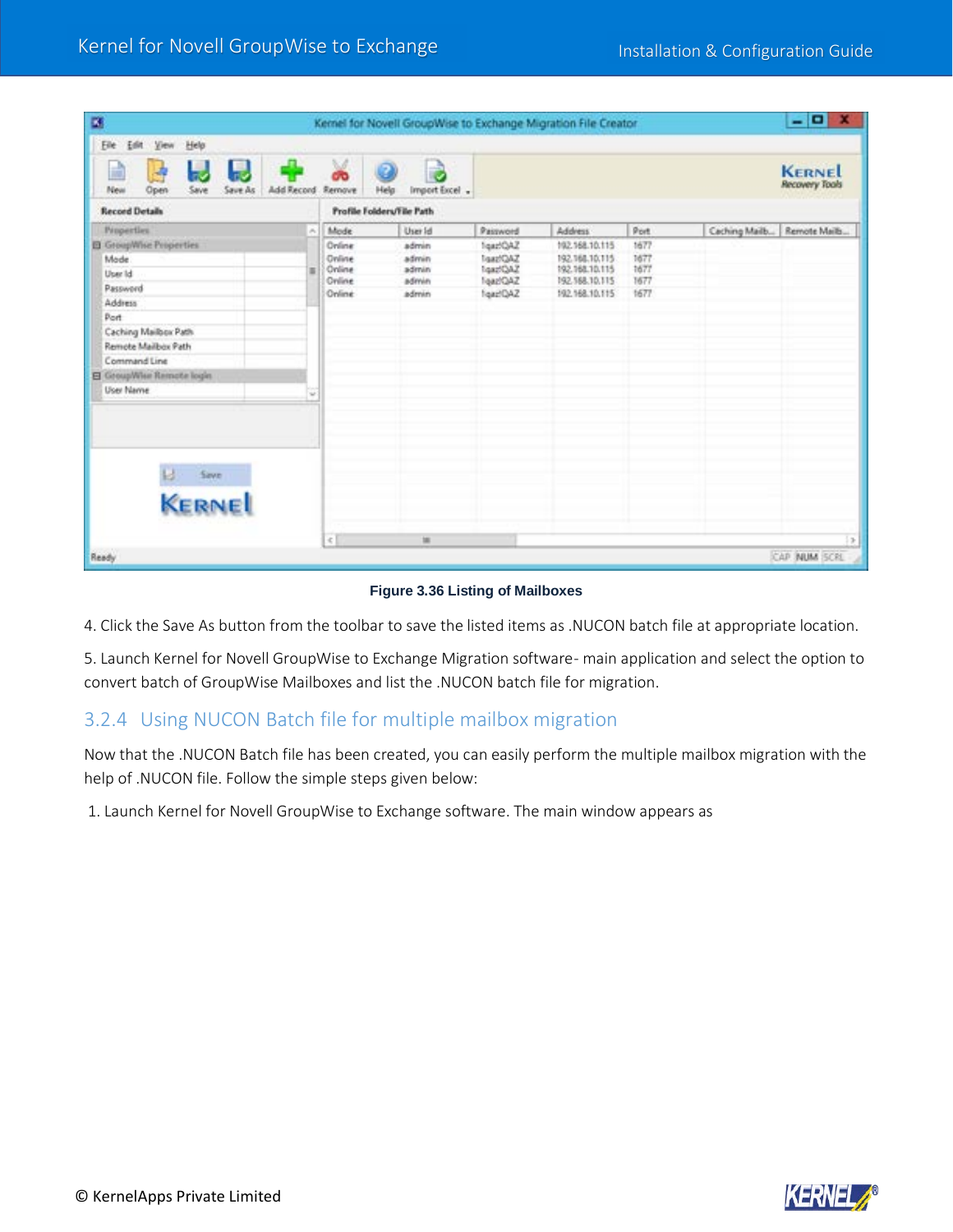

#### **Figure 3.37 Home Window**

2. Select the "Select this option to convert batch of GroupWise mailboxes" radio button and click the Next button. The "Open" window is displayed. Select the batch file of .NUCON file extension and click the "Open" button.



#### **Figure 3.38 Open Window**

3. Click the NEXT button to initialize the migration of unlimited GroupWise mailboxes to PST or Exchange Server.

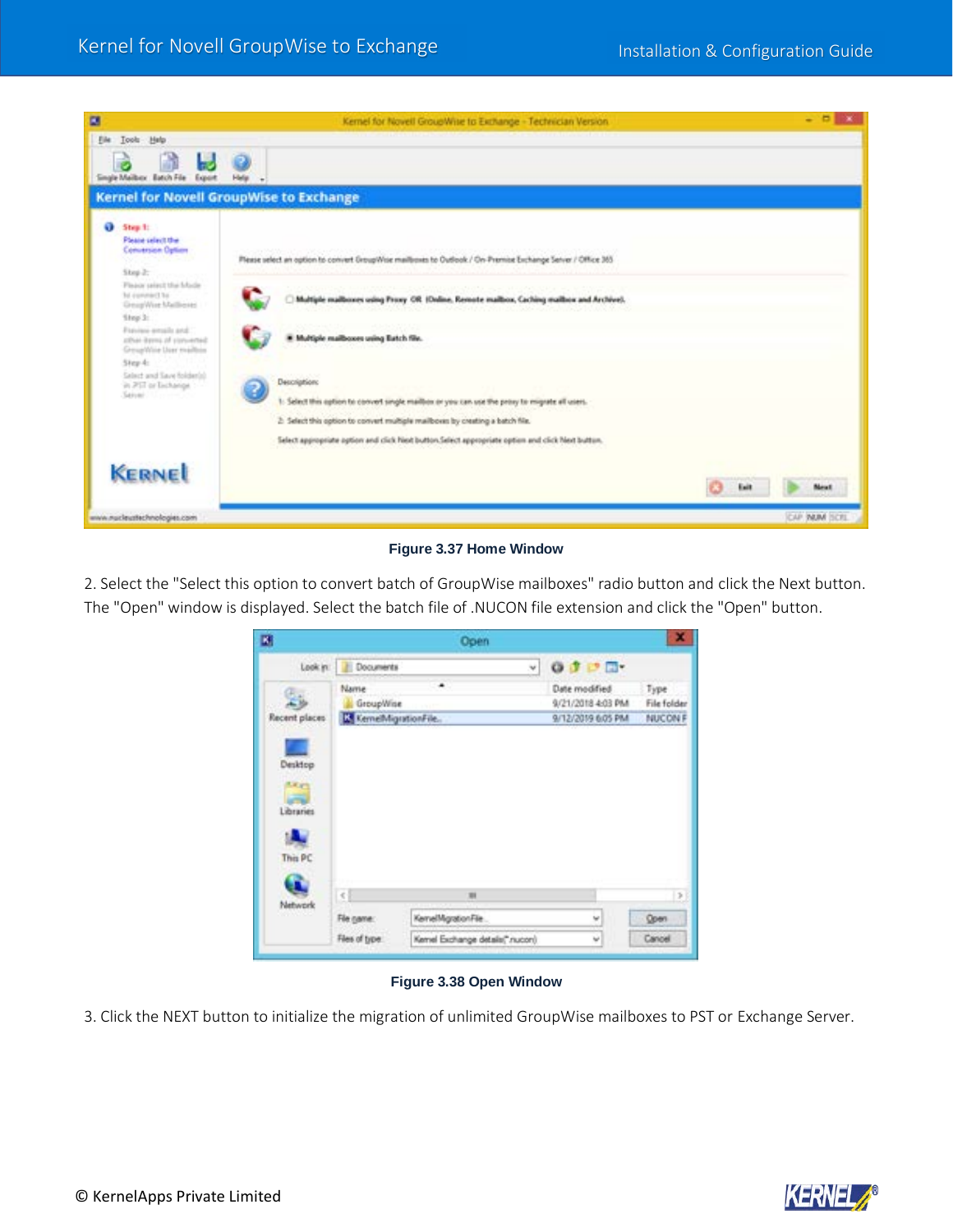| $\overline{\mathbf{u}}$ |                                                                                                                                                                                                                                                                                              | Kernel for Novell GroupWrite to Exchange - Technician Version.                                                                                                                                     | $- 0$ $20$          |
|-------------------------|----------------------------------------------------------------------------------------------------------------------------------------------------------------------------------------------------------------------------------------------------------------------------------------------|----------------------------------------------------------------------------------------------------------------------------------------------------------------------------------------------------|---------------------|
|                         | Ele Tools Help<br>Ы<br>Single Mailbox Batch File<br>Export                                                                                                                                                                                                                                   | $\bullet$<br>Help -<br><b>Kernel for Novell GroupWise to Exchange</b>                                                                                                                              |                     |
| $\bullet$               | Step 1:<br>Please selection<br>Conversion Option<br>Step 2:<br>Please select the Mode<br>to connect to:<br>GroupWine Mailboxes<br>Sing 3:<br>Fernian senate and<br>ather dams of converted<br>GroupWor User mailbox<br>Step 4<br>Salect and Save Robberlo<br>44.793 or Enthurage<br>Service. | Select File<br>D. Malkov Path<br>[2] : 1. Password: TopoNAZ, User (D; admin/ddress: 132.168.10.115. Mode: Online, PST File Path; C:V/Juers/Administrator/Desktop/Kennel for<br>Enumerating Folders |                     |
|                         | KERNEL                                                                                                                                                                                                                                                                                       | <b>Back</b><br>Next.                                                                                                                                                                               |                     |
|                         | www.nucleatechnologies.com                                                                                                                                                                                                                                                                   |                                                                                                                                                                                                    | <b>CAP NUM SCRL</b> |

#### **Figure 3.39 NUCON File Listed**

4. The software prompts a window displaying MS Exchange settings. Select the required options and click OK to start the migration process.

After that, the software starts the saving process and saves the converted items at the defined location.

**A** The saving process is same as described above in Single Mailbox Migration section.

## <span id="page-45-0"></span>3.2.5 Saving with Exchange Server (for multiple mailbox conversion option)

Save in Exchange Server option for multiple mailbox conversion is pre-defined while creating the batch file of unlimited user mailboxes records in Kernel for Novell GroupWise to Exchange Migration File Creator software. Following is the process which gets followed while saving the files in MS Exchange Server user profiles:

1. Click the radio button Select this option to convert batch of GroupWise Mailboxes.

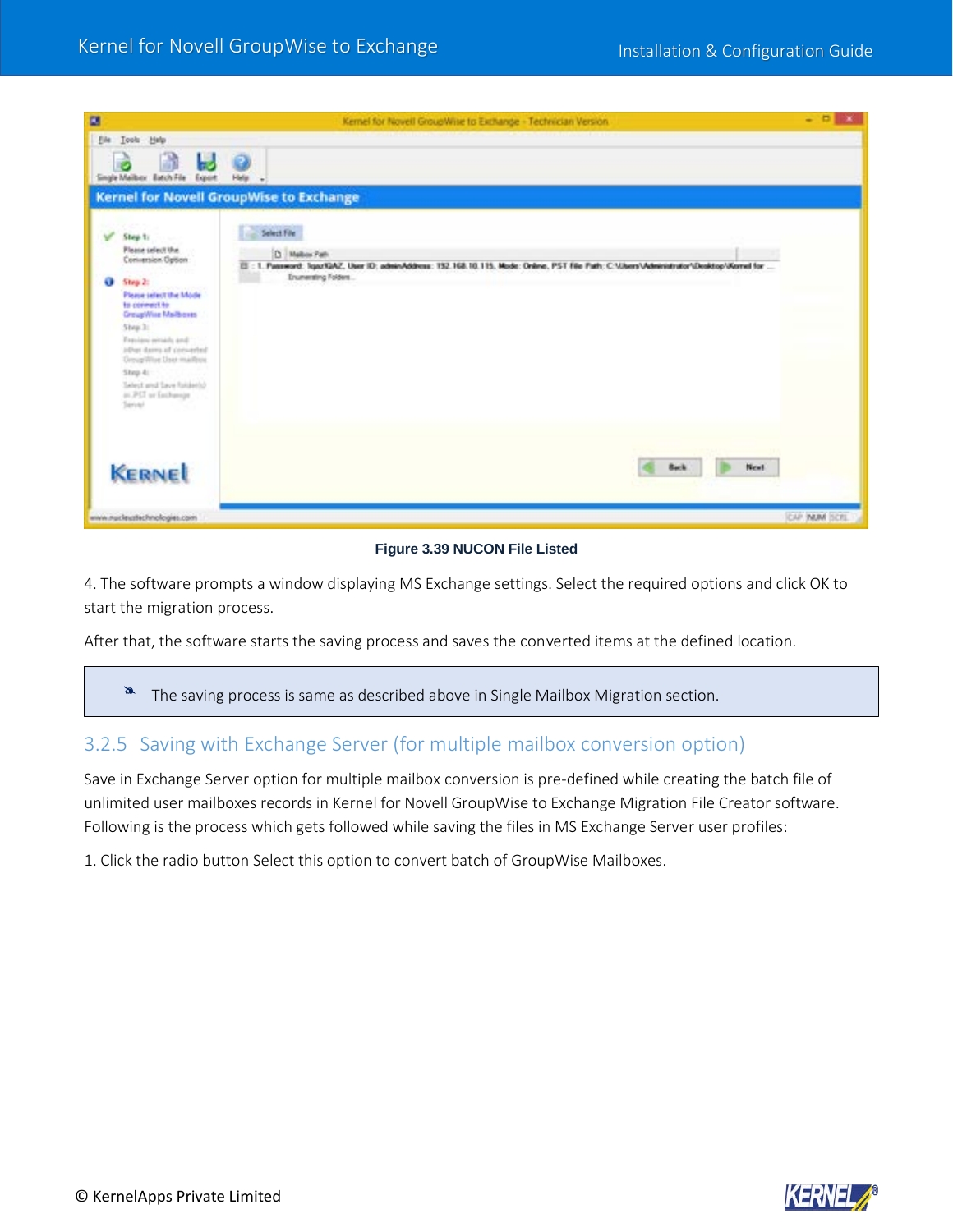

#### **Figure 3.40 Main Window for Batch File Migration**

2. Click Next to continue. List the .NUCON file (the created batch files) with Select File button.



#### **Figure 3.41 NUCON File Listing**

3. A Batch File Option window will open; select the required options and click start to initiate the migration process.

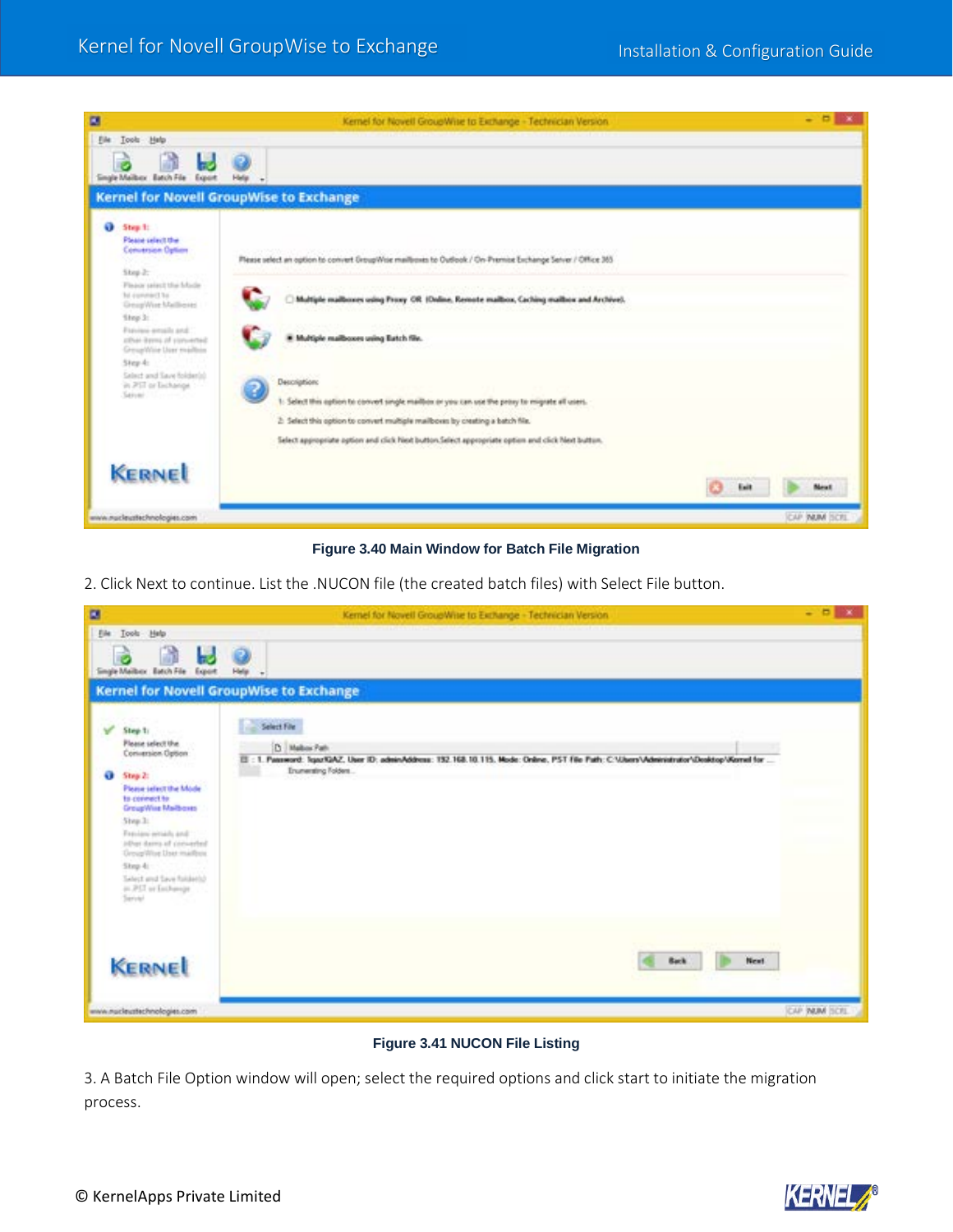| <b>Batch File Options</b>                                       |                                                     |                                  |                  |  |  |  |  |
|-----------------------------------------------------------------|-----------------------------------------------------|----------------------------------|------------------|--|--|--|--|
|                                                                 |                                                     |                                  |                  |  |  |  |  |
|                                                                 |                                                     |                                  |                  |  |  |  |  |
| Migrates all folders and address books.                         |                                                     |                                  |                  |  |  |  |  |
| Migrates selected folders and address books from all mailboxes. |                                                     |                                  |                  |  |  |  |  |
| $\,$ Include/Exclude folder(s) from all mailboxes to migrate    |                                                     |                                  |                  |  |  |  |  |
| Migrates folder[s] selected from grid.                          |                                                     |                                  |                  |  |  |  |  |
| Include/Exclude Address Book(s) from all mailboxes              |                                                     |                                  |                  |  |  |  |  |
| Select item types                                               |                                                     |                                  |                  |  |  |  |  |
| IV Mail                                                         | √ Calendar                                          | $\overline{\triangledown}$ Tasks | √ Contacts       |  |  |  |  |
|                                                                 |                                                     |                                  |                  |  |  |  |  |
| Specify date range                                              |                                                     |                                  |                  |  |  |  |  |
| ● Predefined time period<br>All time                            |                                                     |                                  |                  |  |  |  |  |
|                                                                 | Specify time period manually                        |                                  |                  |  |  |  |  |
| Start Date                                                      | <b>End Date</b>                                     |                                  |                  |  |  |  |  |
|                                                                 |                                                     |                                  | Add              |  |  |  |  |
|                                                                 |                                                     |                                  | Remove           |  |  |  |  |
|                                                                 |                                                     |                                  |                  |  |  |  |  |
|                                                                 |                                                     |                                  |                  |  |  |  |  |
|                                                                 |                                                     |                                  | Cancel<br>Export |  |  |  |  |
|                                                                 |                                                     |                                  |                  |  |  |  |  |
|                                                                 | To know more about these optione, please click here |                                  |                  |  |  |  |  |

**Figure 3.42 Batch File Options**

Software will start saving the files in the defined Exchange Server user profiles.

After successful saving, Kernel for Novell GroupWise to Exchange Server will display the "Saving Complete" message, which means that emails and other items of Novell GroupWise mailbox are saved successfully to the User mailbox on MS Exchange Server.

## <span id="page-47-0"></span>4 Advanced Options to Make Migration More Efficient

Advanced options are provided in Kernel for Novell GroupWise to Exchange software for the user to ease the task of email migration from Novell GroupWise to Exchange mailboxes or PST files, as per the requirement.

## <span id="page-47-1"></span>4.1 Migration of Archived Emails

Kernel for Novell GroupWise to Exchange features migration of archived items of GroupWise user mailbox(s). Activate the Show Archive checkbox from the "Migrate Archive items" section. Following two options are provided for migration of archived items:

- Use default Archive path: This option takes the default archive file location of the default user profile configured and opened in Novell GroupWise client.
- **•** Specify Archive path: This option takes the file path specified by you for archived file for user mailboxes other than the default one.

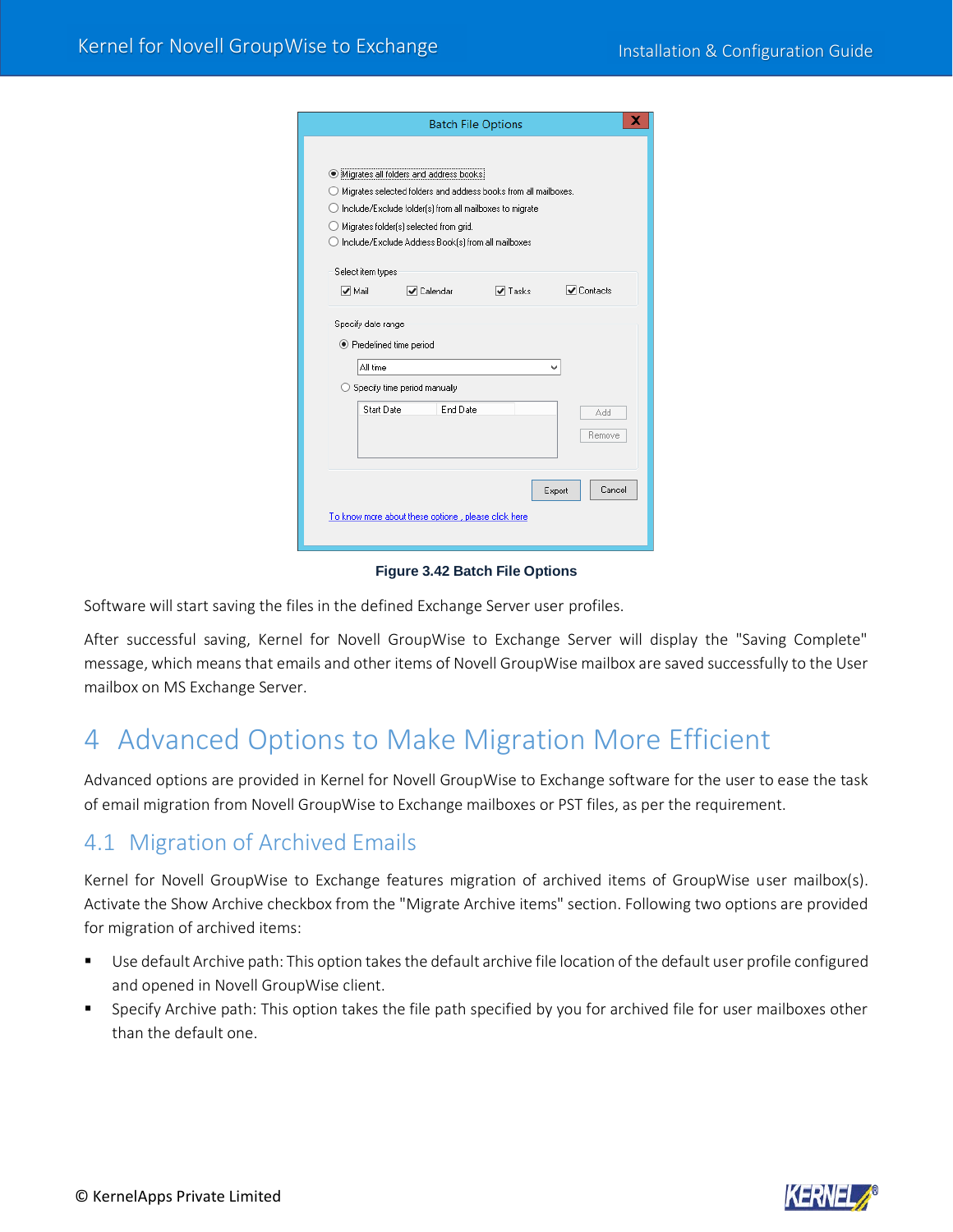<sup>24</sup> If you have selected Login Mode(s) or Command Line mode then you should always use Specify Archive path option to define archive file location of the user mailbox listed in Login or Command Line fields. If Use default Archive path option is selected, then the software will display the archived items of default user profile configured in GroupWise for migration.

When you opt for archive migration, software will list only the archived file items for preview and saving. Other mailbox items are not displayed when you select to migrate archived items.

| Single Mailbox Batch File Export                                                                                                                                    | Help a<br><b>Kernel for Novell GroupWise to Exchange</b>                                                                                                                                                                                                                                                                                                                                                                                                                                                |  |  |
|---------------------------------------------------------------------------------------------------------------------------------------------------------------------|---------------------------------------------------------------------------------------------------------------------------------------------------------------------------------------------------------------------------------------------------------------------------------------------------------------------------------------------------------------------------------------------------------------------------------------------------------------------------------------------------------|--|--|
| Ship 1:<br>Please solar! the<br>Conversion Option<br>o<br>Step 2:<br>Please select the Mode<br><b>In connect to</b><br><b>Group Was Marketers</b>                   | <b>Default Mode</b><br>W Use Default<br><b>Logic Mode</b><br>Use Prony Access<br>User Dr.<br><b>Fassworth</b><br>Address<br>Park<br>C Dolow                                                                                                                                                                                                                                                                                                                                                             |  |  |
| Tanja 31<br>Preview preside avid-<br>citize davis of concerted.<br>Denspritus Date tradicts<br>Strip 4:<br>Senior and Leve Asteketic<br>in PST or Eschange<br>Sanah | C Caching mailbox path.<br>C Remote mailbox path.<br><b>Commund Line Mode</b><br>C Contenant/Line For advance migration).                                                                                                                                                                                                                                                                                                                                                                               |  |  |
|                                                                                                                                                                     | Migrate Archive Remo Do case if you want to migrate Archive Henni!<br>P Show Anchore<br>O One default Archive path<br>E1Demain(User)Mallios<br>Ill Specify Archive path<br>$\left  \right $                                                                                                                                                                                                                                                                                                             |  |  |
| KERNEL                                                                                                                                                              | GroupWise server connection types-<br>Datault Mode:<br>This mede connects to default melbox, which is opened in GroupWise client.<br>This mode provides three types of mode to connect GroupWise mailboxes. Online, Caching mailbox path and Remote mailbox path.<br>Login Model<br>Use Proxy Access - Select this eption to access all mailboxes through one proxy uses.<br>Command Line house 1944 mode committees GroupWae mailline using conversed line parameters.<br><b>Rimski</b><br><b>Back</b> |  |  |

#### **Figure 4.1 Migrate Archived Items**

## <span id="page-48-0"></span>4.2 Migration of All Address Books

Kernel for Novell GroupWise to Exchange enables migration of all the address books at a go.

Once the .NUCON file is selected for export, software starts the process of saving. Before starting the process, software displays the message for address book migration.

Click Yes if you want to export address book, otherwise No if you do not want to.

## <span id="page-48-1"></span>4.3 Folder Selection for Batch Migration of GroupWise Mailboxes

Advanced options help you to select/deselect various options that filter your migration process.

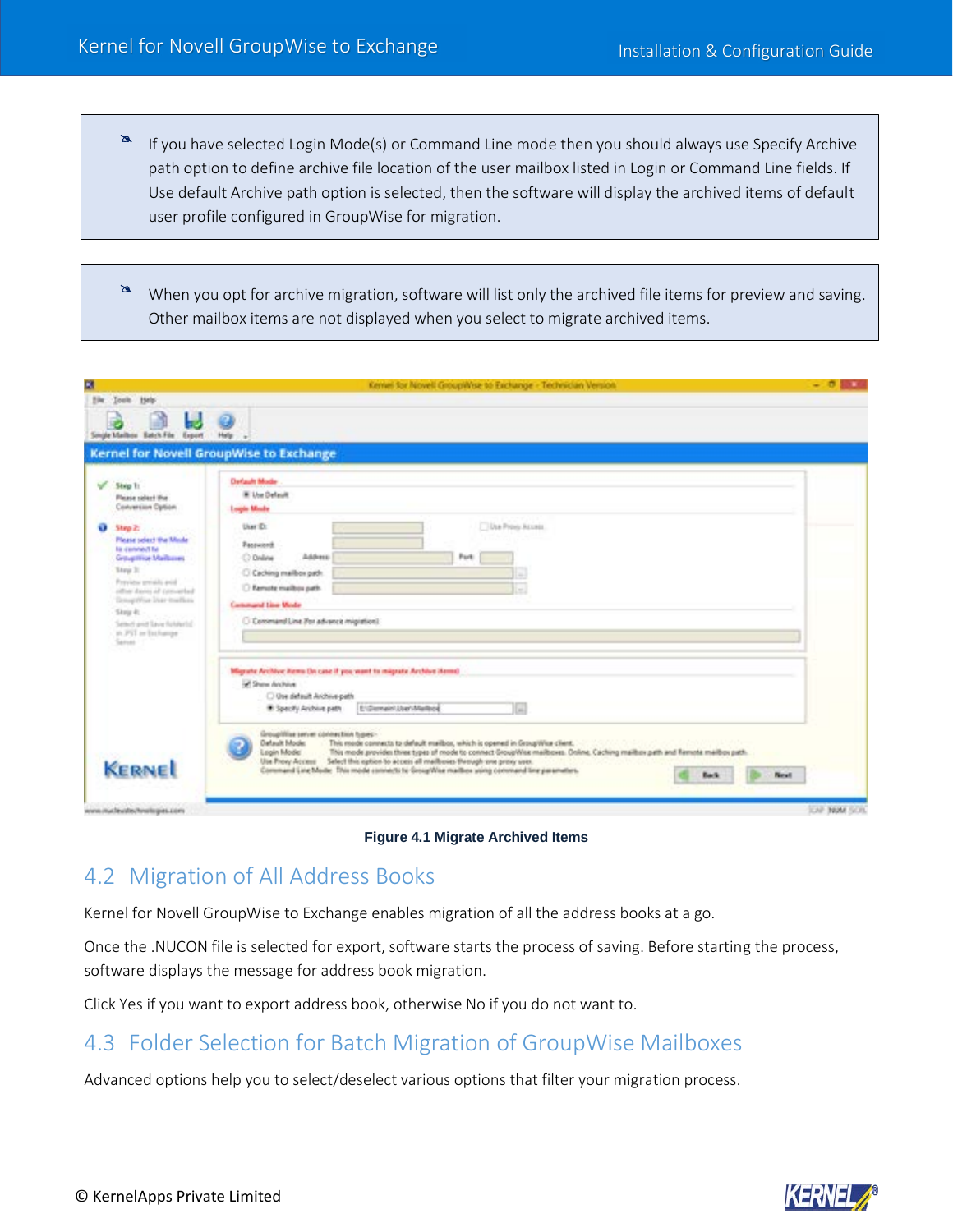To view and implement advance options select Advance Options from Tool menu.

| x<br><b>Advance Options</b>                                                        |                                                                                                   |                         |  |  |  |  |  |  |  |
|------------------------------------------------------------------------------------|---------------------------------------------------------------------------------------------------|-------------------------|--|--|--|--|--|--|--|
| GroupWise login options for batch file<br>스   No of times retry<br>0               | Time elapsed (sec) between retry<br>0<br>Export into existing folders in Outlook/Exchange mailbox |                         |  |  |  |  |  |  |  |
| ✔ Advance settings for Sent Items                                                  |                                                                                                   |                         |  |  |  |  |  |  |  |
| √ Do not save Calendar items in Calendar view                                      |                                                                                                   |                         |  |  |  |  |  |  |  |
| Change the name of GroupWise folders while migrating into Outlook/Exchange mailbox |                                                                                                   |                         |  |  |  |  |  |  |  |
| GroupWise Folders Description                                                      | GroupWise Folders                                                                                 | Outlook / Exchange Fold |  |  |  |  |  |  |  |
| Mailbox                                                                            | Mailbox                                                                                           | Inbox                   |  |  |  |  |  |  |  |
| Trash                                                                              | Trash                                                                                             | Deleted Items           |  |  |  |  |  |  |  |
| Work In Progress                                                                   | Work In Progress                                                                                  | Drafts                  |  |  |  |  |  |  |  |
| Checklist                                                                          | Checklist                                                                                         | <b>Tasks</b>            |  |  |  |  |  |  |  |
| ≺<br>Ш<br>$\rightarrow$                                                            |                                                                                                   |                         |  |  |  |  |  |  |  |
| Remove Folder<br>Use Default<br>Add Folder [s]<br>Apply                            |                                                                                                   |                         |  |  |  |  |  |  |  |
| ΠK.<br>Cancel                                                                      |                                                                                                   |                         |  |  |  |  |  |  |  |

**Figure 4.2 Advanced Options**

## <span id="page-49-0"></span>4.3.1 Export into Existing folders in Exchange Mailbox

Select this option, if you want to save the migrated items into existing folders of MS Exchange Server user mailbox.

**A** In case of migrating items from orphan GroupWise folders: for any folder which exists in GroupWise mailbox but does not exist in the Exchange server mailbox, software will create a new folder of its original name in Exchange mailbox and export items to that folder.

## <span id="page-49-1"></span>4.3.2 Prompt for folder selection for each mailbox, while using batch file mode.

Software enables you to select desired folders for saving during batch file migration process. You can select appropriate folders for saving while performing migration with Kernel batch file of multiple mailboxes at once.

When Prompt for folder selection for each mailbox, while using batch file mode checkbox is selected. From this window, you can select the folders to save. If you do not want this dialog box to appear again and again, select the Never show this dialog again and save all folders or deselect the "Prompt for folder selection for each mailbox, while using batch file mode checkbox" from Advance Options. By this all the folders which exist in the mailbox will get saved automatically and software will not prompt you to select or deselect the folders.

## <span id="page-49-2"></span>4.3.3 Show All Address Books

Select this checkbox to view all the address books of GroupWise mailbox during mailbox preview before saving the items.

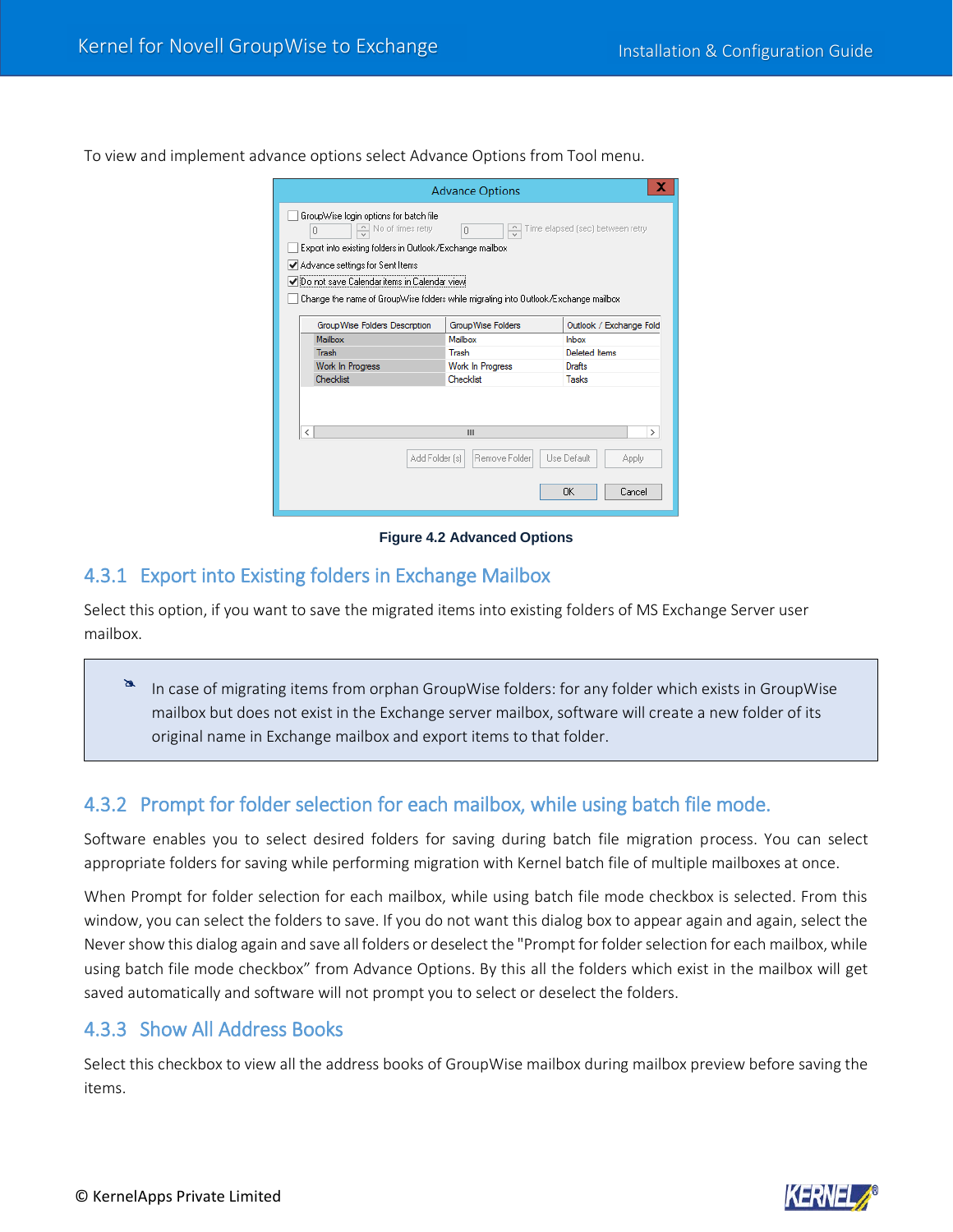## <span id="page-50-0"></span>4.3.4 Advanced Settings for Sent Items

Select this checkbox to activate advance settings for Sent Items conversion. If in case, the Sent Items folder emails are listed and converted slowly, then select this option to make it fast. Kernel for Novell GroupWise to Exchange software speeds-up the migration process with this option.

## <span id="page-50-1"></span>4.3.5 Do not save Calendar Items in Calendar View

Select this checkbox to save the migrated calendar items in list view in MS Outlook instead of the default calendar view.

## <span id="page-50-2"></span>4.4 Modifying GroupWise Folder Names as per Outlook/Exchange

You can change the folder names of GroupWise mailbox while migrating to MS Outlook or MS Exchange Server.

| <b>Advance Options</b>                                                                                                                                                                                                                                                                                                                                                 |                                                                         |                                                                                    |  |  |  |  |
|------------------------------------------------------------------------------------------------------------------------------------------------------------------------------------------------------------------------------------------------------------------------------------------------------------------------------------------------------------------------|-------------------------------------------------------------------------|------------------------------------------------------------------------------------|--|--|--|--|
| GroupWise login options for batch file<br>Time elapsed (sec) between retry<br>스 No of times retry<br>$\frac{A}{M}$<br>$\cap$<br>n<br>Export into existing folders in Outlook/Exchange mailbox<br>Advance settings for Sent Items<br>Do not save Calendar items in Calendar view.<br>Change the name of GroupWise folders while migrating into Outlook/Exchange mailbox |                                                                         |                                                                                    |  |  |  |  |
| GroupWise Folders Description<br>Mailbox<br>Trash<br>Work In Progress<br>Checklist                                                                                                                                                                                                                                                                                     | Group Wise Folders<br>Mailbox<br>Trash<br>Work In Progress<br>Checklist | Outlook / Exchange Fold<br><b>Inbox</b><br>Deleted Items<br>Drafts<br><b>Tasks</b> |  |  |  |  |
| Ш<br>≺<br>><br>Use Default<br>Add Folder [s]<br><b>Remove Folder</b><br>Apply<br>OK<br>Cancel                                                                                                                                                                                                                                                                          |                                                                         |                                                                                    |  |  |  |  |

**Figure 4.3 Modifying GroupWise Folder Names**

Select the checkbox "Change name of GroupWise folders while migrating to Outlook or Exchange" to activate the section where Default GroupWise Folders name, GroupWise folders and Outlook/Exchange Folders are listed. From here you can easily modify the folder names of GroupWise mailbox and MS Outlook/MS Exchange Server mailboxes for migration. After that click Apply button and then OK button.

This option is supportive to Unicode language folder migration.

## <span id="page-50-3"></span>5 Difference Between Evaluation and Full Version

The free to download Evaluation version of Kernel for Novell GroupWise to Exchange is fully functional in its conversion capabilities.

It converts your Novell GroupWise mailboxes and saves them in PST file or in MS Exchange Server mailbox. The demo version shows complete preview of the converted emails with data but will save only first 10 emails per folder existing in the User Mailbox to PST or MS Exchange Server.

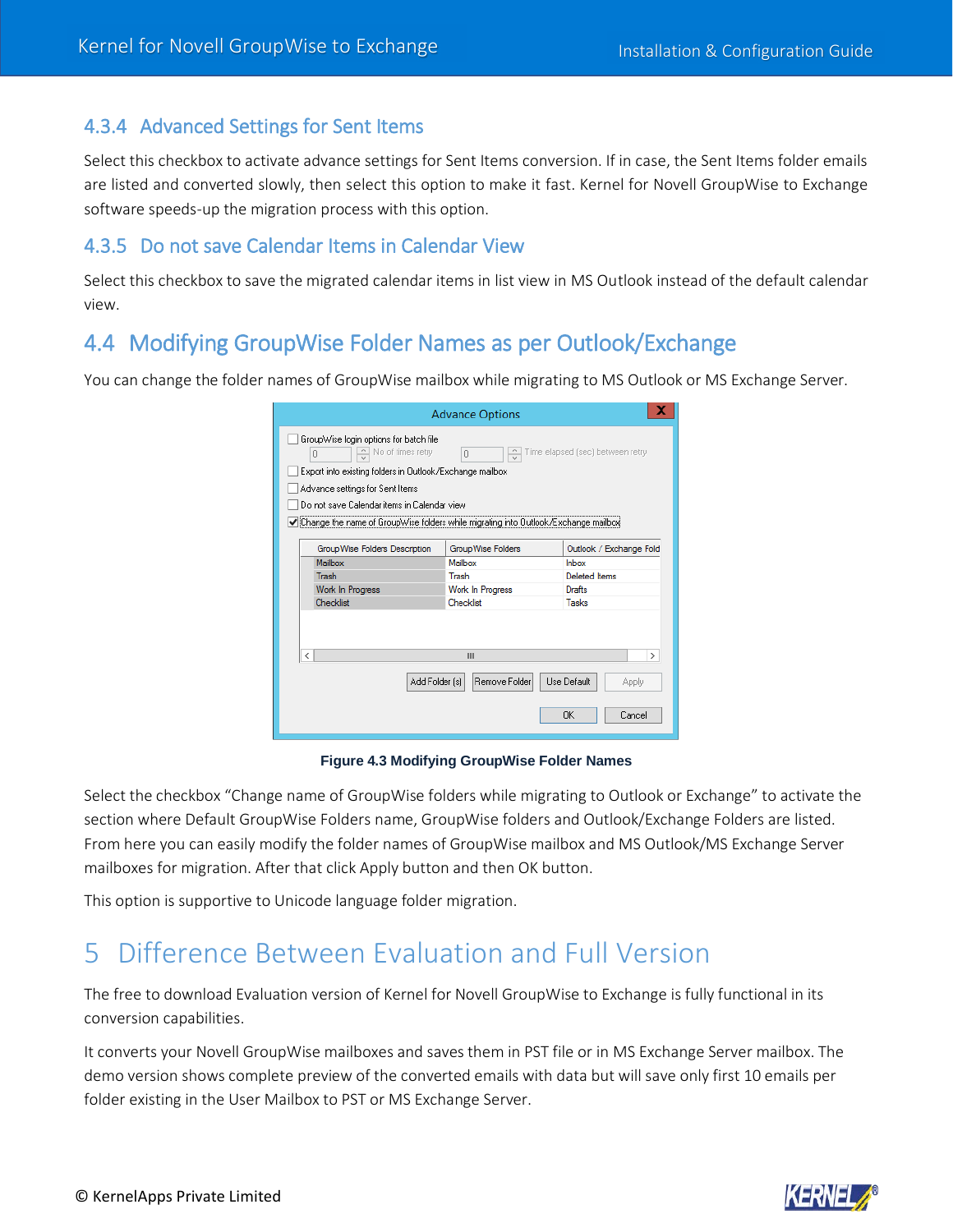Purchasing the Full version delimits the saving restrictions and saves as many user mailboxes as required by the user.

## <span id="page-51-0"></span>6 Purchase and Support

## <span id="page-51-1"></span>6.1 Purchase Kernel for Novell GroupWise to Exchange

You must purchase Kernel for Novell GroupWise to Exchange software in order to save entire converted email messages of Novell GroupWise mailboxes. The free evaluation version of Kernel for Novell GroupWise to Exchange software lets you save 10 emails per folder of the converted GroupWise mailbox.

You can purchase the Kernel software through KernelApps website:

<https://www.nucleustechnologies.com/migrate-groupwise-to-exchange.html>

## Payment and Delivery

Purchase the Kernel software with our authorized resellers, which provide number of payment options for your ease - PayPal, FAX, Credit Card, E-cheque, Pay Order etc. For other methods, please email us

#### to sales@nucleustechnologies.com

After making the purchase transaction with our resellers, we send you an email, which consists of activation details, and download link of the full version comprising of activation code. This email is sent to the mail address, which you have used while processing the purchase transaction with our resellers.

**Important:** It is advised to avoid using false email address while making the purchase

## <span id="page-51-2"></span>6.2 Support Options for Kernel for GroupWise to Exchange

## *Web Support*

## Online Help:

If you have queries relating to the use of Kernel for Novell GroupWise to Exchange software, you can visit our online help to have some more clarification to the usage of the software.

Online Help:<https://www.nucleustechnologies.com/Online-Helps.html>

## Knowledgebase:

There is extensive knowledgebase, which deals with common queries relating to the software:

Visit knowledgebase:<https://www.nucleustechnologies.com/supportdesk/>

## Chat Support:

You can also get the help of our experts online by visiting our chat support section. You can communicate directly to our experts online.

Chat Support: <https://www.nucleustechnologies.com/supportcenter/>

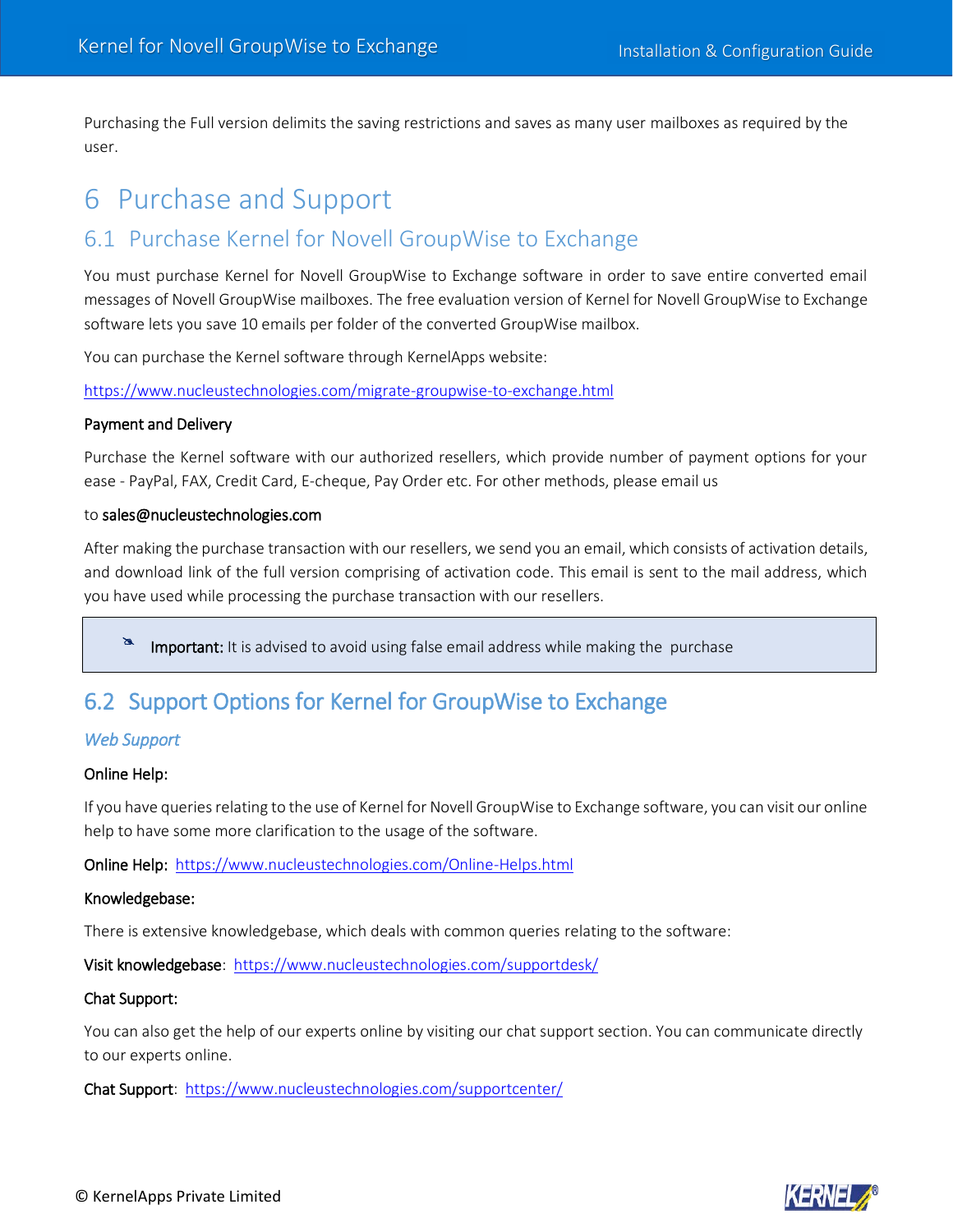## *Telephone Support*

Helpline: +91-9818725861 1-866-348-7872 (Toll Free USA/CANADA) Email Support For Sales: [sales@nucleustechnologies.com](mailto:sales@nucleustechnologies.com) For Support: [support@nucleustechnologies.com](mailto:support@nucleustechnologies.com) For General Queries: [contact@nucleustechnologies.com](mailto:contact@nucleustechnologies.com)

## <span id="page-52-0"></span>7 Legal Notice

This section comprises the legal specification about Kernel for Novell GroupWise to Exchange and the company KernelApps

## <span id="page-52-1"></span>7.1 Copyright

KernelApps Private Limited, Kernel accompanied user manual and documentation are copyright of KernelApps Private Limited, with all rights reserved. Under the copyright laws, this user manual cannot be reproduced in any form without the prior written permission of KernelApps Private Limited. No

Patent Liability is assumed, however, with respect to the use of the information contained herein.

© KernelApps Private Limited. All rights reserved.

## <span id="page-52-2"></span>7.2 Trademark

## Kernel ® is a copyright work of KernelApps

Windows 95®, Windows 98®, Windows ME®, Windows NT®, Windows 2000 Server®, Windows 2000 Advanced Server®, Windows 2003 Server®, Windows XP®, MS Outlook, MS-DOS, MS Office, MS Exchange Server and Novell GroupWise Client and Novell GroupWise Server are registered trademarks of Microsoft Corporation and Novell Inc.

## All other brand and product names are trademarks or registered trademarks of their respective companies.

## <span id="page-52-3"></span>7.3 Disclaimer

The Information contained in this manual, including but not limited to any product specifications, is subject to

change without notice. KernelApps Private Limited provides no warranty with regard to this manual or any other information contained herein and here by expressly disclaims any implied warranties of merchantability or fitness for any particular purpose with regard to any of the foregoing KernelApps Private Limited assumes no liability for any damages incurred directly or indirectly from any technical ortypographical errors or omissions contained herein or for discrepancies between the product and the manual.In no event shall KernelApps Private Limited, be liable for any incidental, consequential special, or exemplary damages, whether based on tort, contract or

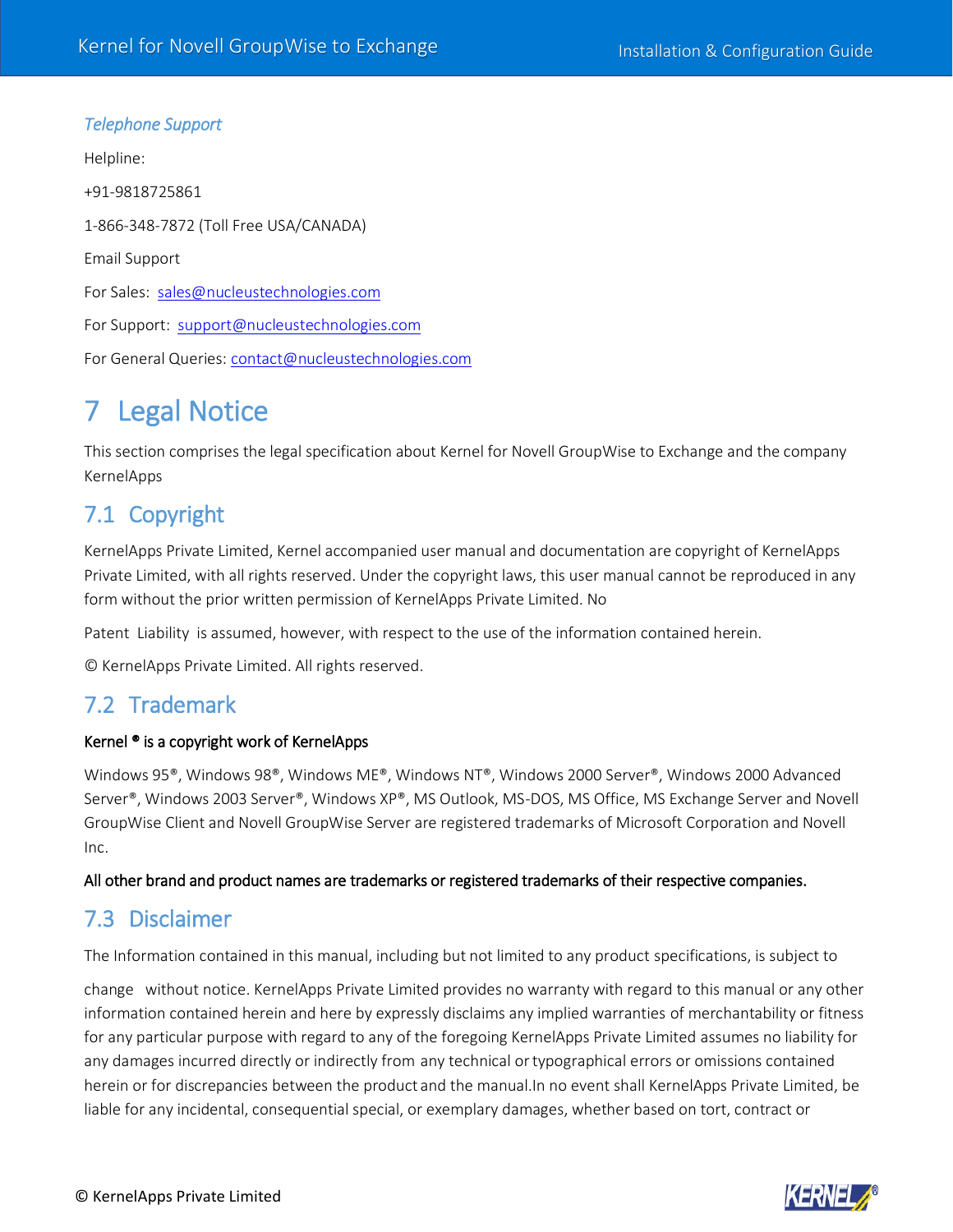otherwise, arising out of or in connection with this manual or any other information contained herein or the use there of.

## <span id="page-53-0"></span>7.4 License Agreement

Kernel for Novell GroupWise to Exchange software is Copyright work of KernelApps Private Limited.

## Your Agreement to this License

You should carefully read the following terms and conditions before using, installing or distributing this software, unless you have a different license agreement signed by KernelApps Private Limited.

The terms and conditions of this License describe the permitted use and users of each Licensed Copy of Kernel for Novell GroupWise to Exchange software. For purposes of this License, if you have a valid license, you have the right to use a single Licensed Copy of Kernel.

## Scope of License

Each Licensed Copy of Kernel for Novell GroupWise to Exchange software may either be used by a single person or used non-simultaneously by multiple people who use the software personally installed on a single

workstation. All rights of any kind in Kernel, which are not expressly granted in this License, are entirely and exclusively reserved to and by KernelApps Private Limited. You may not rent,

lease, modify, translate, reverse engineer, decompile, disassemble, or create derivative works based on, Kernel, nor permit anyone else to do so. You may not make access to Kernel available to others in connection with a service bureau, application service provider, or similar business, nor permit anyone else to do so.

## Warranty Disclaimers and Liability Limitations

Kernel for Novell GroupWise to Exchange software, and any and all accompanying software, files, data and materials, are distributed and provided as is and with no warranties of any kind, whether expressed or implied. In particular, there is no warranty for the quality of data recovered. You acknowledge that good data processing procedure dictates that any program, including Kernel, must be thoroughly tested

with non-critical data before there is any reliance on it, and you hereby assume the entire risk of all

use of the copies of Kernel covered by this License. This disclaimer of warranty constitutes an essential part of this License. In addition, in no event does KernelApps authorize you or anyone else to use

Kernel for Novell GroupWise to Exchange software in applications or systems where Kernel for Novell

GroupWise to Exchange software failure to perform can reasonably be expected to result in a significant physical injury, or in loss of life. Any such use is entirely at your own risk, and you agree to hold KernelApps

Private Limited harmless from any and all claims or losses relating to such unauthorized use.

## General

This License is the complete statement of the agreement between the parties on the subject matter, and merges and supersedes all other or prior understandings, purchase orders, agreements and arrangements. This License